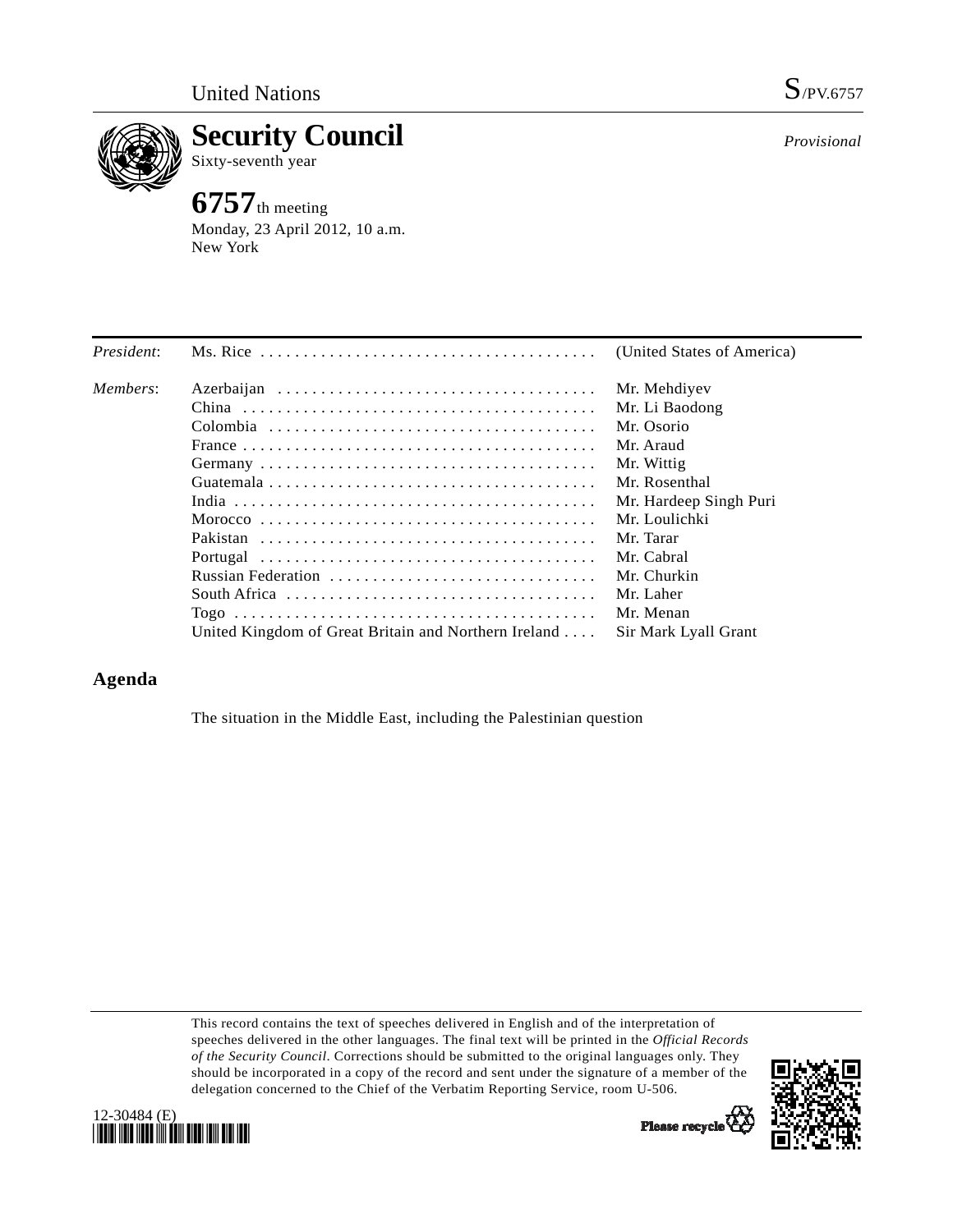*The meeting was called to order at 10.20 a.m.* 

#### **Adoption of the agenda**

*The agenda was adopted.* 

## **The situation in the Middle East, including the Palestinian question**

**The President**: Under rule 37 of the Council's provisional rules of procedure, I invite the representatives of Australia, Bangladesh, Brazil, Canada, Cuba, the Democratic People's Republic of Korea, Egypt, Iceland, Indonesia, the Islamic Republic of Iran, Israel, Japan, Jordan, Lebanon, Malaysia, Nicaragua, Norway, Qatar, Saudi Arabia, Sri Lanka, the Syrian Arab Republic, Tunisia, Turkey, the United Arab Emirates and the Bolivarian Republic of Venezuela to participate in this meeting.

 I should like to inform the Council that I have received a letter dated 19 April 2012 from the Permanent Observer of Palestine to the United Nations, which will be issued as document S/2012/247 and which reads as follows:

 "I have the honour to request that, in accordance with its previous practice, the Security Council invite the Permanent Observer of Palestine to the United Nations to participate in the meeting of the Security Council which will be held on Monday, 23 April 2012, on the situation in the Middle East, including the Palestinian question."

 I propose, with the consent of the Council, to invite the Permanent Observer of Palestine to participate in this meeting in accordance with the rules of procedure and the previous practice in this regard.

### It is so decided.

 Under rule 39 of the Council's provisional rules of procedure, I invite Mr. Lynn Pascoe, Under-Secretary-General for Political Affairs, to participate in this meeting.

 Under rule 39 of the Council's provisional rules of procedure, I invite His Excellency Mr. Abdou Salam Diallo, Chairman of the Committee on the Exercise of the Inalienable Rights of the Palestinian People, to participate in this meeting.

 Under rule 39 of the Council's provisional rules of procedure, I invite His Excellency Mr. Thomas Mayr-Harting, Head of the Delegation of the European Union to the United Nations, to participate in this meeting.

 The Security Council will now begin its consideration of the item on its agenda.

I now give the floor to Mr. Pascoe.

**Mr. Pascoe**: Achieving a full and sustained cessation of violence and seeking a peaceful resolution of the crisis in Syria is at the centre of our efforts in the Middle East. The Council took decisive action on Saturday by authorizing the United Nations Supervision Mission in Syria in response to the proposal of the Secretary-General, who strongly welcomed the unanimous adoption of resolution 2043 (2012). The Joint Special Envoy and the Under-Secretary-General for Peacekeeping Operations will brief tomorrow on the good offices efforts and the deployment of the observers. I will therefore limit my comments to a few critical points before turning to the Israeli-Palestinian issue.

 We are at a pivotal moment in Syria. The cessation of armed violence remains incomplete. Too many lives have been lost. Human rights violations are still being perpetrated with impunity. It is our hope that the deployment of observers will help to stop the killing and consolidate the calm. The objective, however, is clearly not to freeze the situation but to create the conditions for a serious and credible political process. The Joint Special Envoy has called on both the Government and the opposition to engage in such a process as a matter of utmost priority. It is essential that the Government of Syria fully and immediately implement its obligations to stop using heavy weapons and to pull back military forces from population centres. Action on the other aspects of the six-point plan is no less important. Measures taken by the Syrian authorities to date, including on the release of arbitrarily detained persons and respect for the right to demonstrate peacefully, are clearly insufficient. Both would be critical elements to creating the conditions for a political solution through peaceful dialogue.

 Ending the suffering of the people most affected by the fighting also continues to be a top priority of our collective efforts. The second meeting of the Syria Humanitarian Forum took place on 20 April in Geneva. This important mechanism, chaired by the United Nations with the co-facilitation of the Organization of Islamic Cooperation, the European Union and the League of Arab States, gathered some 350 participants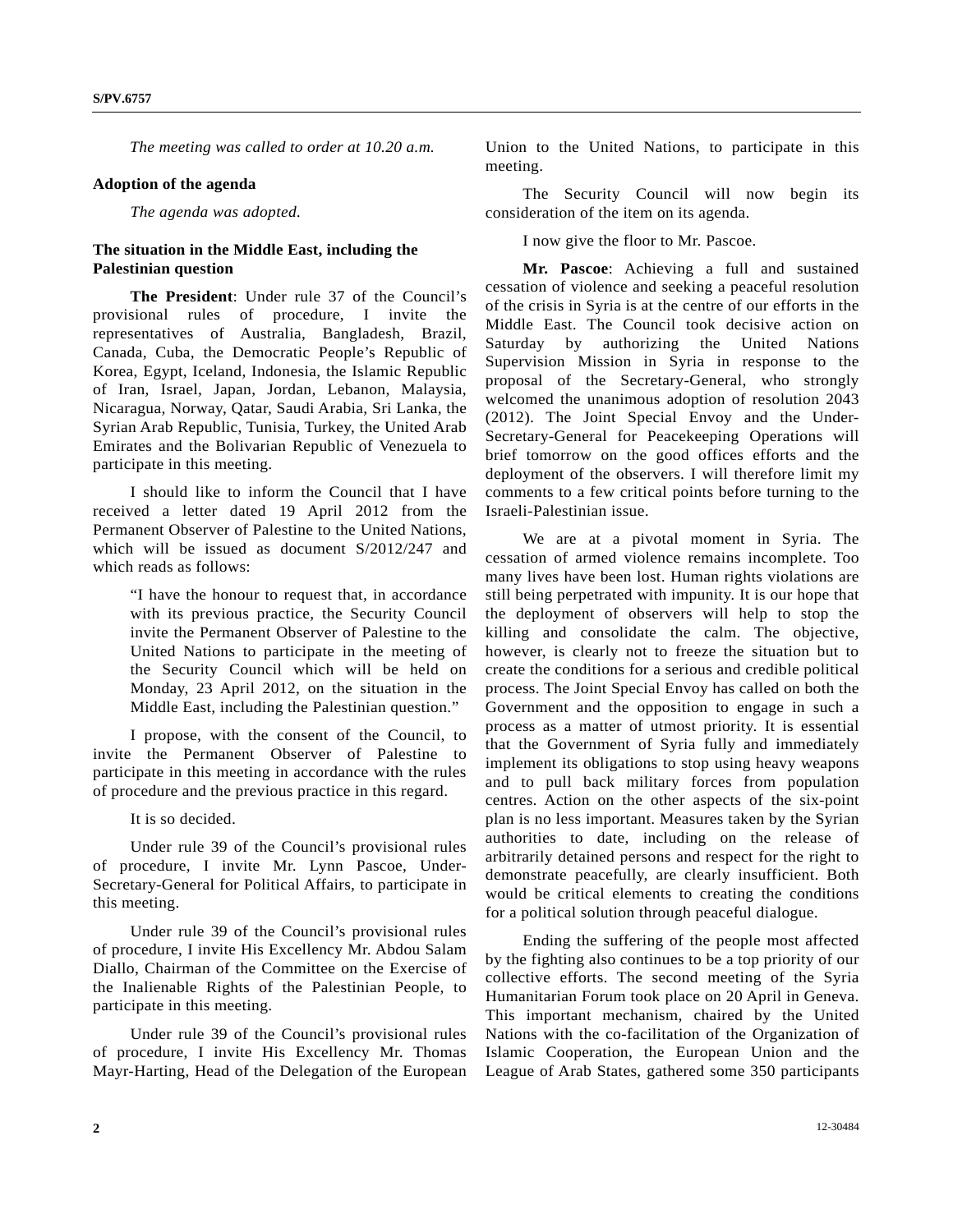from Member States, United Nations agencies, the International Committee of the Red Cross, the International Federation of Red Cross and Red Crescent Societies, and international non-governmental organizations. Syrian Government representatives recognized that there are serious humanitarian needs. However, little progress has been made so far on allowing the full and unimpeded access and increased capacity of agencies on the ground required to ensure the timely provision of humanitarian assistance. We urge the Government to take all necessary steps to facilitate the humanitarian response, as 1 million people are in need. We welcome in this regard the generous mobilization of donors' support at the Syria Humanitarian Forum meeting.

 Let me now turn to the Middle East peace process. For the United Nations, achieving peace between Israelis and Palestinians is an undiminished priority. The Secretary-General was pleased to join his Quartet partners in Washington, D.C., on 11 April, in order to reflect on developments over the past six months and forge a way forward that builds on the Quartet statement of 23 September 2011. Quartet principals heard a briefing from Jordanian Foreign Minister Nasser Judeh on ongoing Jordanian efforts to promote exploratory talks. After a pause, negotiators met again in Amman in early April and agreed to an exchange of letters outlining their positions. Both President Abbas and Prime Minister Netanyahu have since continued to reiterate their desire to negotiate. Although the environment remains fragile, any opportunity to pursue dialogue towards a resumption of meaningful negotiations must be welcomed and supported.

 As previously agreed between the parties, on 17 April a senior Palestinian delegation met with Prime Minister Netanyahu in Jerusalem to deliver a letter from President Abbas. Prime Minister Netanyahu has indicated his intention to respond in writing. A joint statement following the meeting noted the commitment of Israel and the Palestinian Authority to achieving peace. It is our hope that this exchange of letters can provide an opening for further dialogue.

 At the same time, the Quartet recognized the urgent need for tangible signs of progress on the ground. It particularly underscored the need for continued international support for the Palestinian Authority's important institution-building efforts. It further drew attention to the need for \$1.1 billion in

assistance to meet the Palestinian Authority's 2012 recurrent financing requirements. The Quartet urged the speedy conclusion of efforts to resolve outstanding issues related to tax and customs revenue collection. It further singled out the need to improve development for Area C in the West Bank as central to the viability of a future Palestinian State. Palestinians require access to a fair planning and zoning regime so they do not have to resort to building unauthorized structures that lead to unjustified demolitions, which often impact the most vulnerable people. Access to Area C will also enable much-needed urban development, particularly in areas adjacent to established cities.

 Reminding both parties of their obligations under the Road Map, the Quartet reiterated its call on them to avoid actions that undermine trust. Absent a political horizon, the fragility of the situation on the ground raises serious concerns. On 30 March, on the occasion of Land Day, large demonstrations were held in the West Bank, including East Jerusalem, as well as in Gaza, Lebanon, Jordan and, to a smaller extent, Egypt and Syria. Clashes between demonstrators and the Israel Defense Forces (IDF) resulted in one Palestinian being killed and some 180 wounded. The IDF used crowd-control measures aimed at minimizing the number of casualties, which otherwise would have been higher. Palestinian security forces in the West Bank and Gaza also took measures to avoid bloodshed, and in Lebanon the Lebanese authorities took measures to prevent tension and violence in the immediate vicinity of the Blue Line. Nevertheless, we remain mindful that, in the current tenuous environment, there is always the risk of an eruption of violence.

 This risk was further illustrated by the security incidents observed this month. Clashes between demonstrators and the IDF resulted in four Palestinian deaths and 293 injuries, including among 30 children. The IDF conducted 314 operations in the occupied West Bank, during which one Palestinian was killed and 248 Palestinians, including 12 children, were injured. Two IDF soldiers were also injured. Two hundred and nine Palestinians were arrested. On 18 April, the Israeli military suspended a senior military officer who had assaulted a foreign activist in the West Bank and a commando soldier who killed a Palestinian during a training session in a West Bank village. On 2 April, Israeli security forces raided a Palestinian media centre in East Jerusalem, seizing equipment and files. On two occasions, on 2 and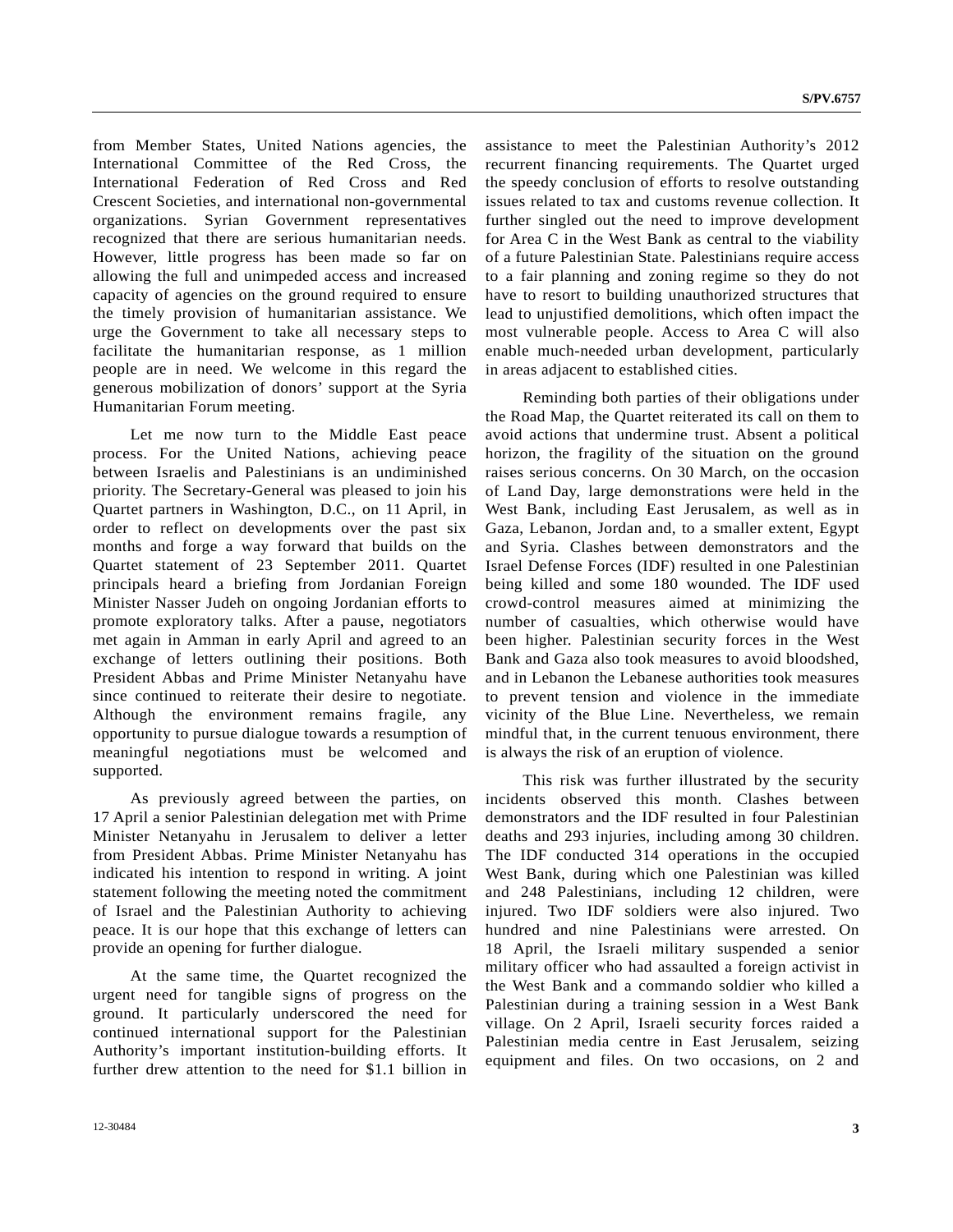19 April, Israeli citizens were attacked in East Jerusalem — reportedly, by a Palestinian armed with an axe, in the first instance; neither sustained lifethreatening injuries.

 The Quartet has taken note of the significant progress on security achieved by the Palestinian Authority in the West Bank. Palestinian security forces have continued their efforts to maintain law and order in the West Bank. However, there were a few incidents. On 15 April, one Palestinian militant was killed, and several others were injured, in a shoot-out with Palestinian security forces conducting an arrest raid near Jenin. With respect to the transparent enforcement of law and order by Palestinian Authority security forces in the West Bank, we are particularly concerned about reports about an increase in arrests or intimidation of Palestinian journalists and bloggers for expressing their views.

 The Israeli Government has announced tenders for more than 1,000 housing units in the occupied Palestinian territory, 870 of which are in the East Jerusalem settlement of Har Homa, with the remainder in a settlement in the West Bank. Those actions undermine efforts to achieve a two-State solution and are contrary to international law.

 As a result of a court case brought by an Israeli settler association, two Palestinian households of refugee families were evicted from their homes in the heart of the Palestinian neighbourhood of Beit Hanina, in East Jerusalem. In total, 54 Palestinian structures, including 14 residences, were demolished in the West Bank, leading to the displacement of 117 Palestinians, including 63 children.

 The Quartet is concerned about the ongoing settler violence in the West Bank and called on Israel to take effective measures, including bringing the perpetrators of such acts to justice. On 4 April, Israeli security forces evacuated 12 settler families who had taken up residence in a house in Hebron.

 The Secretary-General follows closely the situation of Palestinian prisoners in Israeli detention centres. Some 320 remain under administrative detention. On 1 April, the case of prisoner Hana Shalabi came to an end when she agreed to be deported to Gaza, after a 43-day hunger strike. However, on 17 April, demonstrations in Gaza and the West Bank took place to commemorate Palestinian Prisoners Day, and 1,200 Palestinian prisoners reportedly started an

open-ended hunger strike to protest the conditions of Palestinian prisoners.

 Turning to Gaza, the Quartet, while reaffirming its previous positions, stated that the situation in and around Gaza will remain unsustainable so long as it is not reunited with the West Bank under the legitimate Palestinian Authority adhering to the commitments of the Palestine Liberation Organization. The reconciliation process has yet to see any progress since the Doha declaration of 6 February. The Quartet further underscored the importance of continued steps to address the needs of Gaza's residents, and welcomed the Israeli Government's approval at the meeting of the Ad Hoc Liaison Committee for the Coordination of the International Assistance to Palestinians on priority United Nations infrastructure projects in Gaza.

 This month, a total of 13 rockets, including 1 Grad rocket and 11 mortars, were fired from Gaza into Israel, while the IDF conducted 3 incursions and 3 airstrikes into Gaza. Clashes in Gaza resulted in the death of two Palestinian civilians and one militant. Thirty-nine civilians and two militants were injured. One Palestinian was killed in tunnel-related activities. Two Palestinians were killed by IDF troops on 1 and 3 April, respectively, when approaching the security fence. One was allegedly armed and trying to plant explosives, but the second was an unarmed 17-year-old boy. Indiscriminate rocket attacks from Gaza into Israel must cease and Israeli forces must show maximum restraint.

 On 7 April, Hamas de facto authorities executed three prisoners, two of them charged with criminal cases and one accused of collaboration with Israel. The execution was carried out without the approval of President Abbas, as required by Palestinian basic law. Palestinian and international human rights organizations have strongly condemned the continued Hamas policy of execution in Gaza. The United Nations continues to call for the cessation of all military trials by Palestinian authorities.

 In another development, on 5 March two Grad rockets were reportedly fired from the Sinai peninsula towards the Israeli city of Eilat. One rocket landed near a residential area, causing minor damage.

 The Secretary-General welcomed the recent meeting and joint public commitments of Israelis and Palestinians. What is important now is to transform that fragile opening into an opportunity to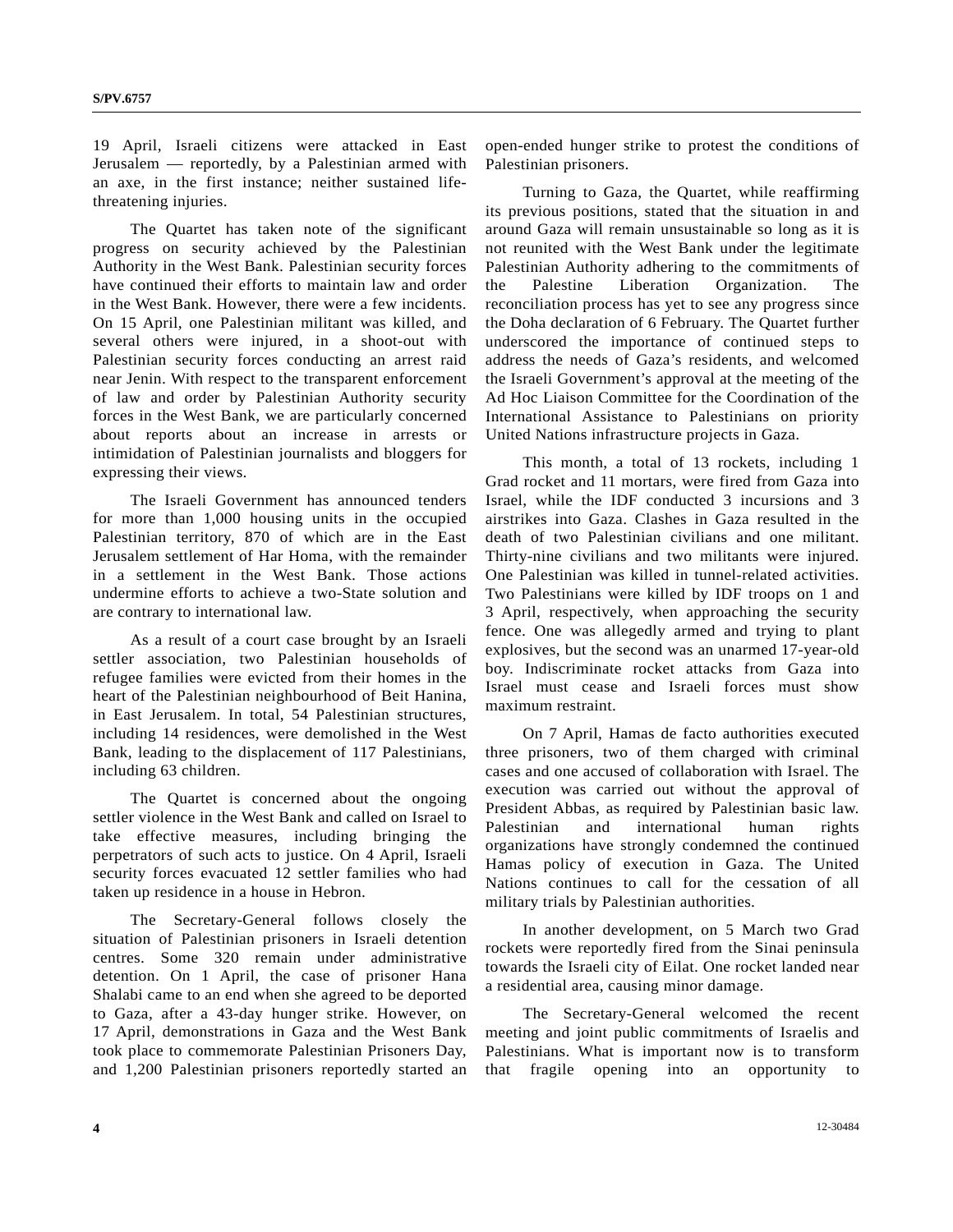incrementally promote dialogue while ensuring continued international support for the Palestinian Authority's institution-building efforts.

 Let me briefly turn to the situation in Lebanon. On 4 April, Mr. Samir Geagea, the leader of the Lebanese forces, escaped an apparent assassination attempt when two bullets were fired at him in the garden of his residence, narrowly missing their target. The Lebanese authorities are investigating that attack on the life of one of its major political figures.

 The situation along Lebanon's borders with Syria remains of concern. On 9 April, a cameraman for the Lebanese television network Al-Jadeed was killed in the Lebanese border region of Wadi Khaled by gunfire emanating from the Syrian side. President Sleiman, Prime Minister Mikati and representatives across the entire political spectrum in Lebanon condemned the incident. The Lebanese authorities have launched an inquiry into the incident and have requested that Syrian authorities undertake their own investigation.

 The United Nations continues to coordinate closely with the Government of Lebanon on the provision of assistance to the 9,700 Syrian refugees registered in northern Lebanon, as well as on matters of protection and the determination of their status. Special Coordinator Plumbly toured the area on 17 April and met with local political and security representatives and with Syrian refugees. In the eastern Lebanese Bekaa Valley, the latest assessment of the Office of the United Nations High Commissioner for Refugees is that approximately 7,500 Syrian refugees are receiving assistance.

 The overall situation in the area of operations of the United Nations Interim Force in Lebanon has remained generally quiet and stable. Air violations by the Israeli Defense Forces have continued on an almost daily basis.

**The President**: I thank Mr. Pascoe for his briefing.

 I now give the floor to the Permanent Observer of Palestine.

**Mr. Mansour**: On behalf of Palestine, I congratulate you, Madam President, as well as your country, the United States of America, on your presidency of the Security Council this month. We are fully confident in your leadership. I also express appreciation to the United Kingdom for its skilled stewardship of the Council in the month of March. I also express our appreciation for the important briefing to the Council today given by Mr. Lynn Pascoe.

 In spite of relentless Israeli assaults on the rights, land and very existence of the Palestinian people, they remain committed to peace and have not forsaken their legitimate national aspirations, including for the realization of their inalienable right to selfdetermination in their homeland. That was reconfirmed in the letter conveyed on 17 April by President Mahmoud Abbas to Prime Minister Netanyahu. It is a reaffirmation of our genuine commitment to the path of peace and a direct call on Israel, the occupying Power, to cease its illegal expansionism and oppression of the Palestinian people, respect international law and not miss this historic opportunity for peace.

 In word and deed, the Palestinian leadership has upheld its obligations and adhered to the historic compromise consecrated in the 1988 Palestinian declaration of independence and the Palestine Liberation Organization's participation in the Middle East peace process since its inception, more than two decades ago, with the aim of achieving the two-State solution based on the pre-1967 borders and on comprehensive peace. Astoundingly, that commitment has prevailed in spite of Israel's systematic aggression, colonization and human rights violations, by which it continues to cause immense suffering to the Palestinian people and to obstruct the peace process, undermine the Palestinian Authority and destroy the principles and objectives of the two-State solution.

 Moreover, despite the failure to hold Israel accountable and to fulfil the legal and moral obligations towards Palestine, it is clear that the international community has also not forsaken the noble goal of peace for Palestine and Israel and the wider region. That is attested to, inter alia, by the countless initiatives and consistent calls for ending the Israeli occupation and for achieving Palestine's independence by Governments and international and regional organizations, including the United Nations, the League of Arab States, the Non-Aligned Movement, the Organization of Islamic Cooperation, the European Union, the African Union, the India-Brazil-South Africa trilateral mechanism, the Summit of South American-Arab Countries and others. Of course, this also includes the efforts of the Quartet and the Ad Hoc Liaison Committee for the Coordination of the International Assistance to Palestinians, including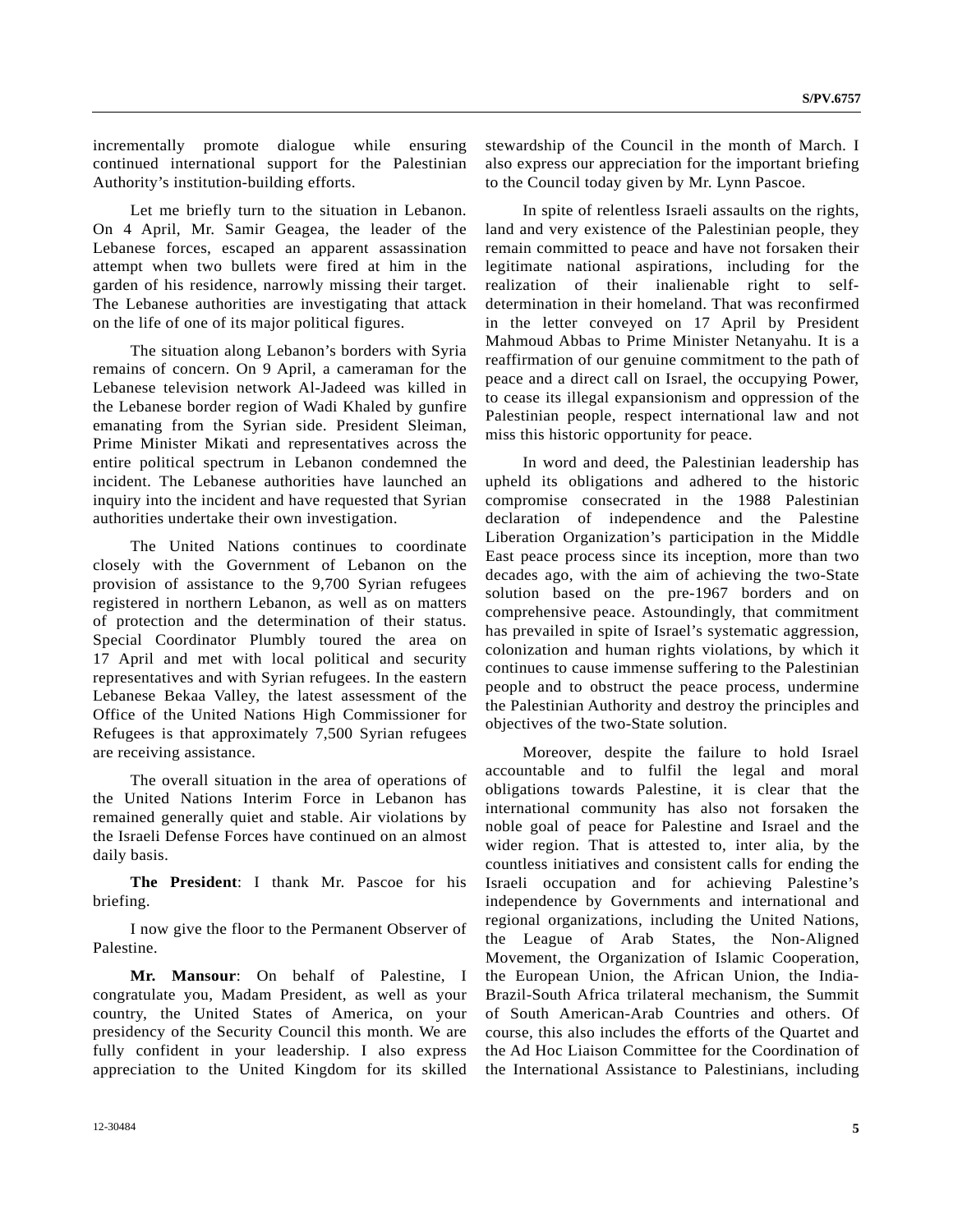the recent Brussels meeting and the 11 April Quartet statement (see SG/2182), despite that it falls short of expectations given the responsibilities undertaken by the Quartet.

 It is also reflected in the provision of humanitarian aid and financial assistance to Palestine. And it is certainly reflected in the strong expressions of solidarity by peace-loving people from all over the globe who continue in ways large and small to support our people. Here, we condemn again Israel's excessive force and incitement against Palestinian civilians protesting the occupation, as well as against international activists peacefully supporting Palestine, ranging from the killing of an American citizen, Rachel Corrie, to the criminal attack on the Gaza humanitarian flotilla, in which nine Turkish civilians were murdered, to the latest incident of brutality by an Israeli commander against a young Danish peace activist and several other activists.

 All such support reaffirms the international commitment to our just cause and nourishes our resilience. That is why, despite our intense despair and frustration, we have not given up on the goal of the independence of a sovereign, viable, contiguous, democratic State of Palestine, with East Jerusalem as its capital, living side by side in peace and security with Israel, based on the pre-1967 borders and a just, agreed solution to the Palestine refugee problem. Yet, we are all aware that hope cannot be sustained in a vacuum. Without a credible political horizon, our hopes and convictions are being eroded. The continuity of this horizon is being obstructed by Israel's refusal to respect the longstanding parameters of the peace process, enshrined in the relevant United Nations resolutions, the Madrid principles, the Arab Peace Initiative and the Quartet road map, and Israel's brazen impunity, which makes peace seem impossible.

 Belief in the two-State solution is diminishing, particularly as Israel continues its illegal settlement activities all over the occupied Palestinian territory, including occupied East Jerusalem, leading us to a point where many now openly question the attainability of that solution and where the consideration of alternative solutions is on the rise. The failure to bring a halt to Israel's settlement campaign, which would enable us to overcome the impasse and resume direct negotiations, threatens to unravel all that has been achieved to date and to usher in an era of even greater instability and uncertainty.

 In the period since our debate in January (see S/PV.6706), and even in just the few days since the delivery of President Mahmoud Abbas's letter, Israel has forged ahead non-stop with its illegal colonization campaign, confiscating land, building settlements and the wall, demolishing homes and infrastructure, and evicting Palestinian families. Israeli officials continue to make provocative declarations regarding settlement expansion, apparently vying with each other for the largest land grabs, along with flagrant attempts to entrench illegal settlement outposts on Palestinian land, including attempts by the Israeli Prime Minister himself.

 We have drawn the Security Council's attention to such illegal actions in the recent period in and around the cities of Bethlehem, East Jerusalem and Al-Khalil, as well as to horrific acts committed against Palestinians by Israeli settlers with the full support of the Israeli Government. It is by now well-known that the Palestinian presence in many of those areas, especially in East Jerusalem, the Christian community in the Bethlehem area and the Bedouin community in the Jordan Valley, is being gravely threatened; livelihoods, particularly in agriculture, are being devastated; and entire communities, such as those in Al-Khalil, are living under the constant terror of extremist settlers. Regrettably, however, our appeals have been to no avail, and the Council remains unable to uphold its duties to stop Israel's aggression, which is further destabilizing the situation and literally destroying the two-State solution.

 The international community cannot remain on the sidelines. The Security Council's Charter duties are clear, as are the responsibilities of United Nations Member States and the obligations of the high contracting parties to the Fourth Geneva Convention. Serious, practical measures must be undertaken to compel Israel to halt its illegal settlement activities and all other related unlawful policies in the occupied Palestinian territory, including East Jerusalem, and to begin genuinely moving towards ending this illegitimate, belligerent 45-year-old occupation.

 Israel must stop expanding its massive network of settlements and the wall, stop its deceitful attempts regarding the establishment of illegal settlement outposts, and stop its displacement of Palestinians, notably in the areas of the West Bank commonly referred to as Area C. It must be pointed out that, while the designation of Area C under the Oslo Accords was,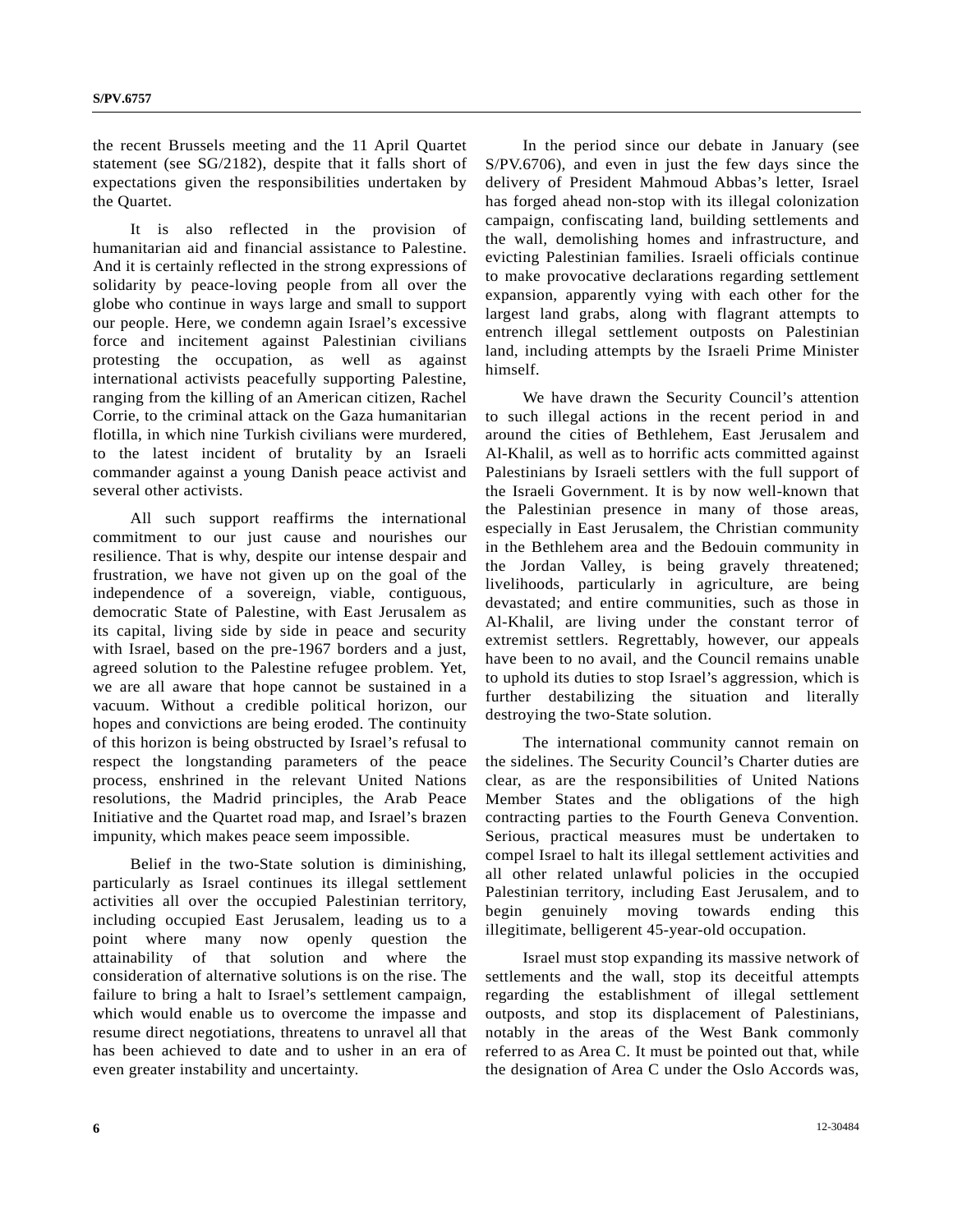like the Accords themselves, intended as a temporary measure, it has instead become frozen in time by the occupying Power for its own obvious illegal gain. There, Israel continues to gravely harm the Palestinian presence and Palestinian development, rabidly pursuing illegal measures to alter the demographic composition, character and status of that vast area of land in order to ease its de facto annexation, which must be completely rejected.

 Tensions have also risen in the recent period owing to intensification of the Palestinian prisoner crisis. Thousands of Palestinian civilians, including children, are have been inhumanely imprisoned by the occupying Power, which routinely violates their human rights and subjects them to severe humiliation and torture. Among the prisoners, hundreds have been held under "administrative detention" for months and years without charge or trial, with several Palestinians undertaking hunger strikes in protest of that illegal practice, with several of them on hunger strike for over one month. Moreover, on 17 April, a day of solidarity observed as Palestinian Prisoners Day, approximately 1,600 Palestinians in Israeli prisons joined the hunger strike in a peaceful, non-violent protest against their captivity and the deplorable conditions under which they are being held.

 We call on the international community to immediately address that crisis. It must be demanded that Israel respect its obligations under the Fourth Geneva Convention and under human rights law. It cannot be permitted to continue its daily arrests — with at least 2,000 Palestinians arrested since the prisoner exchange in October alone, including some released in the exchange — and abusive treatment of Palestinian prisoners, with no recourse for the victims of this policy, which is destroying the hearts, minds and spirits of so many of our citizens and destroying our society's fabric. We call for an end to that illegal Israeli practice and for the release of all Palestinian prisoners.

 We have also, in the recent period, drawn the Council's attention to Israel's escalation of attacks against the Gaza Strip, wherein the occupying Power has carried out a series of military strikes against civilian areas, including extrajudicial killings, which in the course of a few days in early March led to the killing of at least 18 Palestinians, among them children, and the wounding of dozens of other civilians. Israeli military operations have also included assaults against Palestinians commemorating Land Day on 30 March, in which the occupying forces fired tear gas, stun grenades and live ammunition, killing a young man and wounding more than 300. Such acts of aggression continue to traumatize the Palestinian people, particularly in Gaza, where the civilian population continues to suffer vastly from the devastating impact of the Israeli blockade and the criminal Israeli military aggression of 2008-2009 for which, to date, there has been regrettably, no accountability and no justice, which our people and leadership continue to demand.

 Israel's settlement campaign — the main obstacle to the peace process — as well as the blockade of Gaza, the imprisonment of Palestinians and all other forms of collective punishment against our people must be ceased, in order to avert the escalation of tensions and a further deterioration of the situation. The Security Council must find the political will to act. An unequivocal demand must be made for Israel, as the occupying Power and as a State Member of the United Nations, to abide by its legal obligations under the Charter, the Fourth Geneva Convention and United Nations resolutions. It is time to end the selective application of the law and the shameful pretexts, which have only fed Israeli impunity. Should Israel choose to ignore this appeal — instead entrenching the occupation and continuing to oppress the Palestinian people — the international community has a responsibility to act to bring an end to this unlawful situation.

 In that context, we stress the importance of the proposed Security Council visit to the occupied Palestinian territory, including East Jerusalem. Such a visit, long-overdue, would reaffirm the Council's role in securing peace and enhancing its engagement and credibility. Moreover, it would allow Council members to assess first-hand the reality on the ground under Israel's occupation, thereby better informing their understanding of the various dimensions of the conflict and of the efforts needed to overcome the obstacles to direct negotiations and to salvage the two-State solution along pre-1967 borders. We urge Council members to make a positive decision soon on the matter.

 Furthermore, we reiterate our call on the depositary State, Switzerland, to take the necessary measures to convene a conference of the high contracting parties to the Fourth Geneva Convention to determine means to ensure respect of the Convention in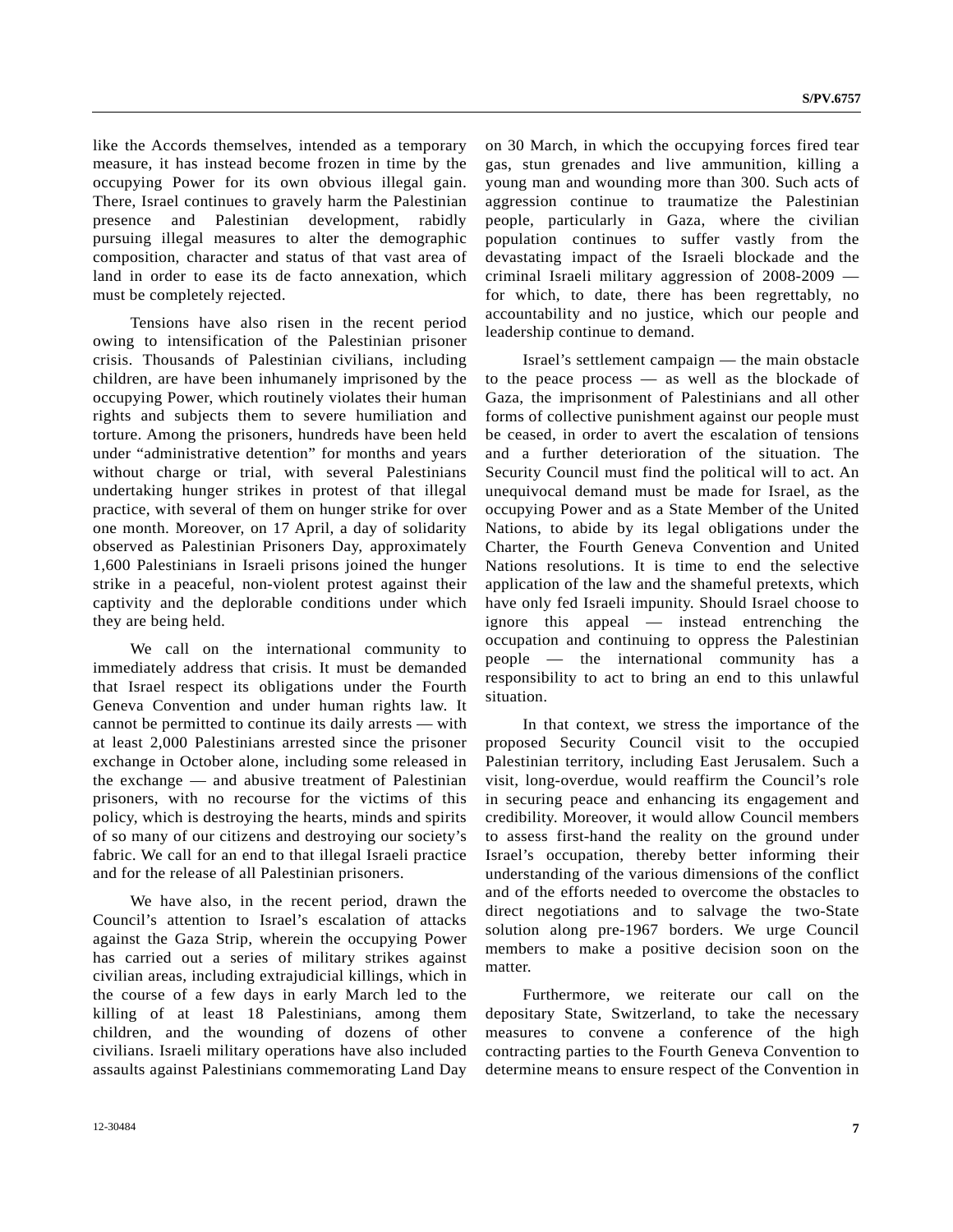the occupied Palestinian territory, including East Jerusalem. We stress the value of such a conference for upholding the rule of law, compelling compliance by Israel and reaffirming the primacy of international humanitarian law for the protection of civilians in armed conflict, including under foreign occupation.

 I conclude by reiterating that the Palestinian leadership remains committed to its international obligations and the pursuit of peace, justice and the fulfilment of the rights and national aspirations of the Palestinian people in accordance with international legality.

 It is time for Israel to respect the law and finally respond to the historic, genuine compromise made by the Palestinian people and the Arab States, as enshrined in the Arab Peace Initiative, now in its tenth year, and to respond to the hand that continues to be extended for peace. In word and deed, Israel must prove that it is serious about ending its military occupation of Palestinian land since 1967 and reaching a comprehensive peace that will allow the Palestinian people to live in freedom in their State of Palestine, with East Jerusalem as its capital, achieve justice, including for the Palestine refugees, and allow Israel and Palestine to peacefully coexist and thrive side by side, as well as with all our neighbours in the region, ensuring a future of freedom, dignity and security for all of our children.

 Should Israel once again respond with intransigence and impunity, undermining all of our efforts and deepening the impasse, the Palestinian people and their leadership will not give up, but will continue to pursue all peaceful, non-violent, legitimate political, diplomatic and legal avenues in the international arena to ensure the restoration of the Palestinian people's inalienable rights and the ultimate achievement of peace and justice. We will not cease our appeals to the international community to uphold its responsibilities in that regard.

**The President**: I now give the floor to the representative of Israel.

**Mr. Prosor** (Israel): Let me begin by thanking you personally, Madam President, for your outstanding leadership of the Security Council this month.

 Churchill once said that in the time it takes a lie to get halfway around the world, the truth is still getting its pants on. In the barren deserts of the Middle East, myths find fertile ground to grow wild. Facts often remain buried in the sand. The myths forged in our region travel abroad — and can find their way, surprisingly, even into this Chamber. I would like to use today's debate as an opportunity to address just a few of the myths that have become a permanent hindrance to our discussion of the Middle East here at the United Nations.

 Myth number one is that the Israeli-Palestinian conflict is the central conflict in the Middle East. If you solve that conflict, you have solved all the other conflicts in the region. Make no mistake; it is important for Israel and the Palestinians to find a resolution to our long-standing conflict for its own merits. Yet the truth is that conflicts in Syria, Yemen, Egypt, Bahrain and many other parts of the Middle East have absolutely nothing to do with Israel.

 It is obvious that resolving the Israeli-Palestinian conflict will not stop the persecution of minorities across the region, end the subjugation of women or heal sectarian divides. Obsessing over Israel has not stopped Al-Assad's tanks from flattening entire communities. On the contrary, it has only distracted attention from his crimes. Even this morning's debate has lost any sense of proportion. Thousands are being killed in Syria, hundreds in Yemen and dozens in Iraq. Yet, this debate once again is repeatedly and obsessively focused on the legitimate actions of the Government of the only democracy in the Middle East.

 Dedicating the majority of this debate to the Israeli-Palestinian conflict, month after month, has not stopped the Iranian regime's centrifuges from spinning. Iran's ambitions for nuclear weapons are the single greatest threat to the Middle East and the entire world. The Iranian nuclear programme continues to advance at the speed of an express train. The international community's efforts to stop it are moving at the pace of the local train, pausing and stopping at every station for some nations to get on and off. The danger of inaction is clear. We cannot allow the diplomatic channel to provide another avenue for the Iranian regime to stall for more time, as it inches closer and closer to a nuclear weapon.

 Myth number two is that there is a humanitarian crisis in the Gaza Strip. In fact, numerous international organizations have said clearly that there is no humanitarian crisis in Gaza, including the deputy head of the Red Cross office in the area. Gaza's real gross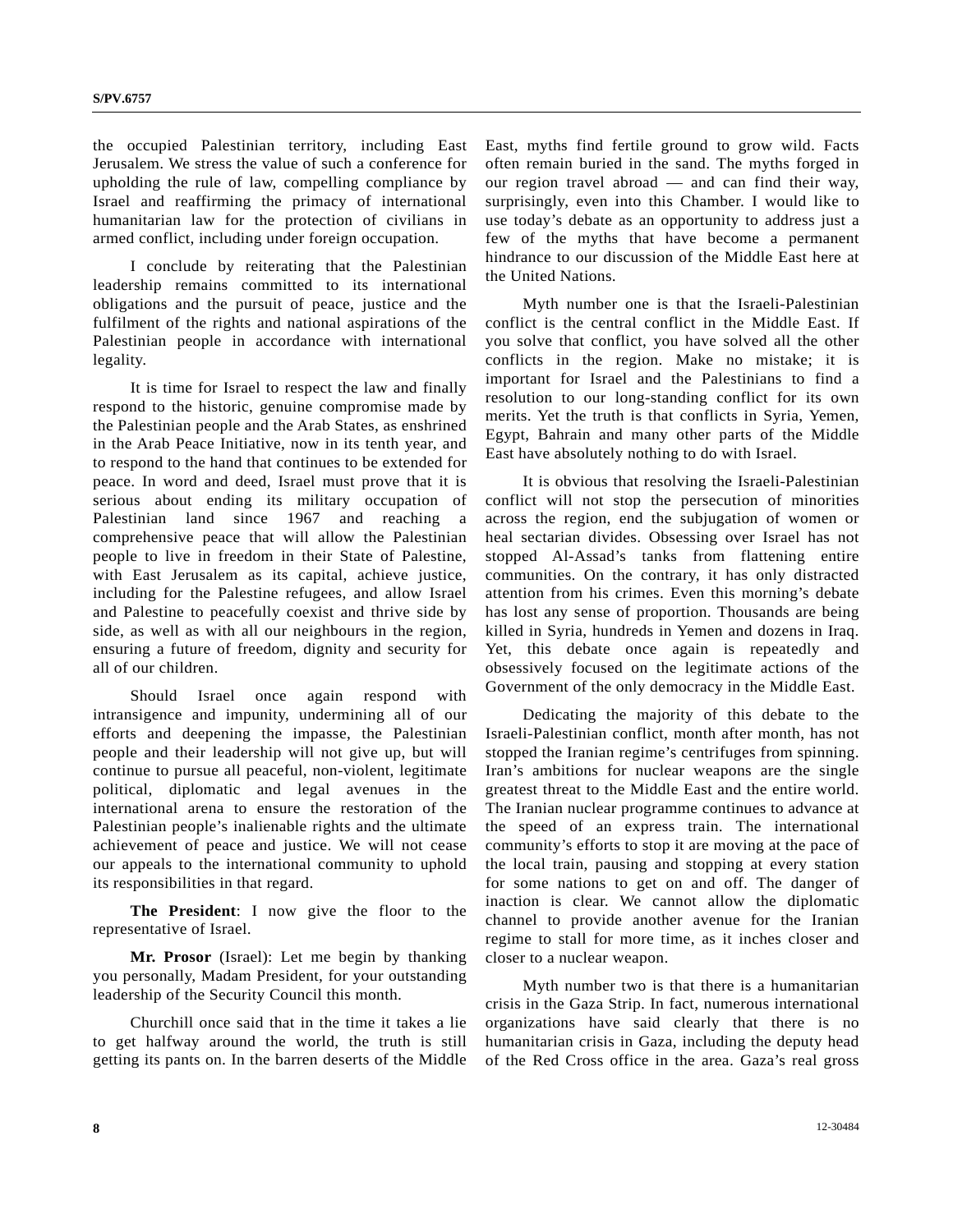domestic product grew by more than 25 per cent during the first three quarters of 2011. Exports are expanding. International humanitarian projects are moving forward at a rapid pace. There is not a single civilian good that cannot enter Gaza today. Yet, as aid flows into the area, missiles fly out. That is the crisis in Gaza, and that is what keeps Gaza from realizing its real potential.

 It is a simple equation. If it is calm in Israel, it will be calm in Gaza. But the people of Gaza will face hardship as long as terrorists use them as human shields to rain rockets down on Israeli cities. Each rocket in Gaza is armed with a warhead capable of causing a political earthquake that would extend well beyond Israel's borders. It will take only one rocket landing in the wrong place at the wrong time to change the equation on the ground. If that happens, Israel's leaders will be forced to respond in a completely different manner. It is time for everyone in the Chamber to finally wake up to that dangerous reality. The Security Council has not condemned a single rocket attack from Gaza. History's lessons are clear. Today's silence is tomorrow's tragedy.

 Myth number three is that settlements are the primary obstacle to peace. How many times have we heard that argument in this Chamber? Just this month, the Human Rights Council proposed yet another factfinding mission to Israel. It will explore — surprise, surprise — Israeli settlements.

 Today I would like to save the Human Rights Council and the international community some time and energy. The facts have already been found. They are plain for all to see. The fact is that, from 1948 to 1967, the West Bank was part of Jordan and Gaza was part of Egypt. The Arab world did not lift a finger to create a Palestinian State, and it sought Israel's annihilation when not a single settlement stood anywhere in the West Bank or Gaza. The fact is that in 2005, when I was Director General of Israel's Foreign Service, we took every settlement out of Gaza and got only rockets on our cities in return. The fact is that the Israeli Government put in place an unprecedented 10-month moratorium on settlements. The Palestinian leadership used that gesture as an opportunity to take Israel and the international community on another ride to nowhere. For nine of those 10 months, it rejected the moratorium as insufficient, and then demanded that we extend it. As former United States Special Envoy George Mitchell said, "What had been less than worthless a few months earlier became indispensable to continue negotiations" to the Palestinians.

 The primary obstacle to peace is not settlements. The primary obstacle to peace is the so-called claim of return and the Palestinians' refusal to recognize Israel's right to exist as the nation State of the Jewish people. We will never hear Palestinian leaders say "two States for two peoples". We will not hear them say "two States for two peoples" because today the Palestinian leadership is calling for an independent Palestinian State, but insists that its people return to the Jewish State. That would mean the destruction of Israel.

 Some might say, "Oh Ambassador, but the Palestinians know that they will have to give up that claim; that is what they whisper quietly at the negotiating table". The Palestinian leadership has never said publicly — either to the Palestinian people, to the Arab world, to the international community, or to anyone else  $-$  that it will give up the so-called claim of return. Since the Palestinian leadership refuses to tell the Palestinian people the truth, the international community has the responsibility and duty to tell them the truth. The international community has a duty to stand up and say that the so-called claim of return is a non-starter.

 Instead of telling the Palestinian people the truth, much of the international community stands idle as the Arab world tries to erase the Jewish people's historical connection to the land of Israel. Across the Arab world, and even at this table, we hear claims that Israel is "Judaizing Jerusalem". To my mind, those accusations come about 3,000 years too late. It is like accusing the National Basketball Association of Americanizing basketball.

 Like many nations around this table, the Jewish people have a proud, age-old legacy of kings and queens. In our case, however, the tradition goes back a few years earlier. Since King David laid the cornerstone of his palace in the tenth century BC, Jerusalem has served as the heart of our faith.

 In debate after debate, speakers sit in this Chamber and say that Israel is committing ethnic cleansing in Jerusalem, even though the percentage of Arab residents in the city has grown from 26 per cent to 35 per cent since 1967.

 The holiest sites in Jerusalem, the eternal capital of the Jewish people, were closed only to Jews from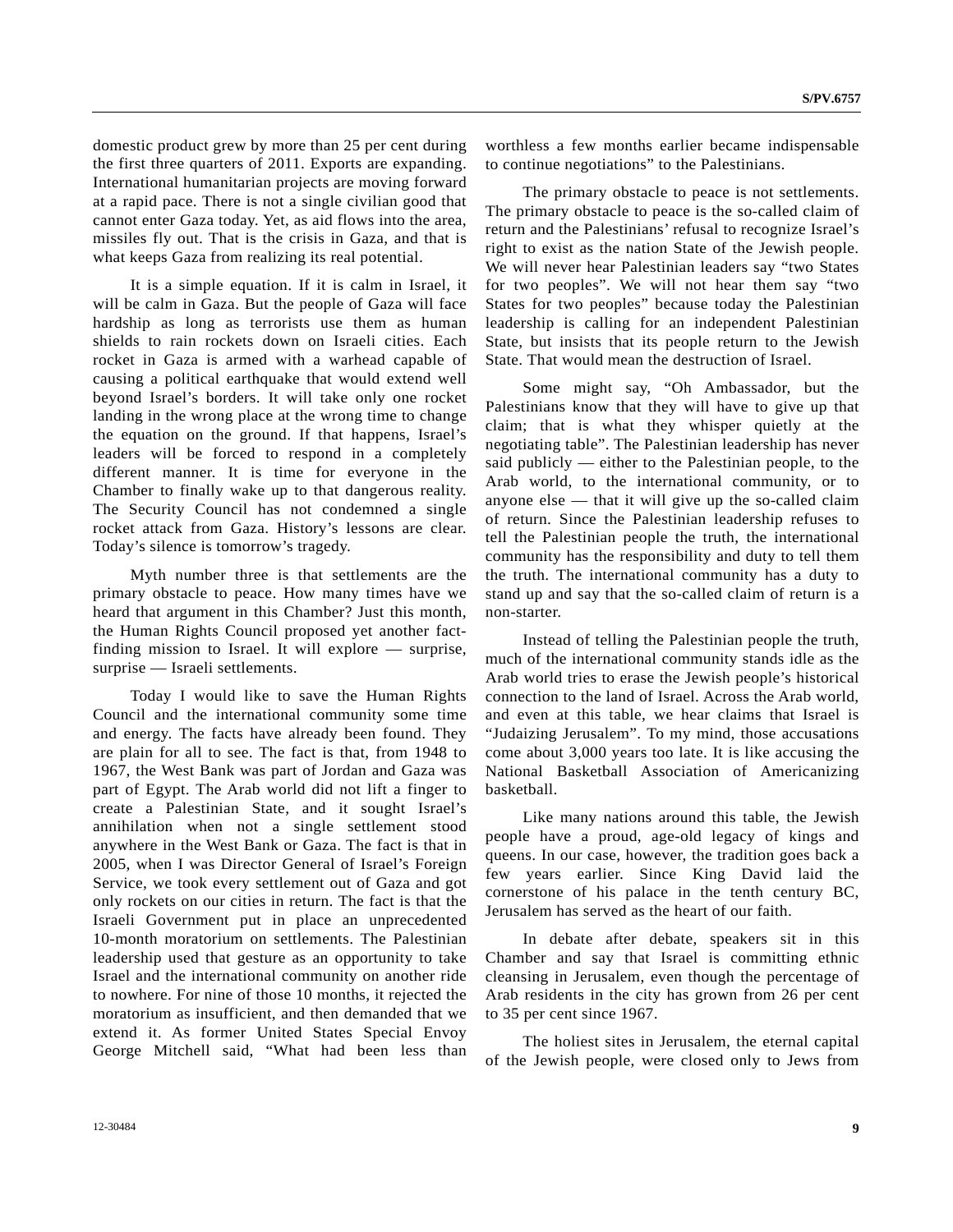1948 until 1967. Everyone could come to see those sites except Jews. There was absolutely no freedom of worship. The world did not say a word about the situation in Jerusalem at that time. Since Israel unified the city, it has thrived under the values of tolerance and freedom. For the first time in centuries, sacred places that were once sealed off along religious lines are now permanently open for worship by all peoples. That is a principle grounded in our values, our actions and our laws.

 There is another great truth that the Organization has completely overlooked for the past 64 years. In all of the pages that the United Nations has written about the Israeli-Palestinian conflict, in all of its reports and fact-finding commissions, and in all the hours dedicated to debate about the Middle East, there is one great untold story. Or, to be more specific, there are more than 850,000 untold stories.

 More than 850,000 Jews have been uprooted from their homes in Arab countries during the past 64 years. Those were vibrant communities dating back 2,500 years. On the banks of the Tigris and Euphrates rivers, Babylonian Jewry produced many of Judaism's holiest books and thrived for two millenniums. In the great synagogues and libraries of Cairo, Jews preserved the intellectual and scientific treasures of antiquity into the Renaissance. From Aleppo to Aden to Alexandria, Jews stood out as some of the greatest artists, musicians, businessmen, and writers. All those communities were wiped out. Age-old family businesses and properties were confiscated. Jewish quarters were destroyed. Pogroms left synagogues looted, graveyards desecrated and thousands dead.

 The pages that the United Nations has written about the Palestinian refugees could fill up soccer stadiums, but not a drop of ink has been spilled about the Jewish refugees. Out of over 1,088 United Nations resolutions on the Middle East, one will not find a single syllable regarding the displacement of Jewish refugees. There have been more than 172 resolutions exclusively devoted to Palestinian refugees, but not one dedicated to Jewish refugees. The Palestinian refugees have their own United Nations agency, their own information programme, and their own department within the United Nations. None exists for the Jewish refugees. The expression "double standard" does not even begin to describe that gap. That discrepancy is very convenient for some in this Chamber, but it is not right.

 The time has come for the United Nations to end its complicity in trying to erase the stories of 850,000 people from history. The time has also come to speak openly in these halls about the Arab world's role in maintaining the Palestinians as refugees for more than six decades. Jews from Arab countries came to refugee camps in Israel, which eventually gave birth to thriving towns and cities. Refugee camps in Arab countries gave birth to more Palestinian refugees. Israel welcomed its Jewish refugees with citizenship and unlocked their vast potential. As they rose to the highest levels of society, our refugees lifted the State of Israel to new heights.

 Let us imagine if Arab countries had done the same with their Palestinian refugees. Instead, they have cynically perpetuated their status as refugees, generation after generation. Across the Arab world, Palestinians have been denied citizenship, rights and opportunities. Those are facts that must be neither forgotten nor overlooked as we look to moving forward on the path to peace.

 I have saved the most obvious myth for last the myth that peace between Israelis and Palestinians can somehow be achieved by bypassing direct negotiations. History has shown that peace and negotiations are inseparable. Direct negotiations are the only tool, the only way and the only path to creating two States for two peoples. Last January in Amman, Israel offered a clear proposal for restarting direct negotiations. We presented the Palestinian delegation with negotiating positions on every major issue separating the parties.

 That proposal, filled with Israel's vision for peace, continues to gather dust as Palestinian leaders continue to pile up new pre-conditions for sitting down with Israel. They are everywhere except at the negotiating table. It is time for them to give up unilateral efforts to internationalize the conflict and to take up the real path to peace.

 This week, we will observe the two most significant public holidays in Israel: our Day of Remembrance and our Day of Independence. On Wednesday, sirens will sound across Israel. For two minutes, everything will come to a halt. People will stop in their tracks, cars will pull over to the side of highways, and the entire country will pause to remember the more than 22,000 Israelis who have been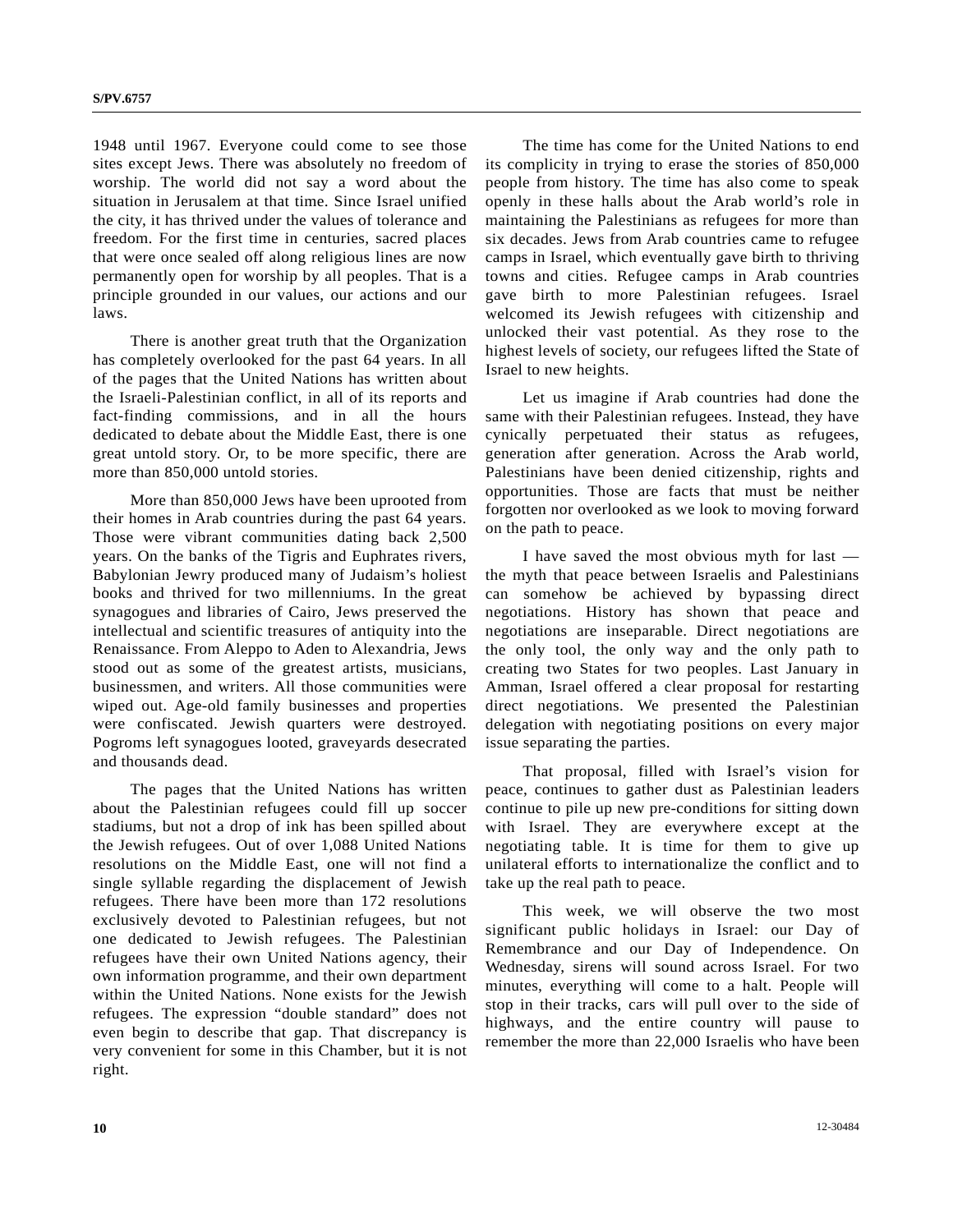killed by wars and terrorism in our nation's short history in our region.

 On Thursday, we will celebrate the rebirth of the Jewish nation and our 64 years as a free people in our ancient homeland. Against persistent threats and overwhelming odds, Israel has not only survived but thrived. I walk the halls of the Organization tall and proud of my extraordinary nation of just 7 million people, which has produced 10 Nobel Prize laureates, sends satellites up into space, puts electric cars on the road and develops the technology needed to run everything from cell phones to solar panels to medical devices.

 We intentionally commemorate these two days one after the other. As we, the Israeli people, celebrate our independence, we carry the heavy weight of great sacrifice and suffering. The lesson we take from these days is clear. We can never turn a blind eye to the dangers around us. We cannot pretend that we live in a stable region filled with Jeffersonian democracies. But there is another lesson that will fill the hearts of Israelis this week. We can never, ever give up the hope of lasting peace. The price of conflict is too high. The evil of war is too great. That is the fundamental truth that guides our leaders.

 In the dangerous uncertainty of a turbulent Middle East, the Security Council has never had a greater responsibility to separate myth from truth and fact from fiction. The clarity of candour has never been more valuable. The need for honest disclosure has never been clearer. It is time for the Council to sweep out the cobwebs of old illusions and to plant the seeds for a truly open debate on the Middle East. The challenges before us demand nothing less.

**The President**: I shall now give the floor to the members of the Security Council.

**Mr. Menan** (Togo) (*spoke in French*): I would like to begin by thanking the Under-Secretary-General for Political Affairs for his briefing. I would also like to thank the Permanent Observer of Palestine and the Permanent Representative of Israel for their statements.

 The Council's consideration today of the situation in the Middle East, including the Palestinian question, once more gives our delegations an opportunity to address the events that are unfolding in that region, events that elicit more fears than hopes, despite the efforts of the United Nations and the international community. We will limit our remarks in this debate to the Israeli-Palestinian conflict and the situations in Yemen and Syria.

 With regard to Syria, while we can welcome the fact that in the space of a week the Security Council has succeeded in adopting two resolutions (2042  $(2012)$  and  $2043$   $(2012)$ , on sending a supervision mission to that country, that does not make the situation on the ground any less precarious. Togo remains concerned by the fact that the parties' declarations of good intentions are not always followed by actions that reflect respect for the commitments they have made, in this case to implementing the sixpoint plan of the Joint Special Envoy of the United Nations and the League of Arab States, Mr. Kofi Annan.

 The Council is nonetheless doing all it can to get them to do so and to throw all its weight behind a settlement of this crisis, which has, unfortunately, left thousands dead, destroyed major parts of the country's infrastructure and imperilled national unity. The establishment, two days ago through resolution 2043 (2012) of the United Nations Supervision Mission in Syria (UNSMIS), is manifest proof of those efforts. In the final analysis, we continue to hope that the presence of observers on the ground will promote the speedy implementation of the Joint Special Envoy's proposals, even if we see violations of the ceasefire every day. Togo once again urges every element of the Syrian Government and opposition to work to bring an end to the violence and to agree to sit down at the negotiation table in order to map out together a new future for their country with the international community's support. We believe that Mr. Annan's mission offers Syria a unique opportunity to return to peace. We urge the country's political class to work to that end.

 On the question of Yemen, we are pleased to note that the situation there has seen a period of calm since the holding on 21 February of the presidential election. The success of that election is a credit to the Yemeni people and a genuine sign of their willingness to end the crisis situation that prevailed there and to work towards finding peace in a fraternal and inclusive spirit.

While in its presidential statement (S/PRST/2012/8) of 29 March the Security Council expressed its concern at the deterioration in cooperation between the political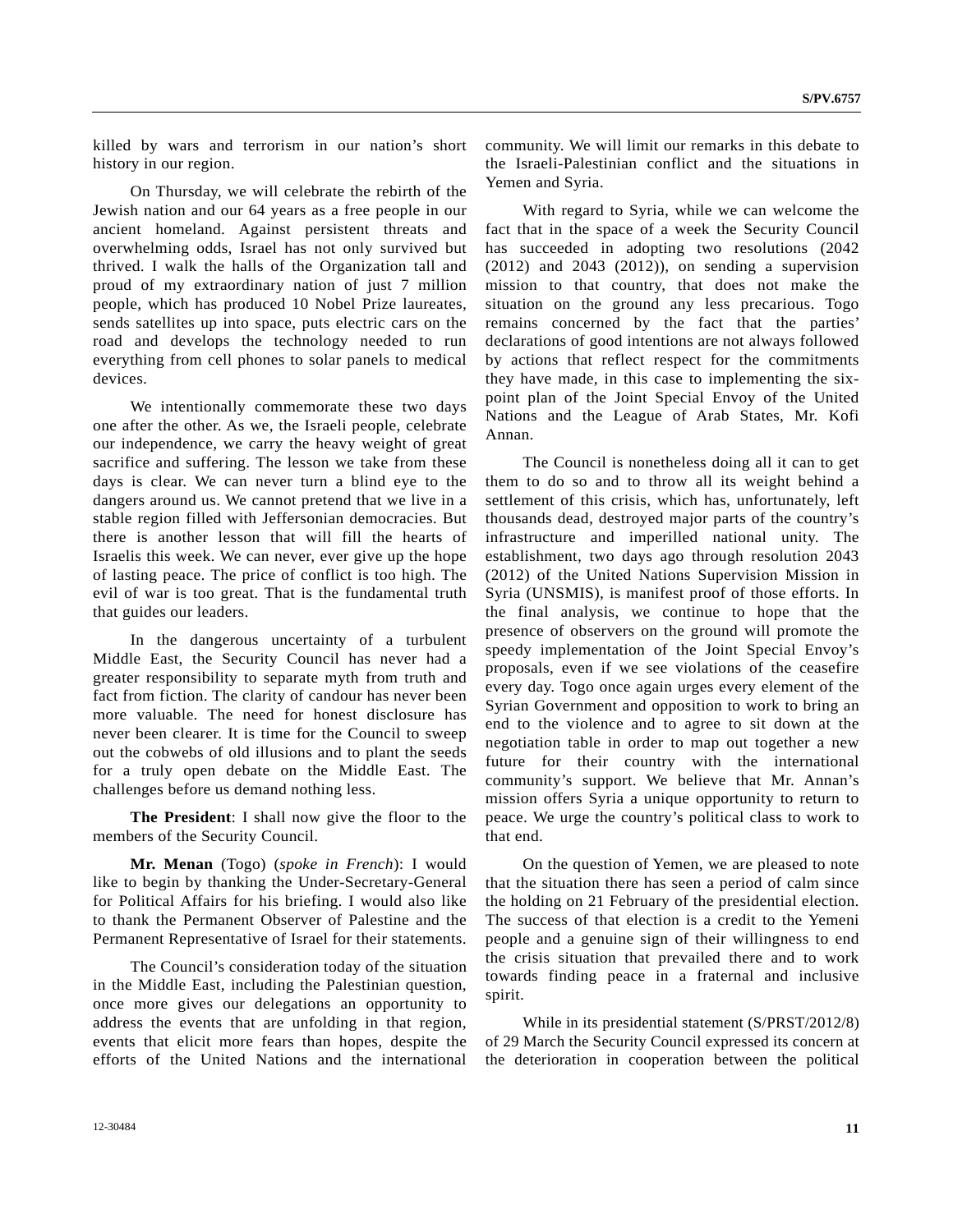actors in the country and about the dangers that poses for transition, it is nonetheless encouraging to note that a month later the country has seen no major regrettable developments. Togo welcomes this situation and urges the Yemeni people to spare no effort in committing their country to the road to peace, security and prosperity.

 My country also encourages the new leaders to work together with the opposition and representatives of the various interest groups to bring peace to the country. In that context, the international community and the United Nations should continue to support the legitimate authorities in their fight against the armed terrorist groups that are proliferating in several regions of Yemen and that threaten the country's unity and territorial integrity.

 Such support is all the more urgent in view of the fact that famine and malnutrition continue to ravage the country. Given that food insecurity, Togo can only encourage the humanitarian organizations that are already aiding those who are most helpless in the face of the conditions of insecurity that obtain in the country to continue their work, and to invite countries that possess the means and capacity to support that work in the most appropriate manner possible. My country also believes that it is imperative that the international community help the Government of Yemen to initiate projects aimed at helping young people in order to ensure that this important segment of the population does not fall into despair, violence or the quest for easy money.

 Turning to the Israeli-Palestinian conflict, we are compelled to conclude that there has been no significant progress made in several months. The only positive note on the military front last month was the ceasefire agreement between the Islamic Jihad and Israel that halted the cycle of violence in the Gaza Strip. On the political front, after the suspension of the series of direct meetings between Israel and Palestine begun last January under Jordan's auspices, it is encouraging to note that the two parties have once more committed to returning to negotiations. The new exploratory meeting of the two countries' authorities, held in Amman on 4 April after the January discussions had produced no concrete results, is also evidence of Jordan's continued efforts to relaunch the negotiations that, as if we needed reminding, have been deadlocked since September 2010.

 Furthermore, the meeting of the Foreign Ministers of the Quartet and the Secretary-General, which took place on 11 April in Washington, D.C, in the presence of Special Envoy Tony Blair and Jordan's Minister of Foreign Affairs, Mr. Nasser Judeh, is also an example of this willingness to restart direct talks between the two parties. Togo believes that the Quartet should put pressure on the parties to return to direct negotiations so that the issues that separate them can be resolved in favour of a definitive settlement of the conflict.

 Peace in the Middle East depends on a resolution of the Palestinian question. The international community should continue to work unflaggingly to seek appropriate solutions to the conflict and to support every initiative made in that direction. My country, which maintains good relations with the Government of Israel and the Palestinian Authority, encourages both to commit intensely to direct negotiations, which are the only route, ultimately, to the creation of a viable Palestinian State living side by side with the State of Israel within clearly defined and internationally recognized borders. Togo also calls on the entire Palestinian political class, and in particular the most radical groups, to transcend their rigid positions and to work together towards direct negotiations with the State of Israel.

 After several decades of conflict that have left thousands dead on both sides, it is disturbing to note that the time for peace is being perpetually and indefinitely postponed. The United Nations and the international community have the heavy responsibility of working towards that peace between Palestine and Israel, and, beyond that, throughout the Middle East. However, they cannot reach that goal unless all parties directly concerned commit to working in good faith to promote peace and security for their peoples and the nations of the region.

**Mr. Cabral** (Portugal): At the outset, I thank Under-Secretary-General Lynn Pascoe for his very thorough briefing, as well as the Permanent Representative of Israel and the Permanent Observer of Palestine for their statements.

 Portugal aligns itself with the statement to be delivered later by the observer of the European Union.

 Over the past year, Palestinians have watched the international community lend its full support to the fulfilment of the legitimate aspirations of their brethren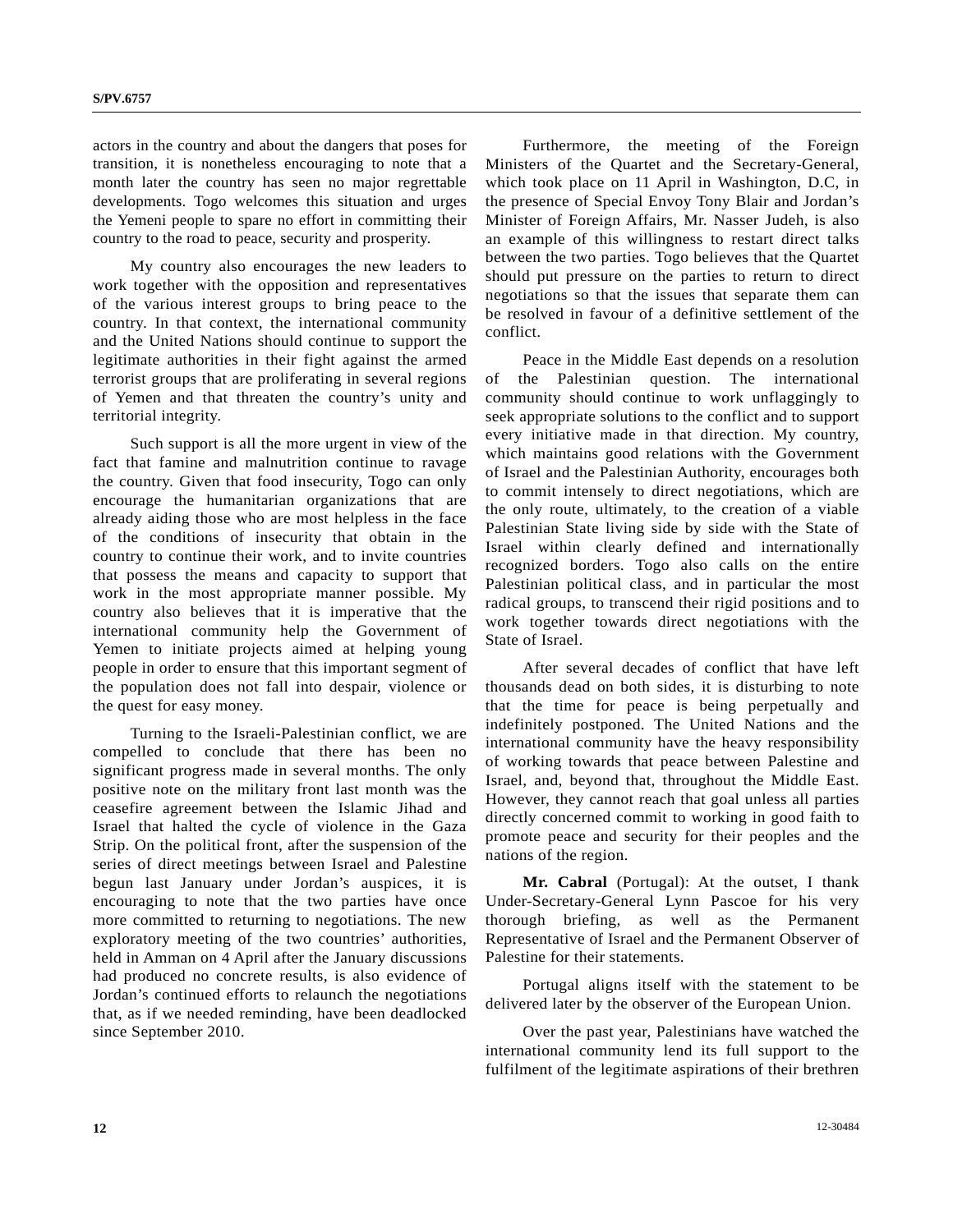in several Arab countries, while daily life in the occupied Palestinian territory has become increasingly harsh under Israel's continued and reinforced occupation 20 years on from Oslo. We cannot stress enough the urgency of solving the Palestinian question, the core of the Arab-Israeli conflict, through the establishment of a viable and contiguous Palestinian State on the basis of the internationally endorsed parameters.

 In the light of that, Portugal welcomes the initiative by President Abbas to send a letter to the Prime Minister of Israel as a demonstration of his goodwill and commitment to a just, peaceful and negotiated settlement. We look forward to Prime Minister Netanyahu's response and hope that that exchange of letters will foster an environment conducive to the swift resumption of direct talks between the parties based on the 23 September Quartet statement (see SG/2178). We welcome the Quartet's 11 April renewed call to the parties to meet those objectives (see SG/2182).

 Portugal has always stood firmly behind the efforts of the Quartet. We also very much agree that all core issues can only be finally settled through direct negotiations. We continue to believe that the 23 September Quartet statement can provide an adequate framework for discussions on all core issues with a view to achieving a final settlement within a strict time frame. We also very much appreciate Jordan's efforts in that regard. For those efforts to succeed, the parties must commit seriously to negotiations, show good faith and refrain from provocative actions that undermine confidence in each other and in the negotiation process.

 We regret that Israel continues blatantly to ignore and defy all pleas that it fulfil its obligations. We once again urge the Israeli authorities to immediately cease all settlement activity, demolitions and evictions in the West Bank, including in East Jerusalem. As they are well aware, all those actions are illegal under international law. Furthermore, they are quickly rendering physically impossible any peaceful agreement based on a two-State solution.

 We strongly condemn the approval of the new construction in a range of settlements, as well as the recent evictions of Palestinian families, including refugees, from their homes in Beit Hanina, for the purpose of paving the way for the first Jewish

Court sustaining the dismantlement of the Migron outpost by 1 August and the evacuation of the Ulpana neighbourhood in the settlement of Beit El by 1 May. We hope that the Israeli Government will abide fully by the Supreme Court's rulings. We also expect it to cease all plans and attempts to retroactively legalize outposts. Under international law, all settlement activity is illegal, including outposts, as is Israel's appropriation of occupied territory, regardless of whether it is private or public.

residential presence and a new settlement in the midst of yet another traditional Palestinian neighbourhood in

 In Gaza the situation remains one of grave concern and, despite some welcome progress, Israel needs to do much more to enable the reconstruction of destroyed and damaged infrastructure and promote the economic recovery of Gaza's economy. The situation in and around the Gaza Strip remains fragile and unsustainable. All parties must refrain from actions that exacerbate tensions and threaten calm and security. For its part, Hamas, as the de facto authority in Gaza, must end all rocket attacks against Israel, which we vehemently condemn. As for Israel, it must be understood that its unquestionable right to security cannot come at the cost of unnecessary human suffering in Gaza.

 The Palestinian Authority has worked diligently to prepare for statehood. Just last month, the United Nations, the World Bank and the International Monetary Fund reconfirmed for the third year in a row the State-readiness of the Palestinian institutions and stressed the need to sustain and build upon the Palestinian Authority's important institution-building efforts. To that end, urgent efforts, mainly by Israel, are needed to reverse the economic and fiscal crisis of the Palestinian Authority. Palestinians must have access to their resources, including in Area C, and to export markets. The clearance review mechanism must become more efficient and transparent and must ensure the reliable and predictable transfer of revenues to the Palestinian Authority. We hope that such concrete advances will soon materialize, and we recall that each and every one of those requirements constitutes an international obligation Israel has long subscribed to.

 Another key aspect of a sustainable peaceful settlement to the conflict is that of Israel's security,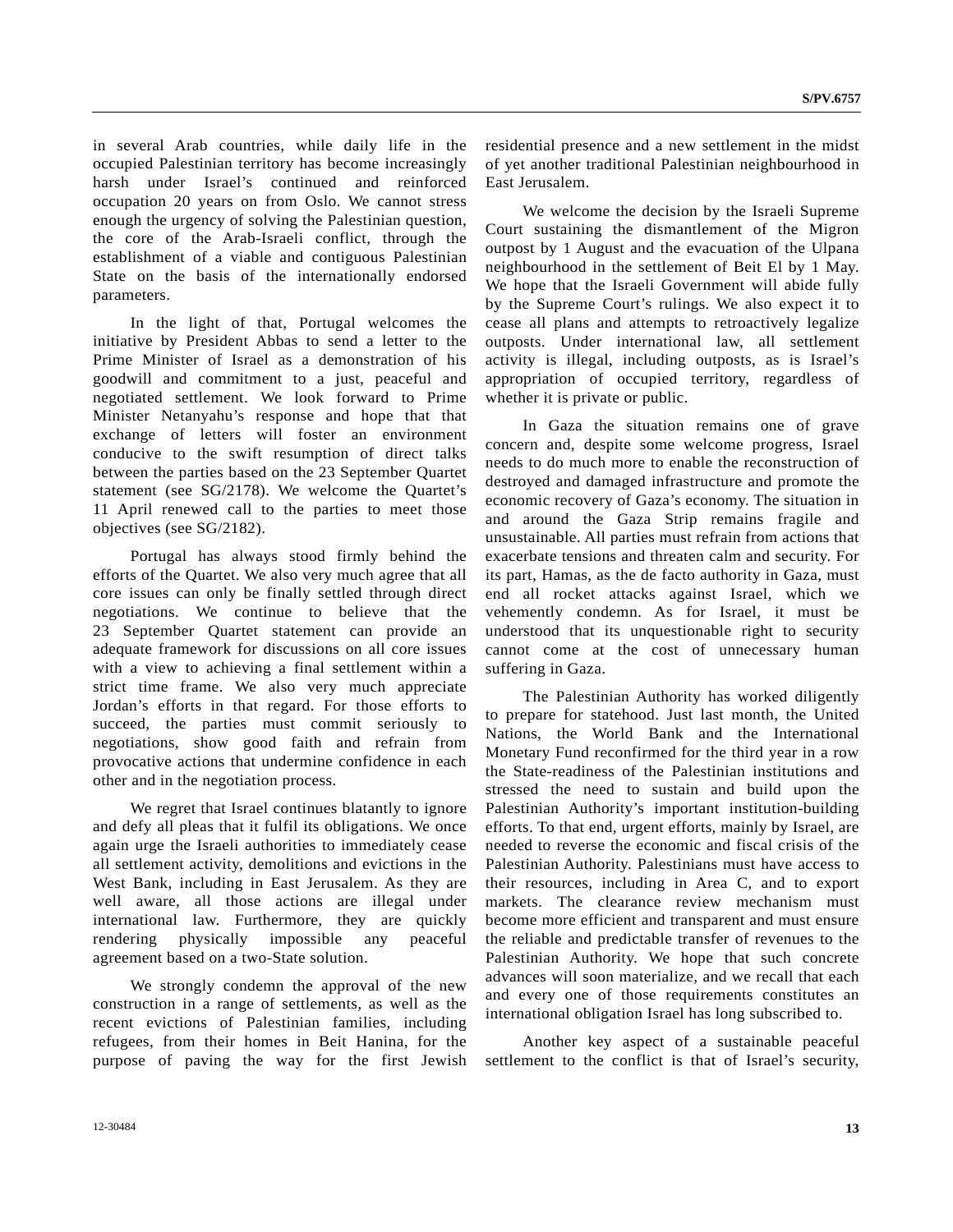which is a matter that Palestinians, Israel's neighbours and the international community must seriously commit to, including through international mechanisms. One thing is certain — the only way to ensure Israel's long-term security is to end the occupation, settle all core issues and claims between Palestinians and Israelis and fully normalize diplomatic, political and economic relations between Israel and the Arab and Muslim world.

 We recall, in that regard, the Arab Peace Initiative, which has just marked its tenth anniversary. Its premises and elements remain as valid today as they were a decade ago. We call upon Israel and the Arabs, with the support of the Quartet's efforts on the Israeli-Palestinian track, to seriously engage on the other dimensions of the Arab-Israeli conflict. The full implementation of the Arab Peace Initiative would enable Israel's integration into its regional environment, thus enabling a stable, peaceful and prosperous future for all in the Middle East.

 Last Saturday, the Security Council authorized the establishment of the United Nations Supervision Mission in Syria (UNSMIS) to monitor a cessation of armed violence in all its forms by all parties and to monitor and support the full implementation of the Joint Special Envoy's six-point proposal (see resolution 2043 (2012) and S/PV.6756). It did so, notwithstanding its awareness of the many risks and challenges entailed, and sent a strong and united message of support to the Joint Special Envoy and his six-point proposal, mindful of the fact that it presents a last chance for a peaceful solution to the Syrian crisis.

 We once again urge the Syrian authorities to immediately and visibly implement all their commitments under the six-point proposal and ensure the effective operation of UNSMIS. We also reiterate our calls to all parties to cease all violence in all its forms, cooperate fully with the Mission and the Joint Special Envoy and engage in a Syrian-led political transition that meets the legitimate aspirations of the Syrian people.

**Mr. Osorio** (Colombia) (*spoke in Spanish*): At the outset, I would like to thank Mr. Lynn Pascoe for the briefing and update that he presented today. As we come together in today's monthly debate, the Colombian delegation once again would like to express its conviction regarding the need and importance of continuing to support all those actions that could lead

to the establishment of a lasting peace in the Middle East and contribute to dialogue and rapprochement between the parties, based on the principles of the Charter of the United Nations.

 Accordingly, we back the actions of the Quartet aimed at the implementation of the 23 September 2011 plan, which highlights, as reiterated at the 12 March meeting in New York and the 11 April meeting in Washington, D.C., the significance and encouragement the Quartet finds in the fact that new plans for dialogue among the parties have been discussed, as have been ways in which those initiatives could be supported. The creation of a viable Palestinian State, living in peace side by side with Israel with clearly defined, secure and internationally recognized borders must therefore be the fruit of direct negotiations between the parties, ensuring coexistence between these two peoples.

 The parties should continue in their efforts towards rapprochement, working constructively in a spirit of mutual trust, as dialogue is the only possible and effective road towards the prompt renewal of a negotiation process that ensures stable and lasting peace. We invite the representative of the Quartet to continue its active and intense work to achieve this goal.

 We note progress made by the Palestinian Authority in the West Bank. However, we believe that more efforts should be made to preserve law and order to fight against all forms of extremism and to put an end to provocation. We are concerned over the fragile situation in Gaza. Rocket attacks launched from Gaza must stop, as they affect the security and coexistence of both peoples.

 Israel for its part should take effective measures to stop the violence of the settlers, including efforts to bring those responsible for those acts to justice.

 My country underscores the progress made by the Palestinian Authority in the preparation of their institutions with the goal of establishing a State. We back the actions of the international community aimed at bolstering capacity-building of Palestinian authorities to ensure the viability of an independent and sovereign State that provides for the well-being of its people.

 We believe that, in order to attain a lasting peace, the parties should abstain from unilateral measures that go against international law, harm civilians or endanger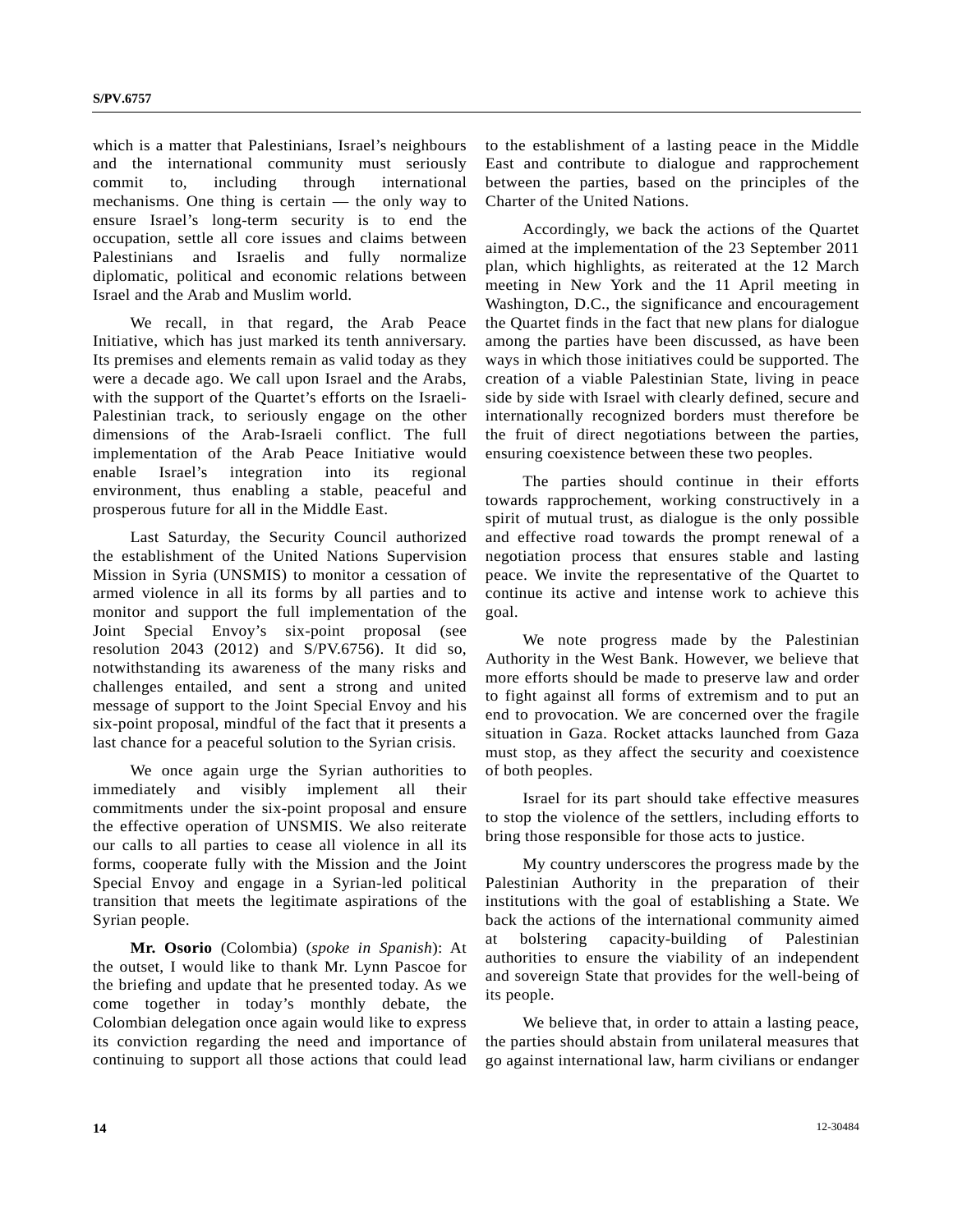them. The international community, for its part, should ensure that the parties take effective measures that ensure respect for and enjoyment of human rights and the fundamental freedoms of the population.

 Regarding the situation in Syria, it is clear that violence in all its forms and repression have not come to an end. There are still attacks and incidents that are violations of the 12 April ceasefire. Colombia voted in favour of the establishment of the United Nations Supervision Mission in Syria, which contributes to additional efforts on the part of the Security Council. We believe that the second unanimous decision by the Security Council shows the Council's firm determination to resolve the crisis in Syria through the full support for and implementation of the Joint Special Envoy's six-point plan, that is to say, the plan of Mr. Kofi Annan.

 As I said when the Council adopted resolution 2043 (2012), we hope that an expanded presence on the ground will enable constant supervision and evaluation of the compliance with the six-point plan, to which the Syrian Government opposition have committed. The Secretary-General should inform the Council on any obstacle hindering the effective discharge of the UNSMIS mandate.

 My delegation believes that the Joint Special Envoy's six-point plan is the ideal response in that it seeks to put an immediate end to the violence, ensure humanitarian access and facilitate a political transition, led by Syria itself, towards a democratic and pluralistic political system, through the creation of the conditions needed to initiate a broad political dialogue between the Syrian Government and the full spectrum of the Syrian opposition.

 The efforts of the Joint Special Envoy are fully worthy of our backing and appreciation. It is crucial that the Council and the Joint Special Envoy work together. We must maintain an attitude marked by cautious optimism, given the precariousness of the situation, and we must also hope that the positive signs can be consolidated. We must continue to urge the Syrian authorities and the opposition to abide by the ceasefire, so that it will be possible to work within the framework of a political dialogue.

**Mr. Churkin** (Russian Federation) (*spoke in Russian*): The widespread transformational processes taking place in the Middle East region in no way diminish the fundamental importance of the issues of a Palestinian-Israeli, and in general an Arab-Israeli, settlement. Unless these issues are resolved, it will remain impossible to imagine any dramatic improvement in the situation in the Middle East.

 In that regard, one cannot overstate the risks of what has been seen of late, namely, a flagging in the attention paid to the theme on the international and regional levels, particularly in a situation when on the ground we can see the deliberate creation of new realities and the pursuit of policies based on fait accompli. It is clear that there has been an inexorable radicalization of approaches, which could lead to an ever-growing spiral of violence from both sides. That is unacceptable.

 The situation can be tangibly defused only by the resumption of a direct dialogue between Israelis and Palestinians. Unfortunately, their fundamental positions to date do not converge. A serious step towards the resumption of genuine talks is offered by the exchange of letters between President Abbas and Prime Minister Netanyahu.

 It is important that the Palestinian leader has once again expressed his commitment to the principle of two States and his readiness to carry out substantive talks on a universally recognized internationally legal basis. We expect a responsible reaction from Israel. The negotiation process requires robust international accompaniment. A positive element in that regard is the continuation of painstaking regular work of the Quartet.

 It is important that its statements, including the latest on the outcome of the ministerial meeting in Washington, D.C., of 11 April, firmly calls on the sides to meet their obligations under the Road Map, to avoid actions that might undermine confidence and to focus on positive efforts that could strengthen and improve the climate for resuming direct talks on the basis of the Quartet statement of 23 September 2011.

 In that context, the Quartet has supported the implementation of a range of important socioeconomic programmes in the occupied territories and the establishment of a smoothly operating mechanism by which the Israelis can transfer customs and tax fees owed to the Palestinians.

 A particular role in accompaniment of the Middle East peace process is by regional players as well, above all Jordan and Egypt. The League of Arab States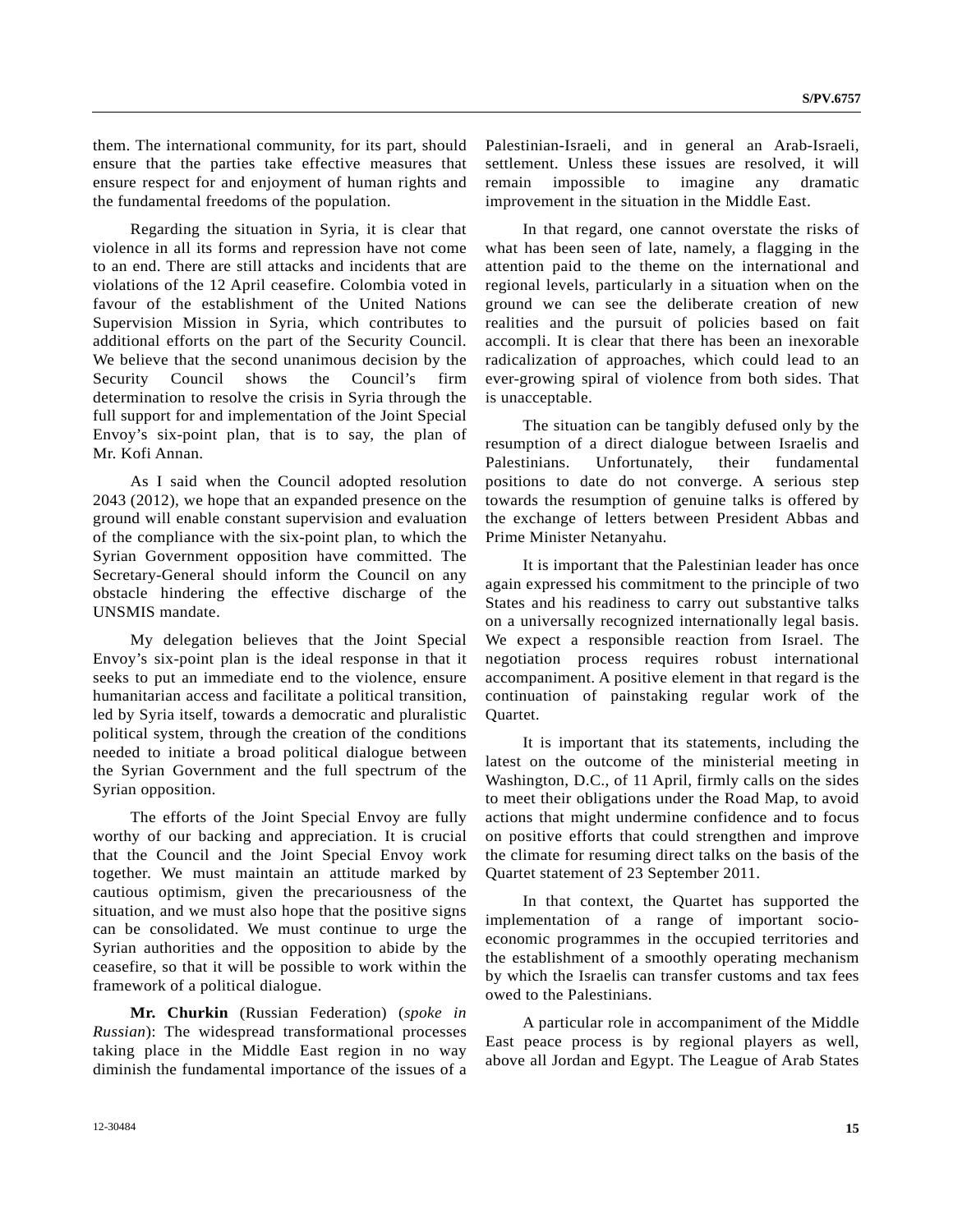has been enhancing its influence on developments, and it is reassuring that the theme of the Middle East was given priority in the decisions taken at the summit of the League in Baghdad on 29 March, which clearly laid out the interdependence of all tracks related to the Middle East settlement, including the situation in the occupied Syrian Golan Heights and Lebanon.

 It is important to make the most effective possible use of that useful regional leverage, particularly in efforts to promote intra-Palestinian reconciliation, without which it is impossible to conceive of any prospects for a sustainable settlement.

 Russia is also making its own contributions in that area. There is a plan to hold a second intra-Palestinian meeting in Moscow in mid-May, during which we intend to continue work to encourage Hamas and Fatah to achieve national reconciliation, based on the Doha Agreements. The stalemate in the Middle East peace process calls for active actions from the Security Council as well. In that regard, we would like to recall that the idea of sending to the region a mission of the Council continues to be relevant.

 If implemented, that would be a timely and effective step on the part of the Council and would serve as a stimulus for the parties to narrow their differences and resume substantive talks on the universally recognized international legal basis, including the well-known resolutions of the Security Council of the United Nations, the Madrid Principles, the road map and the Arab Peace Initiative.

 An indicator that the Security Council can constructively work on the complex Middle East situations is the unanimous adoption of resolutions 2042 (2012) and 2043 (2012) on the development of a United Nations Supervision Mission in Syria. We anticipate that its activities will contribute to restoring peace and calm and to launching an inclusive Syrianled political process without interference from outside in Syria, a country that plays a key role in regional affairs.

**Mr. Rosenthal** (Guatemala) (*spoke in Spanish*): We appreciate your having organized this session, Madam President, and we thank Mr. Lynn Pascoe for his opening remarks. We also thank the representative of Israel and the observer of Palestine for their statements.

 Given that the situation in the Middle East, including the question of Palestine, is a topic on our agenda each month, one could argue that it is becoming increasingly difficult to say something original by comparison to what was said in the preceding meeting or the one before that. On the other hand, the landscape has evolved so rapidly in the past few years and with such conflicting trends and manifestations that we have come to accept that we are justified in frequently revisiting this topic. The fact that we have met on two occasions over the weekend in the past 10 days to consider the case of Syria is proof of that.

 Indeed, Syria is very much on our minds when we consider the Middle East today. But of course, we cannot consider that country in an isolated manner. The so-called Arab Spring, which is looking ever less like the image of spring, has revealed the tendency for events in any single country to rapidly spill over to its neighbours. It has also shown its capacity to divide the international community and even the League of Arab States, not only on the interpretation of events, but also on how to react to situations that clearly threaten to spin out of control.

 In a way, the reality in the Middle East today surpasses any possible attempt at fiction. It includes several ingredients: grassroots movements rebelling against authoritarian Governments in the old mold, while the latter use methods of repression that are vestiges of the past; the threat of ancestral rivalries of an ethnic or religious nature that not only run counter to contemporary values such as tolerance, coexistence and solidarity, but also have the potential to rapidly spread throughout the region; and, on the positive side, the awakening of the League of Arab States, which assessed early on the importance of what was at stake and found in its movement the capacity to respond albeit weakly  $-$  to the challenge. When we add to these elements the often sidelined demand of the Palestinian people for a homeland and the spectre of a new danger in the region in the near future with the possible introduction of weapons of mass destruction, the potentially explosive nature of events in that part of the world can be clearly understood.

 Who could doubt that these are tangible threats to international peace and security? Who could doubt that this matter falls under the mandate of the Council? And who could doubt that the complex landscape also offers multiple opportunities for the Council to exercise that mandate in a positive manner, contributing, together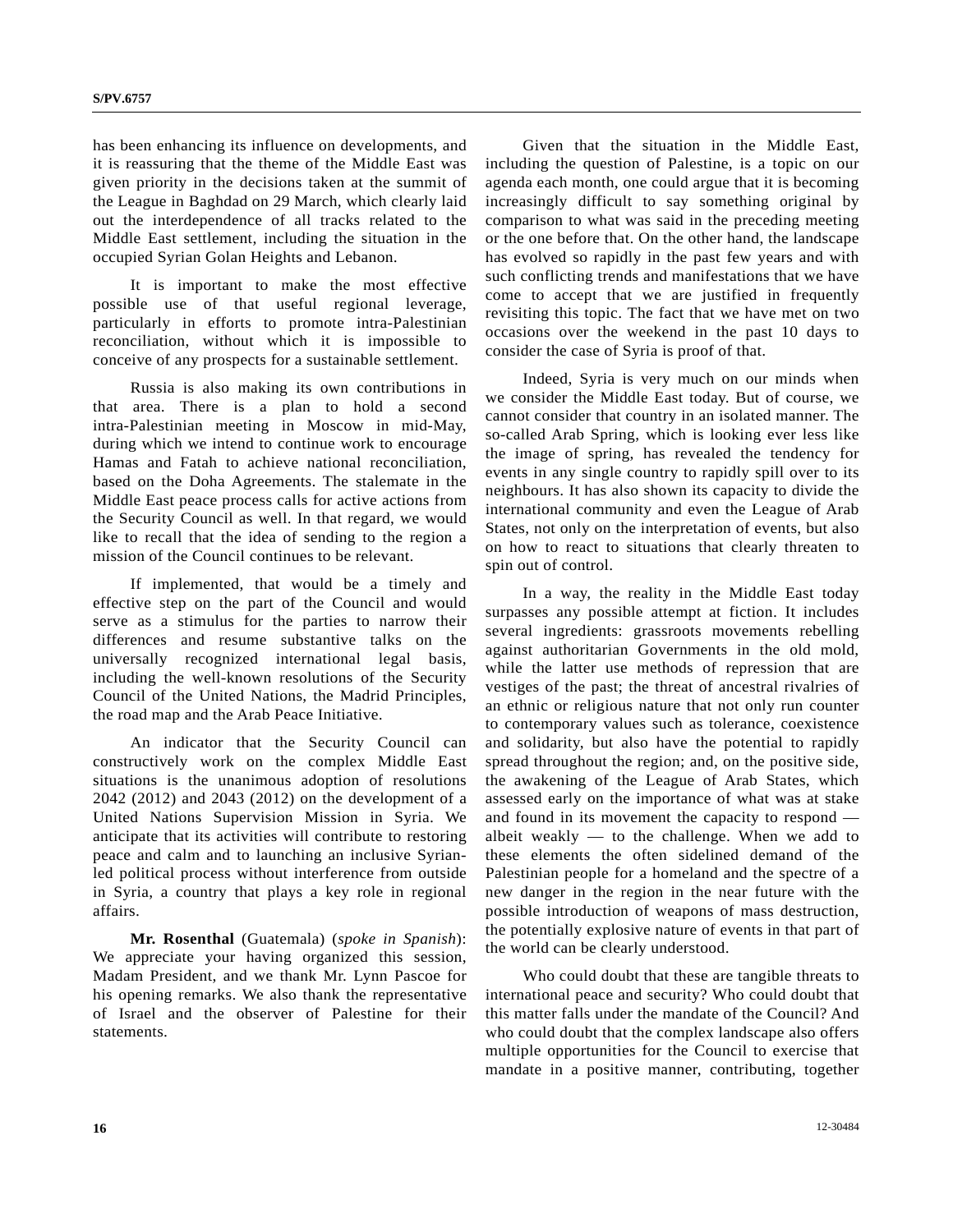with the stakeholders in the region, to finding ways to overcome the crises — including through the two-State solution, leading to the creation of the State of Palestine — and achieving the vision of a more prosperous, more democratic and more inclusive region, free of the current serious tensions that afflict it?

 Naturally, neither my delegation nor, I suspect, any delegation sitting around this table has holistic solutions to address such deeply rooted tensions in a highly heterogeneous region where each country is a special case. However, united, and in particular by partnering with the League of Arab States, we can make our small contribution to, first, ensuring that the existing crises do not blow up in our faces, and, secondly, offering ideas and perhaps concrete mechanisms that will assist the countries directly involved in finding their own way.

 Guatemala has presented its detailed position on the various subjects related to the Middle East: the situation between Israel and Palestine, the situation between Israel and its other neighbours, the situation in Lebanon, and the situation in half a dozen other sovereign States. It is unnecessary to repeat our specific position on each of these matters on every occasion. That is why we have focused our remarks today along more general lines. However, I conclude by reaffirming what I said at the beginning. We accept that the agenda item of the situation in the Middle East clearly justifies our constant follow-up.

**Mr. Mehdiyev** (Azerbaijan): Allow me to commence by expressing our gratitude to the United States for having organized this open debate on the situation the Middle East. I take this opportunity to thank the Under-Secretary-General for Political Affairs, Mr. Lynn Pascoe, for his briefing and the Permanent Representative of Israel and the Permanent Observer of Palestine for their statements.

 The situation in the Middle East demands constant international attention and in-depth participation in addressing the perennial problems and challenges that engulf it. As a highly complex region in many respects, including in terms of geography, geopolitics, ethnic intermingling and simmering ethnonational conflicts, the Middle East has remained at the hub of the international agenda for decades.

 The wave of changes that have swept the region since the spring of 2011 have become yet another potent factor that has absorbed international attention and portended the desire of Middle Eastern societies for political and societal transformation processes encapsulating the ideas of democracy, equal representation, greater freedom and wider political participation.

 We all agree on the potential benefits to be brought about by the process of democratic transition in the Middle Eastern countries. However, one should not dismiss the idea that every transition is accompanied by hardships and trials. Therefore, patience, diligence, resolve and political dexterity will be the best tools in making the democratic transformation process as smooth as possible and in excluding erroneous judgments and policies regarding the region's prospective development.

 Turning to more specific issues, we would like to note the progress in the Middle East peace process that was demonstrated by the recent interactions between the Israeli and Palestinian sides on 17 April in Jerusalem, after a prolonged hiatus in peace negotiations. In this respect, we would like to welcome the exchange of letters between the parties initiated on this very date, and express the hope that the sides will avail themselves of this positive momentum for resuming negotiations.

 In this respect, Azerbaijan appreciates the consistent efforts of Jordan to revive the dialogue and resume the negotiations. We would also like to note the importance of the Quartet meeting held in Washington, D.C., on 11 April, in keeping the Middle East peace process high on the international agenda, and express our hope that our collective efforts will finally lead to the resolution of this lingering conflict.

 Among a number of political, humanitarian and security challenges, we cannot but express again our deep concern about continued illegal settlement activities in the occupied Palestinian territories. Needless to say, apart from their impact on the rights, freedoms and everyday lives of Palestinians, settlements cause serious damage to the peace process and, more dangerously, threaten a two-State solution and the emergence of a viable Palestinian State.

 The situation involving the serious violation of international humanitarian and human rights law cannot go unheeded by the Security Council. In performing its primary responsibility of maintaining international peace and security, the Council must react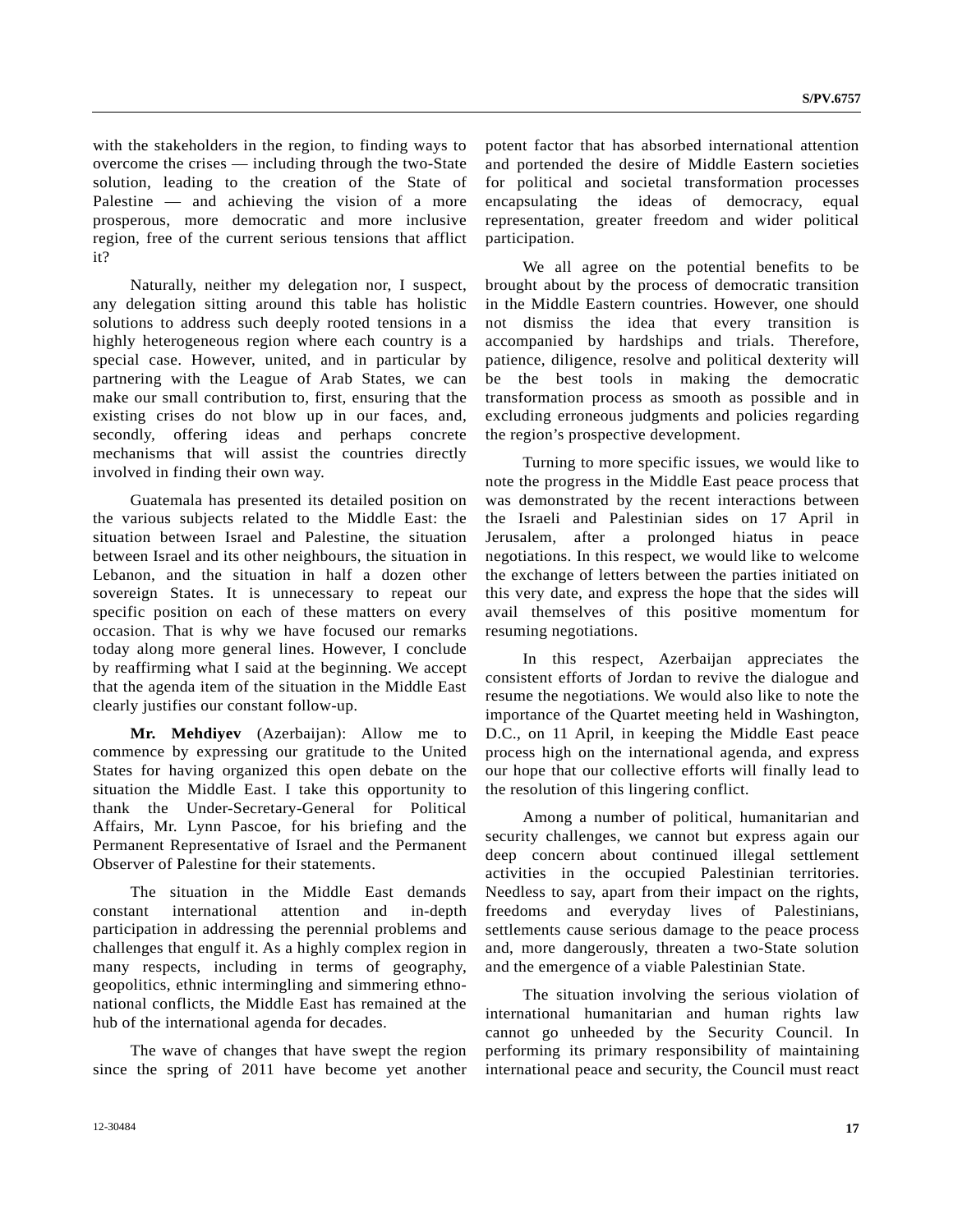adequately in order to put an end to illegal practices and policies and ensure that human rights and fundamental freedoms are observed and respected. It is also important to take full advantage of ethnic, religious and cultural diversity by promoting intercommunal dialogue and reconciliation while categorically rejecting and invalidating any manifestation of ethnic and religious intolerance.

 The situation in Syria still occupies the top position on the list of international security issues. We are encouraged by the fact that, as a result of the tireless efforts of the Joint Special Envoy of the United Nations and the League of Arab States on Syria, Mr. Kofi Annan, the sides concerned have committed to ending the bloodshed and observing a ceasefire after lasting violent clashes. Needless to say, reports testifying to sporadic violations of the ceasefire are worrisome, but we still believe that such instances will remain isolated cases without further spillover to threaten the current fragile trust.

 The adoption of the resolutions authorizing the dispatch of the advance team to Syria (resolution 2042 (2012)) and, later, of the deployment of the full United Nations Supervision Mission in Syria (resolution 2043 (2012)) was an expression of a unified Security Council position on this highly crucial matter. Hopes are high that the security environment in Syria will be propitious enough for the Mission to carry out its task of monitoring and supporting the full implementation of the Special Envoy's six-point proposal.

 In conclusion, we would like to voice the hope that, with more political will, rigorous work and concerted efforts, peace and security will no longer be rare commodities in the Middle East.

**Mr. Loulichki** (Morocco) (*spoke in Arabic*): At the outset, allow me, on behalf of my delegation, to thank Mr. Lynn Pascoe for his briefing today on developments in the Middle East, which we can all agree are explosive and dangerous to the security and stability of that sensitive zone of the world. His briefing highlighted the need for the Council to shoulder its responsibility to salvage peace in the region and the added value of its visit to the occupied Palestinian territories.

 Settlement building is the most serious threat to the entire peace process. The most recent development in that regard was the decision taken by the Israeli Government in the first week of this month to build more than 1,000 housing units in the occupied territories. In that connection, representatives of the Quartet, meeting in Washington, D.C., this month, expressed concern at the settlement activity, settler provocations and continued violence, and called on the two parties to make efforts to resume negotiations in order to find a solution to the conflict. They also called on the international community to support and assist the Palestinian authorities in overcoming the financial crisis resulting from Israeli practices.

 In that regard, the Human Rights Council has authorized a fact-finding mission on the impact of settlements on the human rights situation in the occupied Palestinian territories. East Jerusalem is the main target of the Israeli authorities' settlement policy of obliterating its features and altering its demographic, religious and cultural composition. The policy is implemented by pressuring the Palestinian residents of East Jerusalem to emigrate by constructing bypass roads, settling Israelis in their confiscated homes and expanding settlements, all in order to isolate East Jerusalem from the rest of the Palestinian territories.

 In that connection, I wish to quote a letter sent by His Majesty King Mohammed VI on 3 April, in his capacity as the Chairman of the Al-Quds Committee, to the five permanent members of the Security Council and the Quartet. His Majesty wrote:

 "All such unilateral illegal actions and other violations of the rights of the Palestinian people run counter to international law and international humanitarian law. This scheme will increase tension in the occupied Palestinian territories and have further repercussions that will endanger the entire region."

 His Majesty urges the Secretary-General and the five permanent members of the Council to take every measure to compel Israel to cease its actions and practices that run counter to international agreements and instruments. The Palestinians have demonstrated time and again that they are committed to negotiations and the peace process to end the conflict between Israel and Palestine.

 The recent summit of the League of Arab States, held in Bagdad in March, reaffirmed that fair and comprehensive peace is the strategic option under the Arab Peace Initiative, as affirmed at various Arab summits since 2002. Accordingly, we believe that the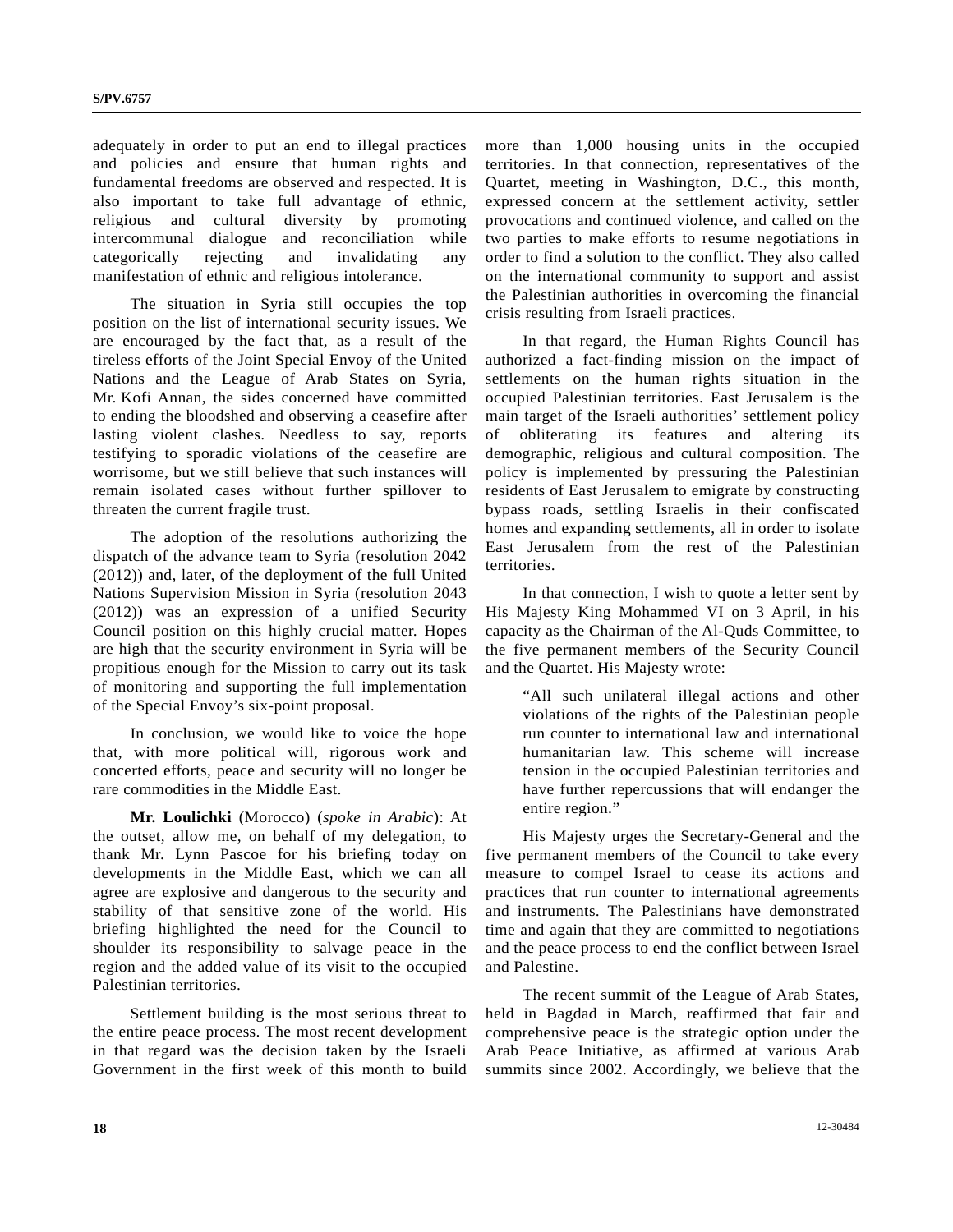initiative taken by President Abbas to write to Prime Minister Netanyahu on the revival of the negotiation process, which has been in limbo for years, will serve to revive the peace process and to enable the Palestinians to establish their independent and viable State on the Palestinian territories, with East Jerusalem as its capital. In this context, we encourage the Palestinian parties to embark on the path to reconciliation in order to end division, in accordance with the Doha Declaration.

 The economic situation in the occupied Palestinian territories is deteriorating rapidly under Israeli occupation. In a recent report, the World Bank sounded the alarm that the Palestinian budget deficit is more than \$1 billion. The situation of hundreds of Palestinian prisoners, including peaceful activists and activists, is precarious. They endure isolation and arbitrary detention and are prevented from seeing their families and from continuing their educations.

 Arab leaders have endorsed the resolution adopted by the Arab League on 23 September 2011, to support the inclusion of Palestine as a full-fledged Member of the United Nations, along the 4 June 1967 borders, with Jerusalem as its capital. Palestine's membership, which would be in line with the vision of President Obama to achieve peace based on the two-State solution, is notable in particular given that most countries in the world have recognized the State of Palestine on the basis of reports by international organizations that Palestinian authorities and institutions are capable of administering the affairs of an independent Palestinian State.

 At the same time, we call for the implementation of the relevant international resolutions, instruments and initiatives regarding a solution to the Palestinian question. We also call on Israeli to withdraw from all occupied Palestinian and Arab territories, including the occupied Golan and the remaining Lebanese territories. We believe that establishing a comprehensive and just peace in the Middle East is the only way to guarantee security, stability and prosperity in the entire Middle East.

**Mr. Laher** (South Africa): South Africa expresses its appreciation to Under-Secretary-General Lynn Pascoe for his briefing to the Council. We also thank the Permanent Observer of Palestine and the Permanent Representative of Israel for their statements.

 My delegation associates itself with the statement to be delivered later today by the representative of Egypt on behalf of the Non-Aligned Movement.

 The past 18 months have seen dramatic developments in North Africa and the Middle East. Those developments have been brought about by the unwavering will of people to demand their legitimate rights. What is clear from what we have witnessed is that the status quo that has allowed the rights of people to remain unfulfilled for decades cannot continue.

 In that light, the longstanding Palestinian-Israeli conflict must be resolved. We cannot have a sixdecade-long conflict continue and allow generations of people from both sides to be denied the opportunity to live in peace and security and within internationally recognized, secure borders.

 South Africa remains disappointed that, since 23 September 2011, when the Quartet committed itself to assist the parties to make progress in the peace process, tangible progress is yet to be registered. Instead, despite commendable efforts by some important stakeholders, such as the Hashemite Kingdom of Jordan, there has been stagnation on the political track. Additionally, the security and humanitarian situation has worsened, particularly in the occupied Palestinian territories, including East Jerusalem. The most dramatic negative development has been the continued building of illegal settlements by Israel, which undermines the very foundation of a viable, independent Palestinian State to exist alongside the State of Israel.

 We note the statement issued by the Middle East Quartet in Washington, D.C. on 11 April (see SG/2182). While we appreciate the efforts of the Quartet to revive the political process and assist the Palestinians with their institution-building efforts, we once again raise the questions that we asked in the Chamber at our debate three months ago (see S/PV.6706). Is it not time to assess the effectiveness of the Quartet model? What more can the Security Council do to help the parties resume negotiations and find lasting peace?

 The Quartet continues to meet periodically, yet it has not shown the political will to follow through on its decisions. Its road map, which is almost 10 years old, has not been complied with, nor has its most recent request for the parties to begin direct negotiations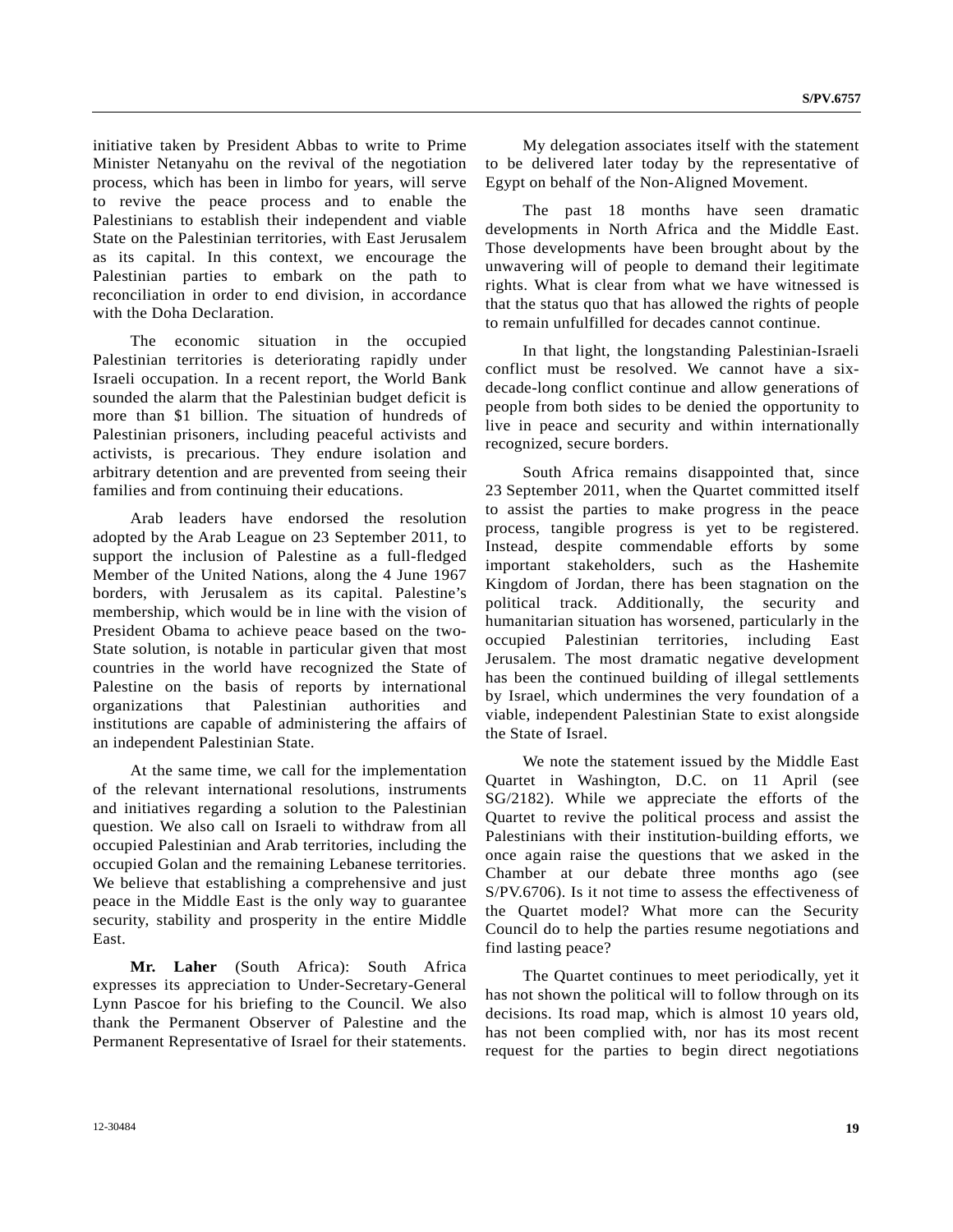immediately and without preconditions, or the submission of proposals on borders and security.

 The role of the Security Council in addressing this matter should be reinvigorated. The Council is responsible for international peace and security, and it cannot absolve itself of responsibility on this crucial matter. Ignoring this conflict affects the Council's credibility. My delegation believes that a visit to the region by the Council would be beneficial.

 Additionally, we should consider the views of relevant regional organizations on this matter. The international community has been willing to take into account the views of relevant regional organizations, such as the League of Arab States (LAS), in other conflicts in the region. In that vein, the views of the LAS should also be taken into account in resolving the Palestinian-Israeli conflict, which has directly affected so many of its members.

 We commend Palestinian President Mahmoud Abbas for having taken the initiative to write to Israeli Prime Minister Netanyahu, in an attempt to resume credible negotiations. If the opportunity for restarting credible, direct negotiations is not seized, the viability of a two-State solution will slowly fade away.

 What is of concern, however, is that despite attempts to resuscitate the negotiations, the prospect for direct talks seems low, as the Israeli Government continues with its actions that militate against a peaceful resolution of the conflict. Aside from the ongoing illegal settlement construction, it persists with home demolitions, illegal excavations of religious sites and restrictions on access and movement on the Palestinian people, while also maintaining its hold on Gaza and not preventing settlers from attacking Palestinian persons and their property.

 In January, the Council was able to agree to receive a briefing from Under-Secretary-General Valerie Amos on the humanitarian situation in the occupied Palestinian territories, which served as confirmation of the deteriorating situation in all of its respects. Since then, the situation has not improved. We look forward to receiving further briefings from the Office for the Coordination of Humanitarian Affairs regarding the situation.

 The recent escalation of tensions in Gaza is of particular concern. Its impact on the children of both sides should be underscored. On 12 March, UNICEF issued a statement in which it expressed deep concern about the impact on children of the recent escalation of violence in the Gaza Strip and Israel. A rocket fired into Israel last month hit a school, which, fortunately, was empty. The Israeli attacks into Gaza have left some children not as fortunate. UNICEF has reported on the death and injury of Palestinian children as a result of those attacks. It has stated that, over the past year, 20 Palestinian and 5 Israeli children were killed, and another 448 Palestinian and 2 Israeli children were injured because of the fighting.

 As the Council has shown commitment in addressing issues related to children in armed conflict, perhaps we should consider including that matter on the agenda of the Working Group of the Security Council on Children and Armed Conflict.

 Finally, regarding the situation in the Syrian Arab Republic, South Africa welcomes the unanimous adoption of resolution 2043 (2012) by the Council, providing for the deployment of the United Nations Supervision Mission in Syria (UNSMIS). We urge all sides to ensure the effective operation of UNSMIS by facilitating its work and guaranteeing the safety of its personnel.

 We welcome the news that the advance team has been able to visit key hotspots of the conflict, including Homs, and that they have observed calm and a halt to major hostilities. The deployment of the advance team has already proved to be a calming influence, as violence has decreased during their presence. That marked decrease in violence should now be sustained.

 The deployment of UNSMIS will be important to ensure that the six-point proposal of Joint Special Envoy Kofi Annan is implemented, and will likewise play a crucial role with regard to the goal of ensuring that all sides commit to a peaceful dialogue in order to promote an all-inclusive process of negotiations that leads to a political outcome that responds to the legitimate aspirations of all Syrian people.

 It is equally important that all members of the international community give the resolution and the Annan proposal the chance to succeed, and uphold and respect the sovereignty, independence, unity and territorial integrity of Syria and the purposes and principles of the Charter of the United Nations.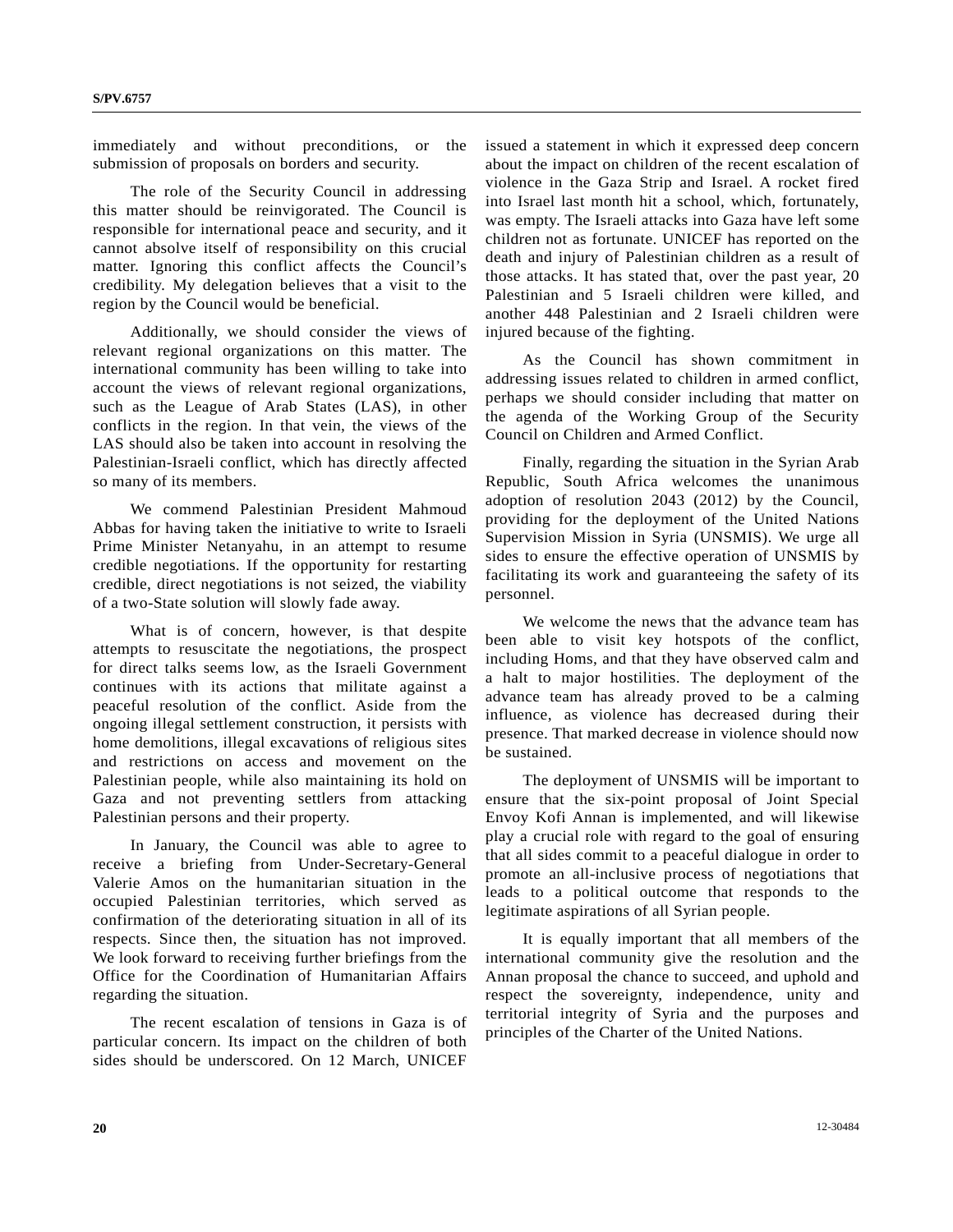In conclusion, we reiterate that the current developments in the Arab world undoubtedly have a bearing on the future of the Israeli-Palestinian conflict and the broader Arab-Israeli conflict. In attempting to resolve and address the challenges in the Middle East, we should not lose sight of our efforts aimed at a holistic resolution to the Middle East crisis, including the Israeli-Palestinian, -Lebanese and -Syrian tracks.

**Mr. Araud** (France) (*spoke in French*): I should like to thank Mr. Lynn Pascoe for his briefing on the situation in the Middle East, as well as the Permanent Representative of Israel and the Permanent Observer of Palestine for their statements. France associates itself with the statement to be made by the head of the European Union delegation.

 With respect to the peace process, the reports are disappointing. The current stalemate in the process daily jeopardizes the two-State solution, while supported by the international community, owing to the accelerated pace of Israeli settlements, which threatens the viability of a Palestinian State. Morally and politically unacceptable and rooted in plunder and violence, settlement is a basic violation of international law. In that context, we condemned the provocations represented by the issue of new calls for offers for the construction of more than 1,100 homes by the Israeli authorities. Moreover, the settlers, perpetrators of unacceptable violence against the Palestinian people, should be held accountable for their acts before the law, which happens only too rarely.

 It is therefore deplorable that the Council has not condemned such actions and that it simply states the law and recalls the principles that underpin the two-State solution when that finds itself threatened. That is the case today, which concerns an increasing number of Palestinians and Israelis.

 Doing nothing also risks an outburst of regional violence, which further fuels tension. These past three months, Israel has been the target of a great number of rocket attacks. We condemn them unreservedly. In Gaza, a radical political change on the part of Israel is needed in order to lift the blockade, in accordance with resolution 1860 (2009), without compromising Israel's security interests, and to put an end to Hamas' control of the population of Gaza.

 France truly believes that the meeting of a Palestinian delegation with the Israeli Prime Minister is a step in the right direction. We hope that that exchange will facilitate a renewal of dialogue between Israelis and Palestinians. The aim remains the relaunching of effective negotiations on the basis of clear and balanced parameters.

 However, we cannot avoid in-depth reflection on how the international community can support the peace process, which is not satisfactory today. Only a followup mechanism that includes all actors involved, in particular the regional players, on the basis of agreed parameters and a realistic time frame, to which the parties are accountable for their acts, will enable the parties to return to the path of credible negotiations. Such an observation does not release the parties from their responsibilities, but is to draw lessons from their inability to themselves undertake the path of painful compromise, which will be difficult for both parties, as well as to encourage the only realistic path towards a vanishing solution.

 Substantive confidence-building measures must be introduced in order to restore the necessary trust between the two parties. Actors critical to the peace, namely, the Palestinian Authority and its President, Mr. Abbas, must be supported.

 The recent meeting of the Ad Hoc Liaison Committee reaffirmed that the Palestinians are ready to establish their State and to administer it credibly. It also underscored the untenable financial position of the Palestinian Authority, which may no longer be able to pay its civil servants' salaries if donors do not mobilize. Moreover, Israel must implement the summer 2011 technical agreement in order to improve the collection of duties and taxes due to the Palestinian Authority, which is the best way to raise Palestinian revenue. Israel must remove constraints imposed on Palestinian economic development, in particular in Area C and Gaza, which help to maintain the dependant Palestinian economy.

 Supporting President Abbas in his undertaking for Palestinian reconciliation is also crucial as there can be no lasting solution while the Palestinian territories remain divided. We are ready to work with any Palestinian Government that commits to non-violence and a two-State solution and that accepts the agreements and obligations reached under the Palestine Liberation Organization, including Israel's right to exist.

 Allow me to touch on the position in Syria. The situation on the ground continues to give rise to the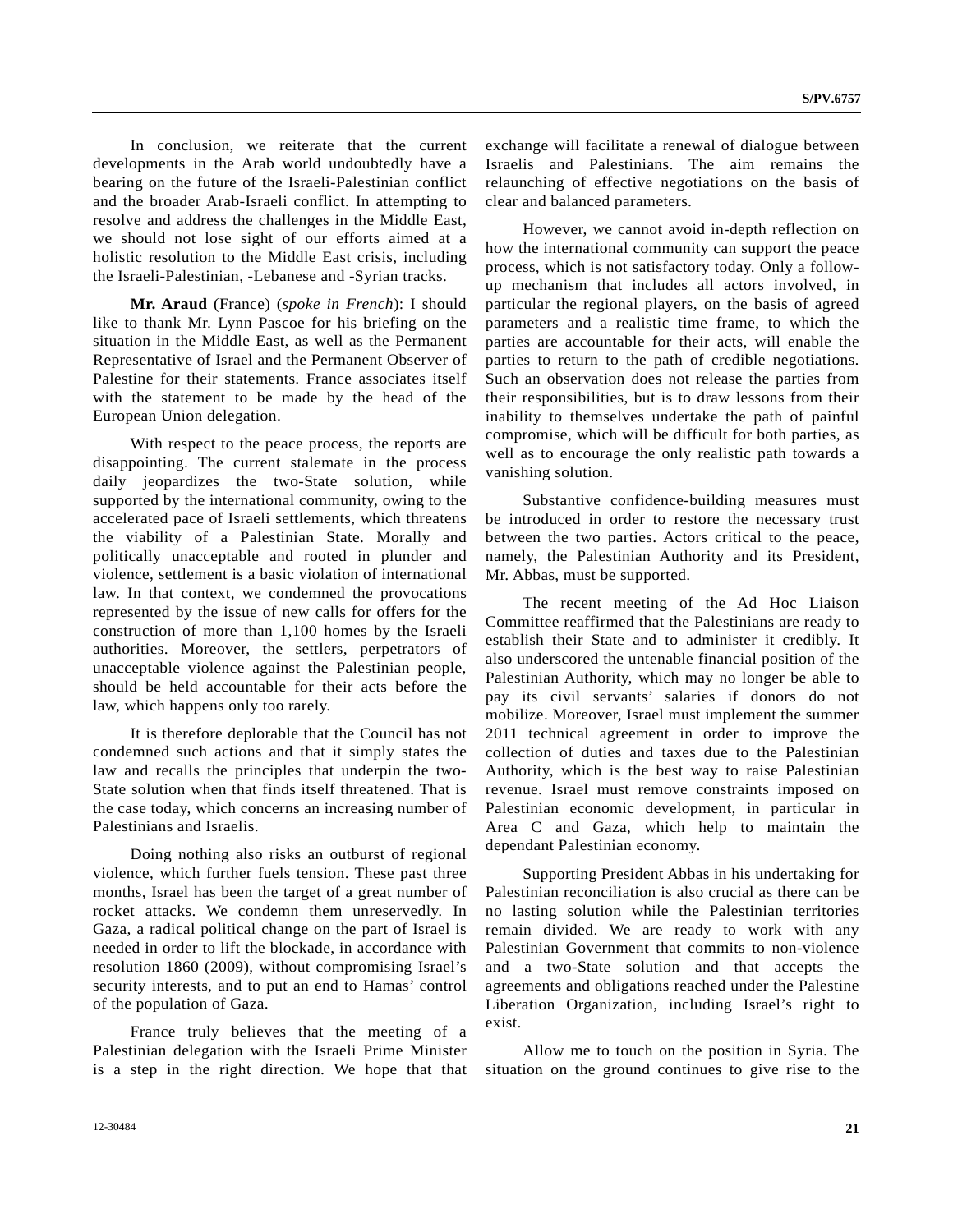greatest concern. As last Thursday's letter of the Secretary-General to the Council (S/2012/238) spells out, Damascus has once again failed to meet its commitments. The areas of Homs and Idlib, still subject to bombings and attacks since last week, are still paying a heavy price for the ongoing repression. The Syrian authorities have not implemented the immediate measures to which they committed with the Joint Special Envoy of the United Nations and the League of Arab States on the Syrian Crisis. The Syrian army has only misled us in terms of its withdrawal. The heavy-weapons fire and the bombings continue.

 In adopting resolutions 2042 (2012) and 2043 (2012), the Council demanded Damascus immediately and verifiably implement such measures to end the violence. Damascus can no longer defy a decision of the international community.

 The Council has shouldered its responsibilities by accepting the Secretary-General's request to deploy an observer mission of 300 persons to monitor the end to all violence by all parties and the full implementation of the six-point proposal of the Joint Special Envoy. Such deployment is not without risk. No obstruction of the observers' work and no threat to their security will be tolerated by the Council, which, if necessary, should consider coercive measures if called for.

 The Council's power to help resolve crises is also a condition of the credibility of its action to maintain regional stability. The Council therefore cannot accept violations of the sovereignty of Syria's neighbouring countries, namely, Turkey and Lebanon. France would like to express its appreciation of the welcome provided by those two States to Syrian citizens seeking refuge far from the violence, in accordance with the relevant international law on refugees and displaced persons. In such a fragile regional context, we welcome the commitment of the Lebanese authorities to working with all parts of society to preserve Lebanon's stability. We commend their commitment to meeting all their international obligations, including with respect to the Special Tribunal for Lebanon.

 The Council must stand ready to respond resolutely if the requirements of resolutions 2042 (2012) and 2043 (2012) are not met by the Damascus authorities. However, the urgency of acting in Syria should not allow the international community to overlook the need to preserve the two-State solution of Israel and Palestine living side by side in peace. The Middle East will achieve long-term stability only if the international community can meet the legitimate aspirations voiced in Palestine for a State and in Israel for its security. It is a matter of the Council's credibility in helping the emergence of a credible framework for negotiations in that regard.

**Mr. Li Baodong** (China) (*spoke in Chinese*): I would like to thank Under-Secretary-General Lynn Pascoe for his briefing. I have also listened carefully to the statements made by the Permanent Observer of Palestine and the representative of Israel.

 The situation in the Middle East remains complex and fragile. The peace process is still at an impasse, which is very worrisome and disconcerting. The Israeli-Palestinian issue remains at the centre of the Middle East process and therefore requires the ongoing attention and assistance of the international community. China has always advocated the settling of disputes between Israel and Palestine on the basis of the relevant United Nations resolutions, the principle of Land for Peace, the Arab Peace Initiative, the Middle East Road Map and other agreements with a view to ultimately establishing an independent State of Palestine living in peace side by side with Israel.

 China welcomes and supports every effort to overcome the impasse in the talks and in restarting negotiations. We welcome the recent efforts made by both Israel and Palestine to resume the peace talks at an early date, which we hope will soon yield positive results.

 China hopes that the Quartet will continue to contribute to the peace talks between Israel and Palestine. China believes that the Security Council should play a greater role in the resolution of the question of the Middle East.

 Israel's settlement activities represent the main obstacle to the resumption of peace talks. China has consistently opposed Israel's construction of Jewish settlements on occupied Palestinian territories. We urge Israel to cease immediately its settlement activities and to cooperate with international efforts towards peace, so as to create conditions conducive to the resumption of peace talks.

 At present, the security and humanitarian situation in the occupied territories, including the Gaza Strip, remains grave. The relevant United Nations resolutions must be implemented. We hope that Israel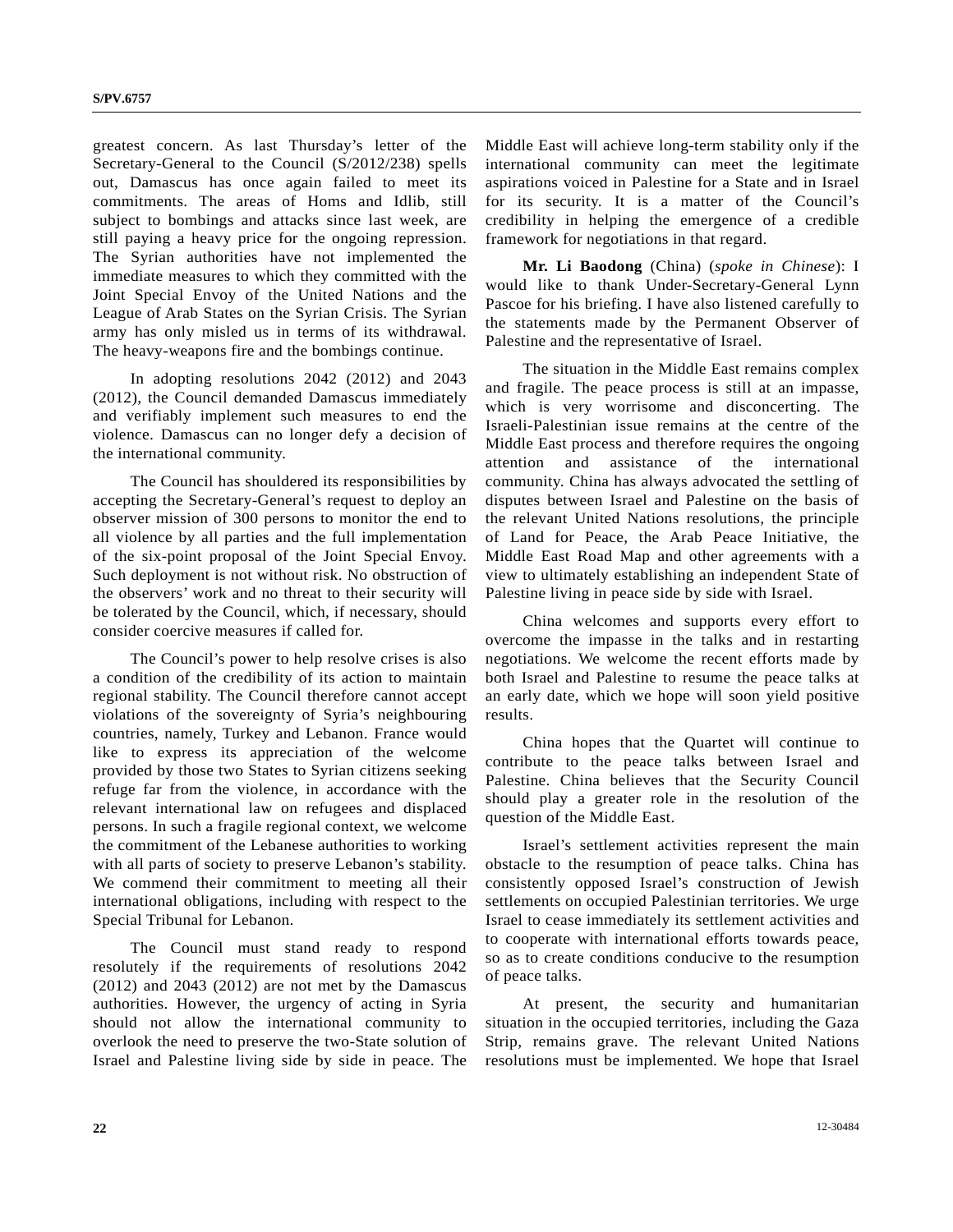will lift completely its blockade against the Gaza Strip, so that the people of Gaza can resume their normal lives in conditions of dignity, with space for development. The international community must provide greater assistance and support to the Palestinian people.

 The talks on the Syria-Israel track and on the Lebanon-Israel track represent an important and integral part of the Middle East peace process. A comprehensive settlement of the Middle East question is indissociable from progress on those two tracks. China fully supports the just aspirations of Syria and Lebanon to safeguard their national sovereignty and territorial integrity and to recover their occupied territories.

 China supports the Arab States' strategic choice to seek a comprehensive and lasting peace in the region. China is in favour of the Security Council's playing a greater role in advancing the Middle East peace process. China is ready to continue to play a constructive role in seeking the early realization of a just, lasting and comprehensive peace in the Middle East.

 It is China's consistent view that the crisis in Syria can be settled only through a Syrian-led political process on the basis of respect for the sovereignty, independence, unity and territorial integrity of Syria and for the choices and will of the Syrian people. We call upon all factions in Syria and on the international community to cooperate with and support the efforts of the Joint Special Envoy, Mr. Annan, to fully implement the six-point plan.

**Mr. Tarar** (Pakistan): I wish to thank you, Madam President, for having convened today's debate.

 We align ourselves with the statements to be delivered by the Permanent Representatives of Egypt and Kazakhstan on behalf of the Non-Aligned Movement and the Organization of Islamic Cooperation, respectively.

 Pakistan continues to support the inalienable right to self-determination of the people of Palestine. The continued denial of that right poses the risk of a conflagration in which the whole region could be embroiled.

 The Security Council continues to evade its responsibility to maintain international peace and security, at the peril of its own credibility. We welcome

the resolution adopted by the Human Rights Council establishing an independent international fact-finding mission to investigate the implications of Israeli settlements for the rights of Palestinians in the occupied Palestinian territories, including East Jerusalem.

 We are also encouraged to note that the Secretary-General visited the region in February, affording him the opportunity to experience first-hand the plight of a nation living under occupation in appalling conditions. It was a timely initiative that, we hope, will help to refocus the attention of the international community on this festering dispute, for the dragon's teeth are planted in the fertile soil of wrongs unrighted, of disputes left to fester for years.

 Flying in the face of the international community's will, Israel continues to implement policies in defiance of international law and to work towards undermining the basis of the two-State solution. Its efforts to redraw the map of Palestine through the continuation of illegal settlement activity, the continued persecution of Palestinians and its reluctance to accept the 1967 borders as the basis for negotiations is taking the region to a state akin to a powder keg.

 We reiterate that continued inaction on the part of the international community is not an option. We strongly condemn the announcement made by Israel on 4 April concerning new tenders for the construction of more than 1,100 settlement homes in East Jerusalem. Similarly, the so-called Mayor of Jerusalem has also announced plans to establish a new settlement that would effectively divide East Jerusalem. Such acts are systematically reducing the space for the establishment of a viable Palestinian State and constitute a major roadblock to peace.

 Special Coordinator Robert Serry, in his briefing to the Council on 27 March 2012 (see S/PV.6742), painted a gloomy picture for prospects of restarting direct negotiations. He also said that without a road map, the State-building efforts of the Palestinian Authority were also at risk.

 The Middle East Quartet, which met in Washington, D.C., on 11 April 2012, has reaffirmed its commitment to all elements of its road map of 23 September 2011. However, it is disconcerting to note that its statement focuses more on the financial viability of the Palestinian Authority than on settlement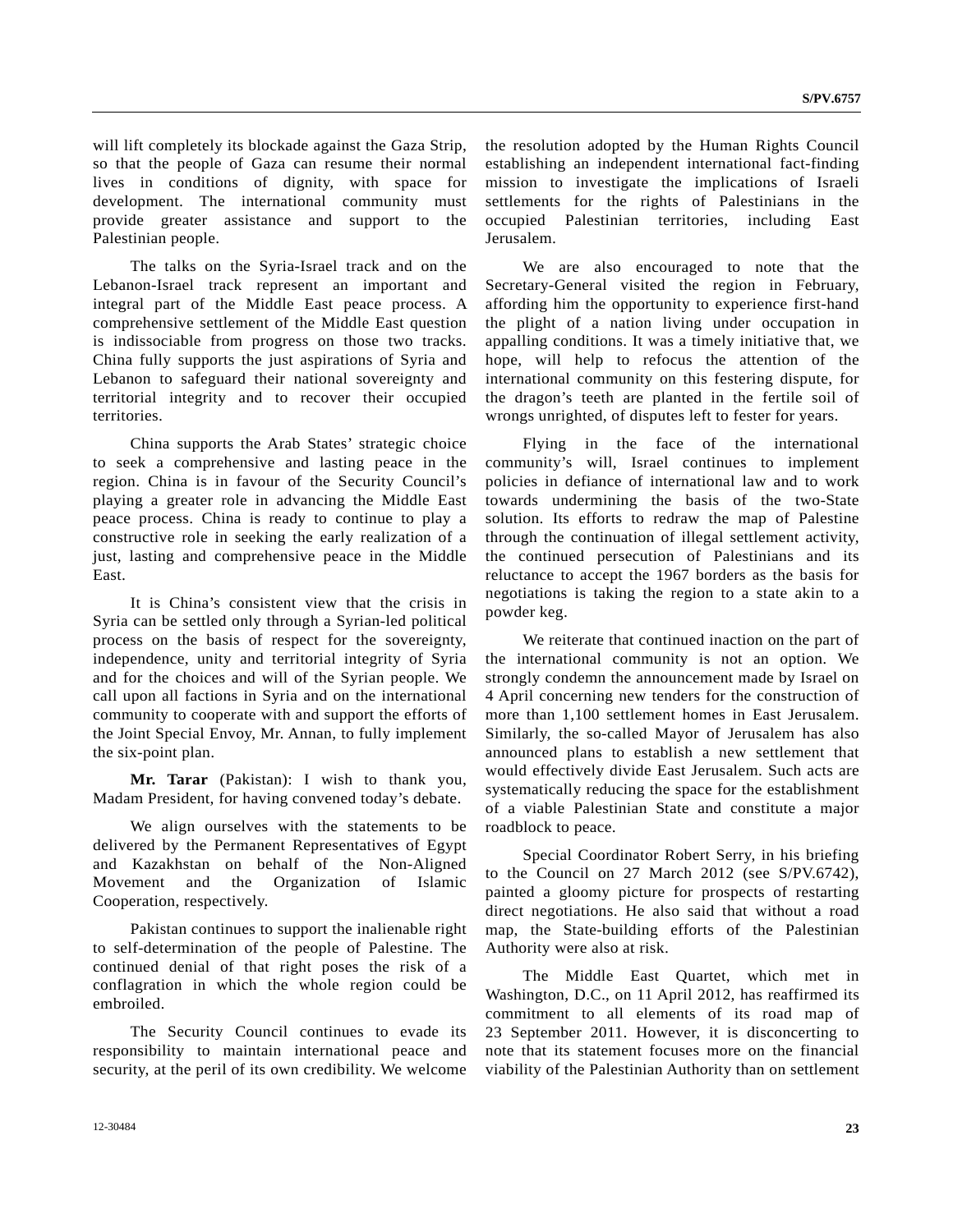activity or providing a road map for the resumption of the peace process. It has also failed to apportion blame to Israel for actions that have stalled the peace process.

 The Security Council should put its weight behind the creation of conditions conducive to restarting the peace process and holding Israel accountable for its continued defiance. We would also remind the Council that the Palestinian Authority has invited it to undertake a mission to the occupied Palestinian territories, including the West Bank. We will continue to engage with other members of the Council in trying to bring the visit to fruition.

 While the international community continues to highlight illegal detentions in other parts of the region, more than 4,700 Palestinians languish in inhumane conditions in Israeli prisons. The international community should heed the plight of the 1,200 prisoners currently on a hunger strike to protest arbitrary detentions and force the occupying Power to mend its ways.

 We once again request the high contracting parties to the Fourth Geneva Convention to demand the implementation of the Convention in the Palestinian territory, especially regarding Palestinian prisoners. Israel's continued blockade of Gaza is diminishing further the already nominal economic prospects for the residents of the area. We therefore once again call for the full implementation of Security Council resolution 1860 (2009).

 We appreciate and strongly support the Palestinian Authority's progress in building State institutions. The paper it presented to the Ad Hoc Liaison Committee for the Coordination of International Assistance to Palestinians entitled "Equitable development: moving forward despite the occupation" provides details of the progress made despite seemingly insurmountable odds.

 Palestine has undoubtedly proved that it is ready to take its rightful place among the comity of nations. Pakistan supported its bid for UNESCO membership last year and stands committed to supporting its full United Nations membership.

 Pakistan supports lasting peace for all inhabitants of the Middle East. The broad framework for that peace is already laid down elaborately in a number of Security Council resolutions, the Quartet road map, the

Madrid terms of reference and the Arab Peace Initiative.

 Political will on the part of the international community — a sine qua non for the implementation of those documents — is conspicuous by its absence. For lasting peace in the Middle East, progress on the Syria-Israel and Lebanon-Israel conflicts is imperative as well. We continue to insist on the full withdrawal of Israel from occupied Lebanese land and from the Syrian Golan, in compliance with the relevant General Assembly and Security Council resolutions.

 We are concerned and disappointed that the question of the Syrian Golan, which is an integral element of the Council's consideration of this agenda item, has not found mention in the Secretariat's briefing to the Council. The region is in turmoil, and the Arab Spring cannot and will not bloom fully if the legitimate aspirations of the Palestinian people are not fulfilled.

 Benign neglect, inaction, complicity with oppression and apathy will only discredit the advocates of peace and strengthen the narrative of extremists.

**Sir Mark Lyall Grant** (United Kingdom): I should like to thank Mr. Lynn Pascoe for his briefing and express appreciation for the contributions to today's debate made by the observer of Palestinian and the representative of Israel.

 Before I turn to the Israeli-Palestinian issue, I would like to reiterate the United Kingdom's deep concern about the crisis in Syria, which is entering its fourteenth month. On 21 April, the Security Council, through its unanimous adoption of resolution 2043 (2012), took the important step of authorizing the United Nations Supervision Mission in Syria, consisting of 300 unarmed military observers, with an additional substantive civilian component. It did so despite the failure of the regime to meet its commitments under resolution 2042 (2012) and the absence of a sustained cessation of violence.

 The Mission that we have authorized and Mr. Kofi Annan's six-point proposal offer the last opportunity for the Syrian regime to reverse course and allow a peaceful solution to the crisis. It is essential that the Syrian Government now meet its commitments on troop movements and heavy weapons, and ensure the conditions that will allow the Mission to operate effectively, such as unhindered freedom of movement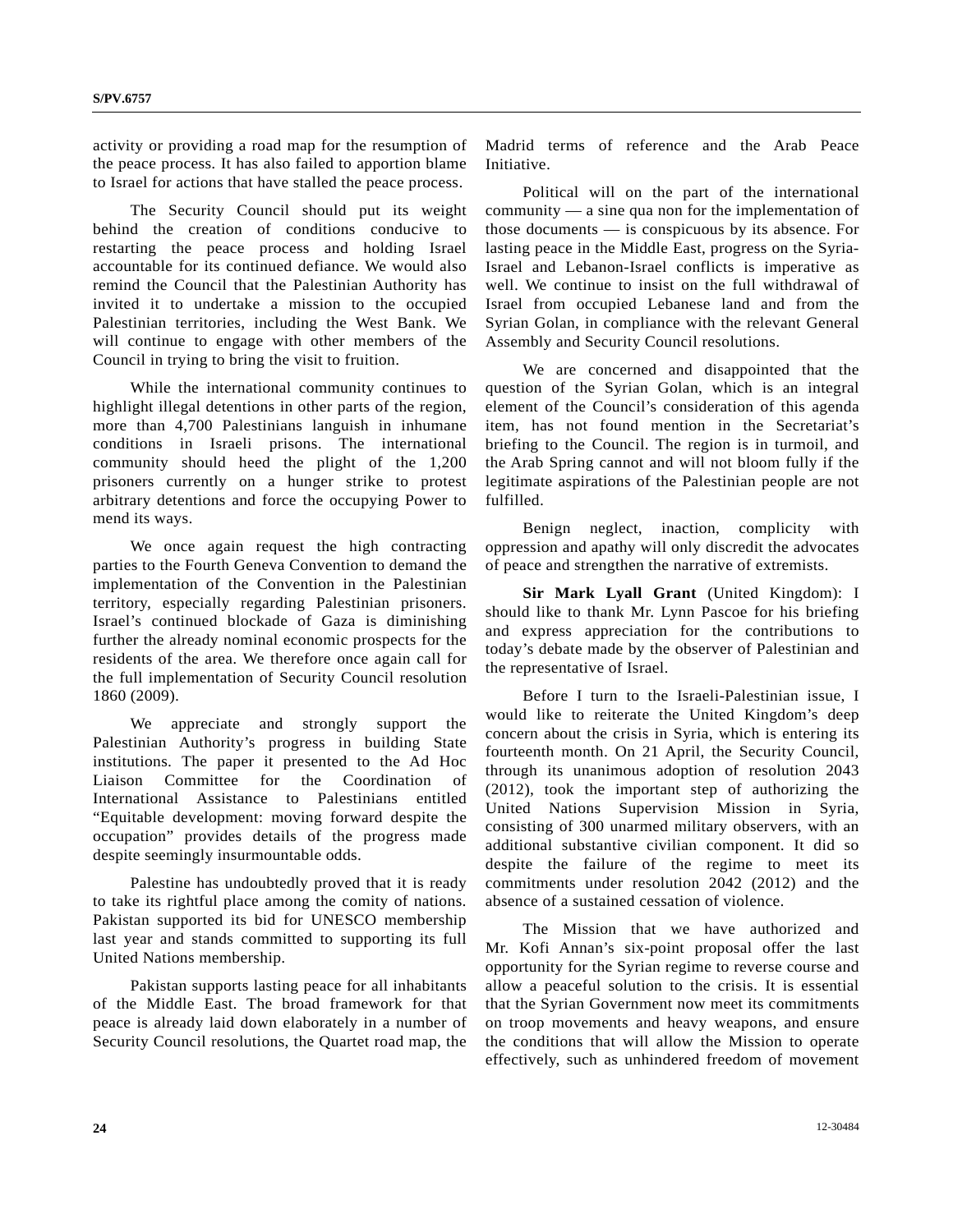and access. The Council will be receiving regular and frequent reports, starting tomorrow. The failure of the regime to meet its commitments, or any attempt to hinder the work of the Mission, must be met with real and robust consequences.

 Much of the international community's attention is rightly focused on the crisis in Syria, but we must not forget the ongoing plight of the Palestinian people, who have struggled for too long for their rights and dignity. Our shared goal remains a two-State solution. We all firmly believe that negotiations towards such a solution are the best way forward, and that any such negotiations should be based on the 1967 lines, with equivalent land swaps, a just solution for refugees, security arrangements that respect Palestinian sovereignty and protect Israeli security, and Jerusalem as a joint capital of both States. We remain fully committed to that goal, and welcome the Quartet statement released on 11 April (see SG/2182).

 Despite an almost universally shared understanding of the objective and the parameters of the solution, there remains a depressing lack of progress. With every day that passes, the very notion of the two-State solution is undermined. I have three points to make on the way forward.

 First, in the immediate term, we must collectively guard against further threats to the two-State solution and act to prevent deterioration on the ground. We were therefore disappointed by the announcement on 4 April of renewed Israeli settlement activity. As the occupying Power of the Palestinian territories, the Israeli Government has an absolute requirement to uphold international law and fulfil its commitments. We and our European Union partners are clear that systematic, illegal Israeli settlement activity poses the most significant and live threat to the viability of the two-State solution. We condemn the decision to publish tenders for 872 units in the Israeli settlement of Har Homa, across the Green Line in East Jerusalem. The Israeli Government's policy is illegal under international law, counterproductive, destabilizing and provocative.

 Although we welcome the difficult decision taken earlier this year by the Israeli Government to evacuate the single-house settlement of Beit HaMachpele in Hebron, what is required of the Israeli Government is of a significantly greater order of magnitude. The United Kingdom urges the Israeli Government to desist from

12-30484 **25** 

further settlement announcements, to revoke previous announcements, and to remove  $-$  not legalize  $$ illegal outposts from across the West Bank, as required under international law and the Road Map. If it fails to do so, it will further damage the prospects for a two-State solution and undermine the long-term security that this would deliver to Israelis and Palestinians alike.

 Similarly, Palestinians must also play their part in ensuring conditions conducive to a peaceful settlement. Rocket fire from Gaza — such as that which led to the crisis last month that left eight Israelis injured, 26 Palestinians dead and dozens more injured, and caused widespread disruption to normal life — must stop.

 Secondly, over the longer term, we must continue our full support to the Palestinian Authority. The United Kingdom will continue to be one of the principal supporters of the Palestinians' State-building efforts, assisting them in tackling poverty, building institutions and boosting their economy. We welcome the focus of the Quartet's statement on Area C. Increasing Palestinians' autonomy in Area C and throughout the West Bank is necessary to move the Palestinian economy away from aid dependency and towards self-sustainability.

 Thirdly, a sustainable solution requires a sustainable approach to Gaza. Gaza should have a thriving economy, yet it is one of the highest per capita recipients of aid in the world. Israel must ease the movement and access restrictions that make life so difficult for the people of Gaza and are doing ongoing damage to its economy. Such restrictions do not help the peace process. We understand Israel's security concerns, but if any peace deal is to be sustainable, Gaza must be economically viable.

 There is no doubt that a lasting peace between Israelis and Palestinians would bring enormous benefits to both of them and to the region. We will continue to urge both sides to show the political leadership and courage needed to make progress towards that goal.

**Mr. Hardeep Singh Puri** (India): I would like to begin by thanking Under-Secretary-General Lynn Pascoe for his comprehensive briefing developments in the Middle East, particularly on the Palestinian question, during the past month. I would also like to thank the Permanent Representative of Israel and the Permanent Observer of Palestine for their useful statements.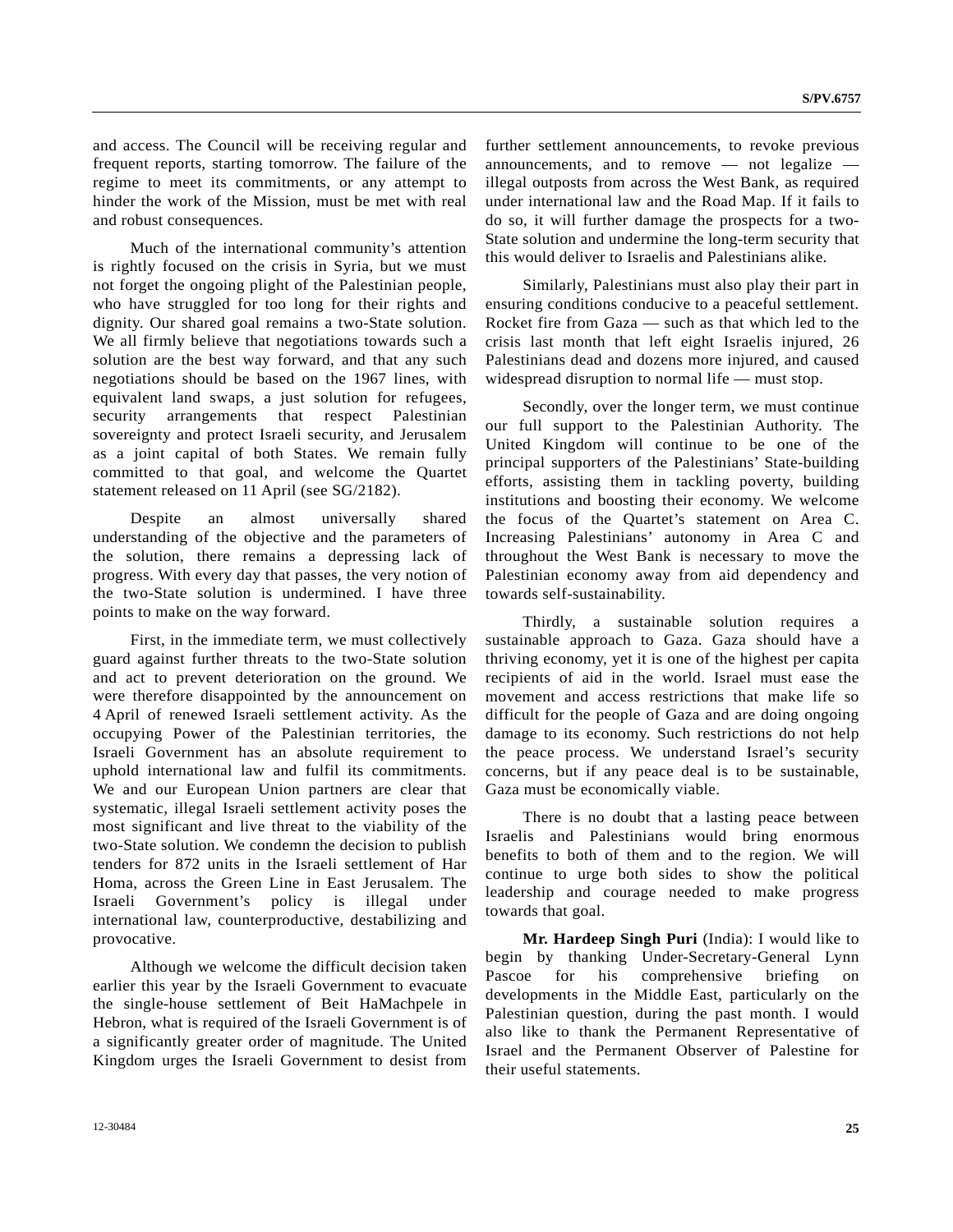The Middle East peace process is undoubtedly passing through one of the most difficult times since the signing of the Oslo accord. The continuing stalemate in the peace process is undermining the gains made so far. In fact, dramatic developments in West Asia and North Africa since the beginning of 2011 appear to have pushed the Palestinian issue onto the back burner. Ironically, this is happening at a time when the international community is supporting the democratic aspirations of other peoples in the region.

 If the present stalemate is allowed to continue and Palestinian aspirations continue to be denied, we run the risk of seeing a sharp deterioration in the situation. The lack of trust between the parties, primarily due to the intensification of Israeli settlement activities in the occupied Palestinian territories, needs to be seriously and urgently addressed. In that regard, we call for a renewed commitment on the part of Israel and the Palestinian Authority to the accepted principles for the settlement of the Palestinian issue, in accordance with the relevant resolutions of the United Nations, the Oslo accords, the Arab Peace Initiative and the Quartet principles.

 The parties should take urgent steps to recommence negotiations for realizing the aspirations of the Palestinian people to having a State of their own, living side by side and at peace with Israel. In this regard, the complete cessation of settlement activities is of the utmost importance. At the same time, all violence against civilians, irrespective of its source and cause, must stop. The international community, particularly the Quartet, must redouble its efforts to bring the parties to the negotiating table. We hope that the meeting that took place between the Palestinian and Israeli negotiators on 17 April will facilitate their efforts towards the commencement of direct talks.

 As I have said, if there is one issue that has become the major hindrance to the peace process, it is Israel's illegal settlement activities in the occupied Palestinian territories. Several reports, including those of the Office for the Coordination of Humanitarian Affairs, have clearly shown that the intensification of these activities is not compatible with the two-State solution. In fact, it is destroying the very possibility of the two-State solution. Settlement activities have also exacerbated the humanitarian problems of the Palestinian people in the West Bank and East Jerusalem. They have led to violence and an aggravation of tension between the Israeli settlers and

the Palestinian population. We therefore reiterate our call for Israel to stop all settlement activities.

 Indiscriminate violence not only puts the lives of civilians in real danger, it also leads to a vicious cycle of violence. We condemn all such attacks, which cause harm to the civilian population and damage civilian infrastructure, and call for their full cessation.

 The humanitarian situation in Gaza due to the continuing blockade and restrictions on exports is constantly aggravating the livelihoods of the civilian population. As has been brought out in several reports by United Nations agencies, poverty and aid dependency have increased. Demands for emergency services, such as health, water, sanitation, education and temporary shelter, have overstretched the resources of the United Nations Relief and Works Agency for Palestine Refugees in the Near East (UNRWA). While we welcome some steps in easing restrictions and the blockade, much more is required to be done urgently.

 There is also a need to enhance the level of humanitarian assistance for civilians in Gaza and the West Bank. That should be done through the established channels. At the same time, the capacity of those channels should be increased. On its part, India is continuing its development cooperation with Palestine through untied direct budgetary support — \$10 million for the past two years — as well as through the training of personnel in various areas, an annual \$1 million contribution to UNRWA and projects under the India-Brazil-South Africa Fund.

 The formation of a unity Government and the implementation of the reconciliation agreement among Palestinian factions, signed last May, are important for strengthening the administrative and security achievements made by the Palestinian Authority in spite of several financial crises. It will not only bring all Palestinian factions together, but also ensure the establishment of a single authority for the whole of the Palestinian territories. Early action on that front will help in reaching political common ground — essential for future democratic processes in Palestine.

 The Palestinian question remains at the core of the Arab-Israeli conflict. The resolution of this issue should be a priority for the international community. India has been steadfast in its support for the Palestinian people's struggle for a sovereign, independent, viable and united State of Palestine with East Jerusalem as its capital and living within secure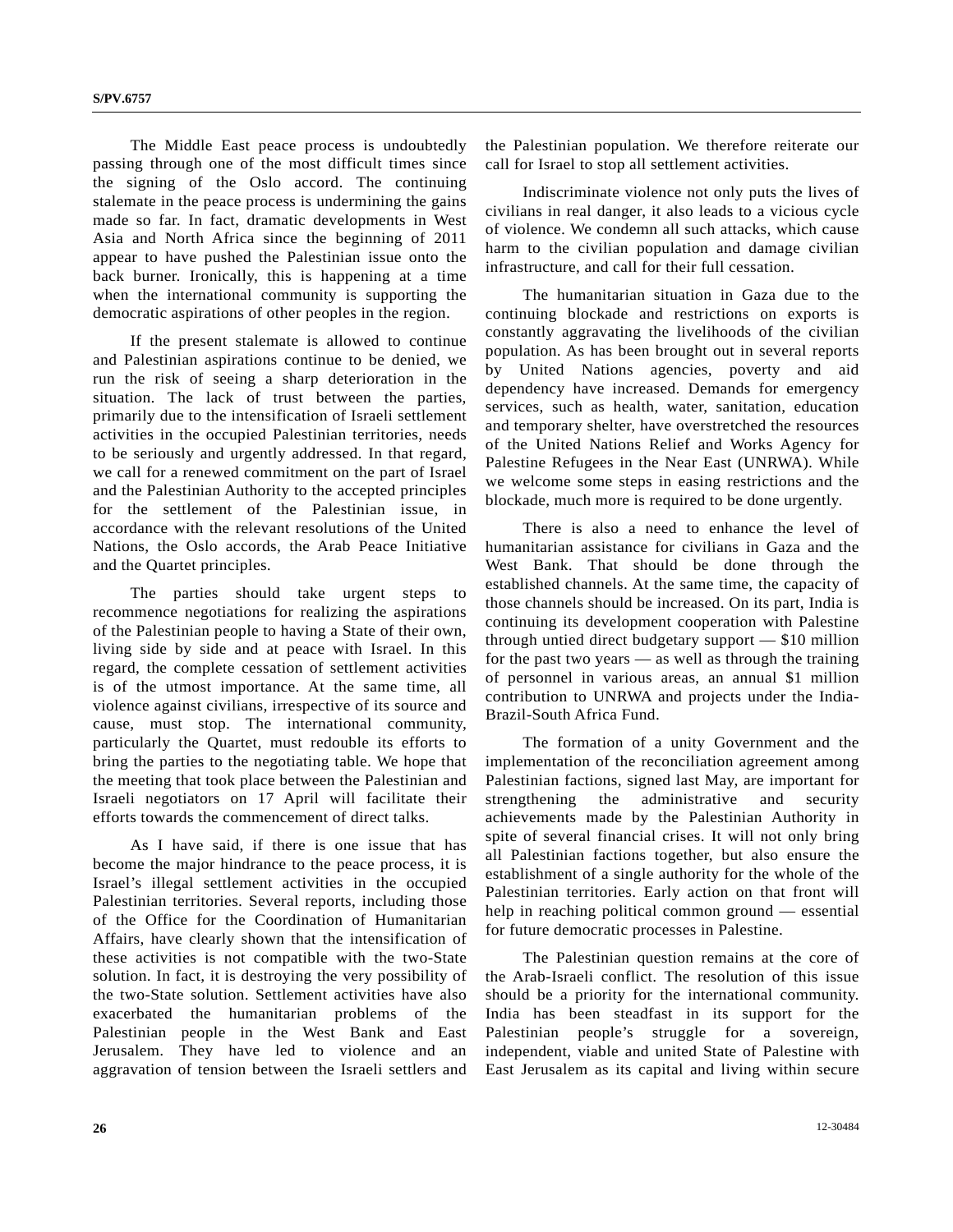and recognized borders, side by side and at peace with Israel, as per the relevant resolutions of the United Nations, the Arab Peace Initiative and the Quartet road map.

 For the achievement of that dream, India will continue to support all efforts, including those of the Quartet. At the same time, for a comprehensive settlement of Arab-Israeli problems, it is also important not to lose sight of other Arab lands under Israeli occupation.

**Mr. Wittig** (Germany): I would like to thank Under-Secretary-General Lynn Pascoe for his briefing.

 Germany aligns itself with the statement to be delivered later on behalf of the European Union.

 Germany welcomes and supports the Quartet statement of 11 April (see SG/2182) in all its aspects. The statement expresses important expectations, and we call on both sides to heed the Quartet's calls. There must be an effective follow-up on the issues mentioned in the statement — first and foremost by the parties but of course also by the Quartet itself.

 The Arab Spring has fundamentally changed the Arab world, with deep implications on how the rest of the world interacts with the peoples of the region. It is the result of a yearning for individual freedom, political participation and personal well-being. Those ambitions can be fulfilled only in peace and security. Progress in solving the Israeli-Palestinian conflict is therefore key. Israel and Palestine are both an integral part of the region. Both Israelis and Palestinians want to live in freedom, dignity and security.

 We understand the difficult and complex security situation in which Israel finds itself. We strongly condemn rocket attacks on Israel from Gaza and elsewhere. Germany recognizes Israel's right to protect its citizens against attacks. At the same time, we look to Israel to exercise that right judiciously.

 We firmly believe that lasting security and prosperity for Israelis and Palestinians, as well as for the wider region, can be achieved only by taking bold steps towards peace. In that vein, it is time to return to direct negotiations now. We call on both sides to make their actions meet their declared readiness to achieve peace. Instead of looking for pretexts or excuses to evade negotiations, both parties should look for what is needed to bring about the right context of mutual trust for a resumption of direct talks. The recently initiated

exchange of letters should be used in a constructive way by both sides as an opportunity to return to meaningful talks.

 However, we are increasingly concerned about the physical viability of a two-State solution. Continued settlement activity threatens to undermine the fundamental conditions of a future contiguous Palestinian State by creating facts on the ground that will make final status negotiations ever more difficult. A two-State solution is the best way to achieve lasting security for Israel. We therefore took positive note of the fact that no new settlement announcements or tenders were published during the Amman talks.

 However, we deplore the recent publication of tenders for more than 1,000 housing units in East Jerusalem and the West Bank, plans to establish a new settlement in East Jerusalem and recent plans to retroactively approve outposts that were erected in contravention of Israeli law. Such approval would amount to the establishment of new settlements in the West Bank.

 Our position has not changed. All settlements are illegal under international law and constitute an obstacle to peace. We call on the Israeli Government to cease all settlement activities in order to preserve the possibility of a two-State solution. The Israeli Government should leave no room for doubt as to its full commitment to negotiations and to reaching a just and fair solution to the conflict.

 As pointed out by the Quartet, the social and economic development of Area C is of critical importance for the viability of a future Palestinian State. We call on both sides to cooperate in order to ensure overall progress and development in Area C, including transparent procedures for planning and building, consistent with Israel's obligations under humanitarian law.

 Finally, Germany welcomes efforts by the parties to resolve outstanding issues related to tax and customs revenue collection and urges their conclusion as soon as possible. Stabilizing the fiscal situation of the Palestinian Authority is key to preserving an important achievement of Palestinian State-building, including in the area of security. As a major donor, Germany fully expects Israel to live up to its obligations.

Allow me now to say a few words on Syria.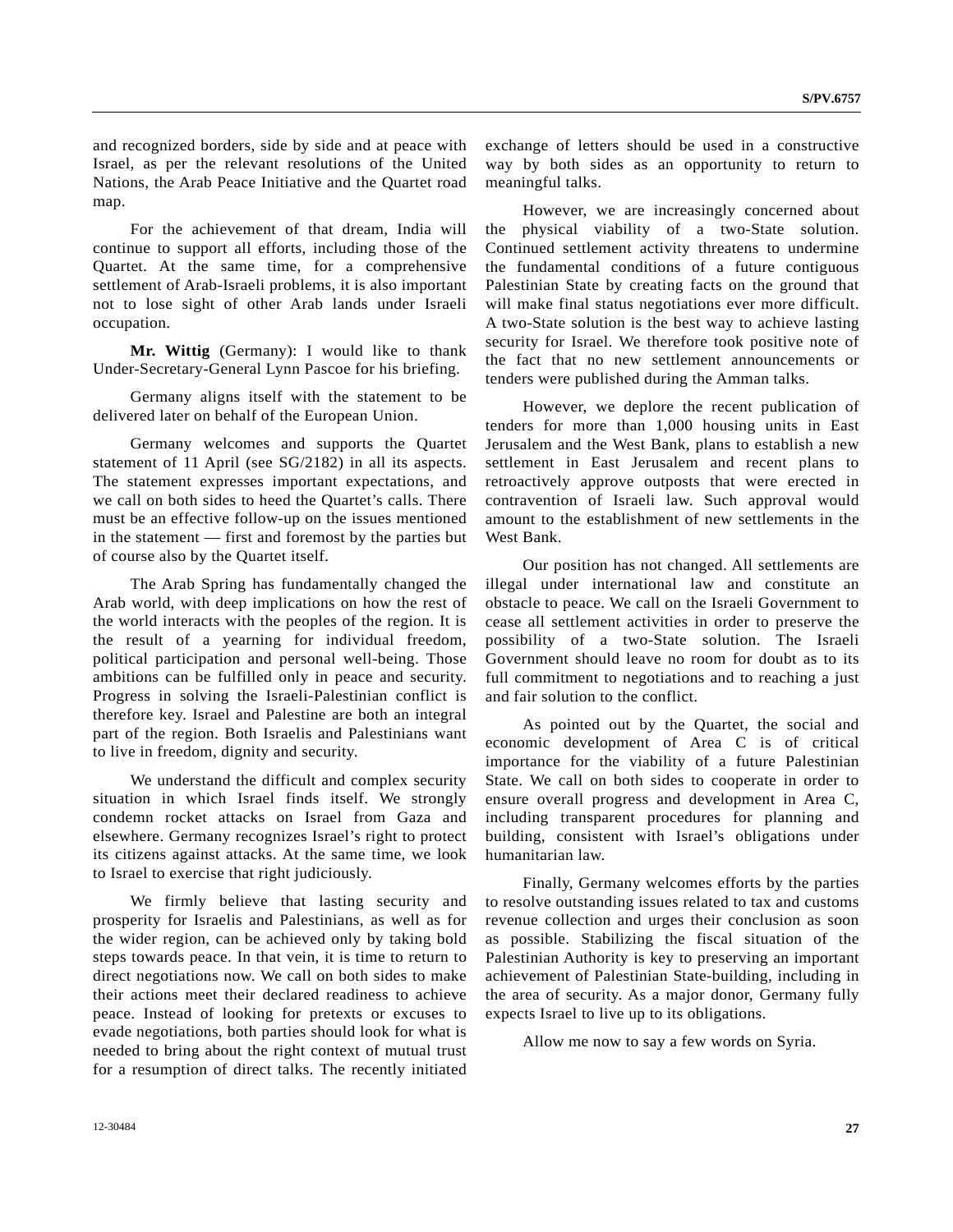The unanimous adoption of resolution 2043 (2012), establishing the United Nations Supervision Mission in Syria, was an important, far-reaching step. The deployment of observers under the right conditions could positively influence dynamics on the ground. At the same time, we must be aware of the risks that the Mission faces. It is important that the observers have the necessary security and that they can operate freely and in the right conditions to effectively implement their mandate.

 Meanwhile, the authorities in Damascus continue their attacks on the population, they continue to shell population centres with artillery and they have not withdrawn their troops and tanks to their barracks. Today, new reports about attacks in Hama are coming in. Other forms of violence continue unabated. Until now, humanitarian assistance has not reached the areas affected by the fighting. The freedom of association and the right to demonstrate peacefully are not guaranteed. Trials before military courts against civilians for having exercised their right of expression are continuing.

 Germany insists on the full implementation of Mr. Kofi Annan's six points without delay. We will evaluate carefully the situation on the ground. We look forward to the assessments to be provided by the Secretary-General and the Joint Special Envoy.

**The President**: I shall now make a statement in my capacity as the representative of the United States.

 I thank Under-Secretary-General Pascoe for his briefing.

 Earlier this month, in Washington, D.C., Secretary of State Clinton hosted the most recent meeting of the Quartet. At that meeting, the Quartet principals welcomed plans for dialogue among the parties and discussed ways to support them. We have worked closely with our international partners, including the Quartet, to support the parties as they take steps to re-engage and rebuild communications. We should all support that effort, help to create a conducive climate and avoid any initiatives that distract from the pursuit of peace.

 On 17 April, we saw the beginning of a dialogue, when senior Palestinian officials delivered the first letter in an exchange with Israeli Prime Minister Netanyahu. In a joint statement issued following the meeting, the parties said, "Both sides hope the exchange of letters will help find a way to advance peace". The United States shares that hope and views the exchange as a positive step that builds on the Jordanian-hosted talks and the statements issued by the Quartet since last September.

 At its most recent meeting, the Quartet also focused on the importance of fostering continued international support for the Palestinian Authority's important institution-building efforts. In order to realize a future where Palestinians live in a sovereign State of their own, we must vigorously support the difficult steps needed to build the institutions and capacities of a future Palestinian State. We welcome the actions taken by the parties to resolve the outstanding issues related to tax and revenue collection and urge their prompt conclusion. While the parties address these difficult issues, the international community must continue to play a vital role in support of their efforts.

 The United States echoes the Quartet's call for continued international support for institution-building by the Palestinian Authority, including for contributions towards the \$1.1 billion required to meet the Palestinian Authority's 2012 recurrent financing requirements. That funding is essential to preserve and build upon the Palestinian Authority's institutional gains and to expand economic opportunities for the Palestinian people.

 As we look to improve the financial situation on one side, we must do our utmost to promote an atmosphere of cooperation on both sides. International partners should urge the parties to refrain from provocative and unhelpful actions, including in Jerusalem, that undermine trust, cause delay or threaten to derail prospects for a negotiated settlement. Lasting peace between Israelis and Palestinians requires both parties to take meaningful steps.

 Provocative actions, including rocket fire from Gaza, should be unanimously condemned. Such attacks are unacceptable and serve as a constant reminder of the serious threat posed to civilians by the illegal trafficking of weapons to Gaza. The Palestinians must continue efforts on security cooperation, strengthening public institutions and ending incitement. Any Palestinian Government must accept the principles established by the Quartet, which are the building blocks of an independent Palestinian State: renouncing violence, recognizing Israel and accepting previous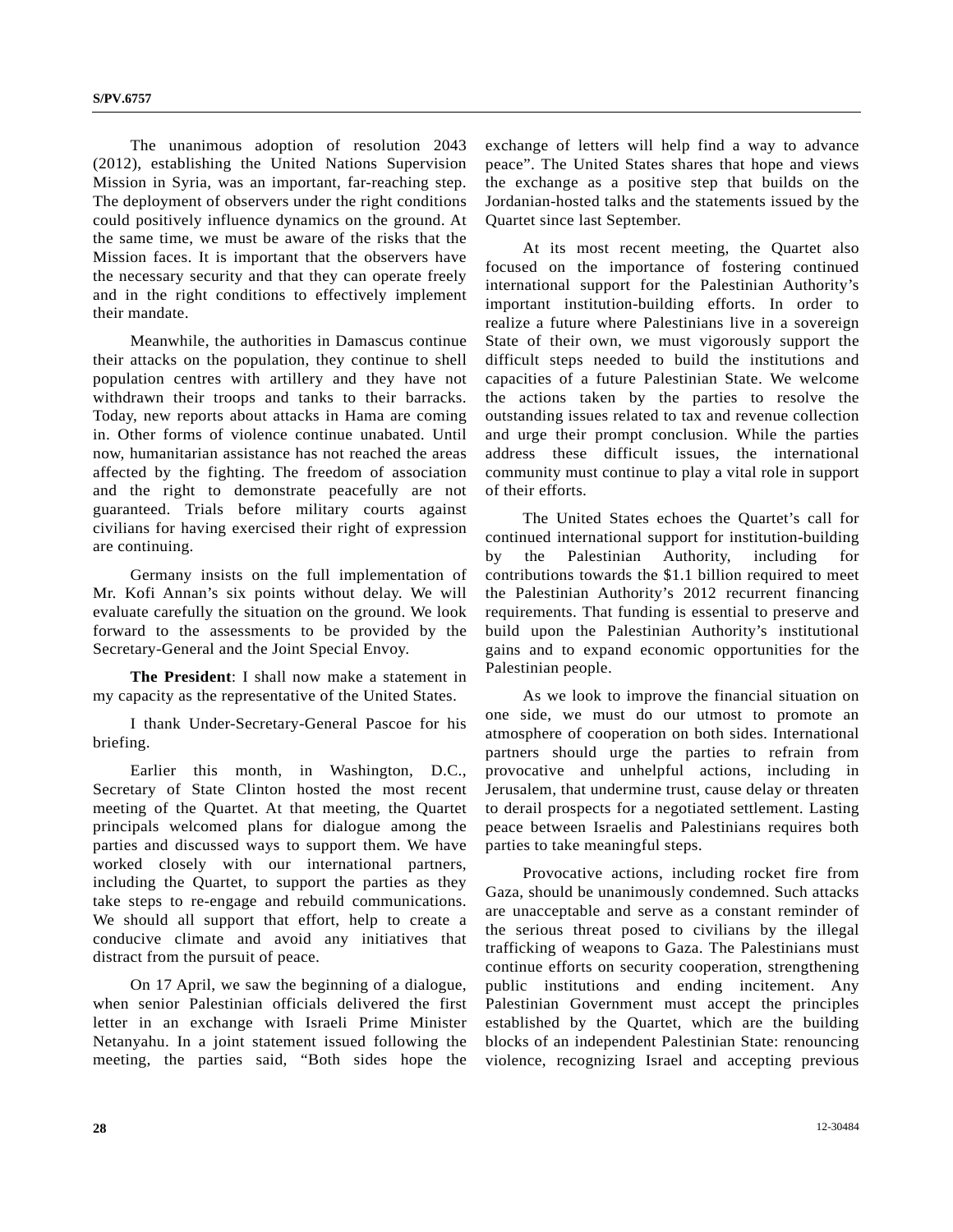agreements. We likewise urge Israel to continue and to step up its efforts to deter, confront and prosecute anti-Palestinian violence and extremist hate crimes.

 Let me also reiterate that we do not accept the legitimacy of continued Israeli settlement activity. We continue to oppose any effort to legalize outposts. The fate of existing settlements must be dealt with by the parties along with the other permanent status issues.

 I will now turn to the situation in Syria, where the threat to international peace and security is both urgent and grave. The scale of the Al-Assad regime's murderous campaign is shocking, with 10,000 Syrians killed and tens of thousands injured and imprisoned, widespread torture and an ever-worsening crisis of displaced persons and refugees. The conflict is also destabilizing Syria's neighbours. In Jordan, Turkey and Lebanon, there are already tens of thousands of Syrian refugees. Turkey and Lebanon have recently seen deadly violence spill across their borders.

 The United States continues to support the international humanitarian response to the crisis in Syria, providing more than \$33 million in assistance, much of it channelled through United Nations agencies and programmes. We will continue to support those in greatest need.

 Two days ago, the Council authorized the United Nations Supervision Mission in Syria charged with monitoring compliance with the full set of commitments and obligations laid out in Joint Special Envoy Kofi Annan's six-point plan. We welcome the positive statements from various Syrian opposition figures and groups about this new Mission, understanding how desperate the Syrian people are for assistance and, ultimately, for political change.

 Syrians have said that they hope this mission can help restrain the regime's brutality and that it will help them uphold their rights to express themselves freely, but we are all sober in our expectations. The regime's long track record is one of dependable deceit and deception. The United Nations Mission is therefore unusually risky and dangerous. The Syrian regime should make no mistake. We will be watching its actions day and night. We will work to ensure that there will be consequences should the Syrian regime continue to ignore this Council's decisions, press ahead with its murderous rampage and flout the will of the international community.

 Let me conclude by reiterating the United States' appreciation to the United Nations personnel, both military and civilian, who will comprise this new mission. The United States urges the Government of Syria to seize this chance for a peaceful political solution to the crisis before it is too late.

 I resume my functions as President of the Security Council.

 I wish to remind all speakers to limit their statements to no more than four minutes in order to enable the Council to carry out its work expeditiously. Delegations with lengthy statements are kindly requested to circulate the texts in writing and to deliver a condensed version when speaking in the Chamber.

 I now give the floor to the representative of Lebanon.

**Mr. Salam** (Lebanon): I congratulate you, Madam President, on assuming the presidency of the Council for the month of April. We trust your leadership and we are confident in your wisdom. I would also like to thank Mr. Lynn Pascoe for his comprehensive briefing.

 Let me first assure you that Lebanon remains totally committed to the full implementation of resolution 1701 (2006) and, in this regard, commends the role of United Nations Interim Force in Lebanon.

 As for the situation in Syria, Lebanon continues to stand by its principled position of support for Syria's unity, sovereignty and territorial integrity and for the right of its people to live in freedom, safety and security. Accordingly, Lebanon has been supportive of the mission entrusted to the League of Arab Nations and United Nations Joint Special Envoy, Mr. Kofi Annan.

 Turning to the Arab-Israeli conflict now, let me underline that, in spite of its shortcomings, which are numerous, the latest Quartet statement issued 11 April (see SG/2182) should be commended for having reminded both parties of their obligations under the Road Map. However, since the statement did not spell out what those obligations are, let me recall that, with regard to settlements, the Road Map provides that the "Government of Israel immediately dismantles settlement outposts erected since March 2001" and that "consistent with the Mitchell report, the Government of Israel freezes all settlement activity, including the natural growth of settlements". Furthermore, in its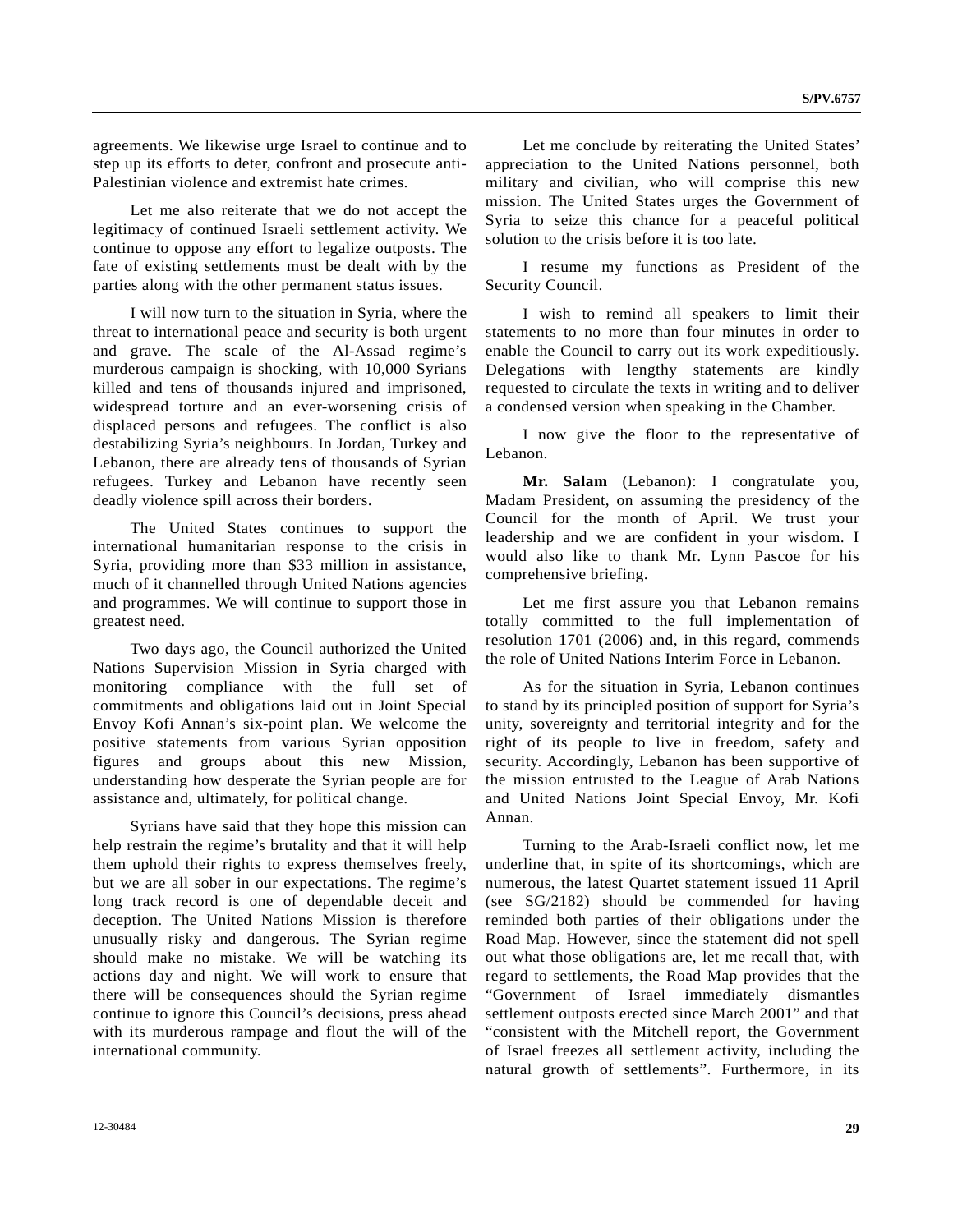latest statement, and in line with its 23 September statement, the Quartet called upon the parties to refrain from provocative actions, if negotiations are to be effective.

 I shall not go over the long list of newly erected so-called outposts, or of ongoing settlement activities. However, let me draw the Council's attention to the latest facts. On 4 April, Israel issued tenders for the construction of 1,121 new settlement units in occupied Arab lands: 872 new houses in Jabal Abu Ghneim, renamed now Har Homa, in East Jerusalem; 180 in Givat Zeev, just to the north of Jerusalem in the West Bank; and 69 in Katzrin, in the occupied Syrian Golan Heights.

 As for outposts, according to the Israeli daily Haaretz of this past Thursday, 19 April, Israeli settlers have built 20 new houses on privately owned Palestinian land, in the outpost known as Ulpana in Beit El settlement. In addition, despite orders from the Civil Administration of the Israeli Defense Ministry issued in 2011 to stop construction in the Mitspeh Kramim outpost, new houses have been completed and are now occupied by Israeli settlers. The settlers simply ignore the order, and the Israeli army obviously ignored the ongoing construction. Haaretz also reported that following the recommendation of Defence Minister Barak, the Israeli Prime Minister, Mr. Netanyahu, will be asking his Cabinet to vote on a plan to "legalize" the status of three West Bank outposts — Bruchin, Sansana and Rechalim.

 Allow me to repeat the two questions I asked during our last open debate on the Middle East (see S/PV.6706). Are not such activities clearly inconsistent with the road map obligations? Are they not clearly provocative? These are not rhetorical questions. In fact, we strongly believe that the Council should respond to those questions. By not doing so the Council will regrettably yet again fail to stand up to its obligation to meet its responsibilities in the maintenance of peace and security in our part of the world.

 I also draw attention to the latest report, issued a month ago on 12 March by the United Nations Office for the Coordination of Humanitarian Affairs (OCHA) in the occupied Palestinian territory under the title "How Dispossession Happens." In addressing the humanitarian impact of the takeover of Palestinian water springs by Israeli settlers, the report shows how in recent years a growing number of springs in the

vicinity of Israeli settlements throughout the West Bank have become targets of settler activities, which has eliminated or put at risk access to the springs and their use by Palestinians.

 A survey carried out by OCHA in the course of 2011 identified a total of 56 such springs, the large majority of which are located in Area C, on land parcels recorded by the Israeli Civil Administration as privately owned by Palestinians. According to the report, 30 of the springs were found to be under full settler control, with no Palestinian access to them. In 22 of the 30 cases, Palestinians have been deterred from accessing the springs by acts of intimidation, threats and violence perpetrated by Israeli settlers. As for the remaining eight springs under full settler control, Palestinian access has, in four cases, been prevented by physical obstacles, including fencing off the spring areas, leading to a de facto annexation to the settlement, and in the other four by isolating the areas from the rest of the West Bank by the wall and their subsequent designation as closed military zones.

 According to the OCHA report, the other 26 springs are at risk of settler takeover, including regular patrolling by the security coordinators of settlements. Some springs have been turned into tourist attractions for settlers. The OCHA report leaves no doubt about how

 "the takeover and development of springs by settlers have multiple ramifications on the daily lives of Palestinians living in affected areas, including the erosion of their agricultural livelihoods".

The report adds that, despite their declining yield,

 "the springs have remained the single largest water source for irrigation and a significant source for watering livestock. Albeit to a lesser extent, springs are also a source of water for domestic consumption. Households not connected to the water network, or those supplied on an irregular basis, rely on them as a coping mechanism to meet domestic needs, particularly during the summer."

 Such Israeli practices are in clear violation of international law, international humanitarian law and international human rights law. In that regard, I need not remind the Council of General Assembly resolution 64/292, on the human right to water and sanitation. In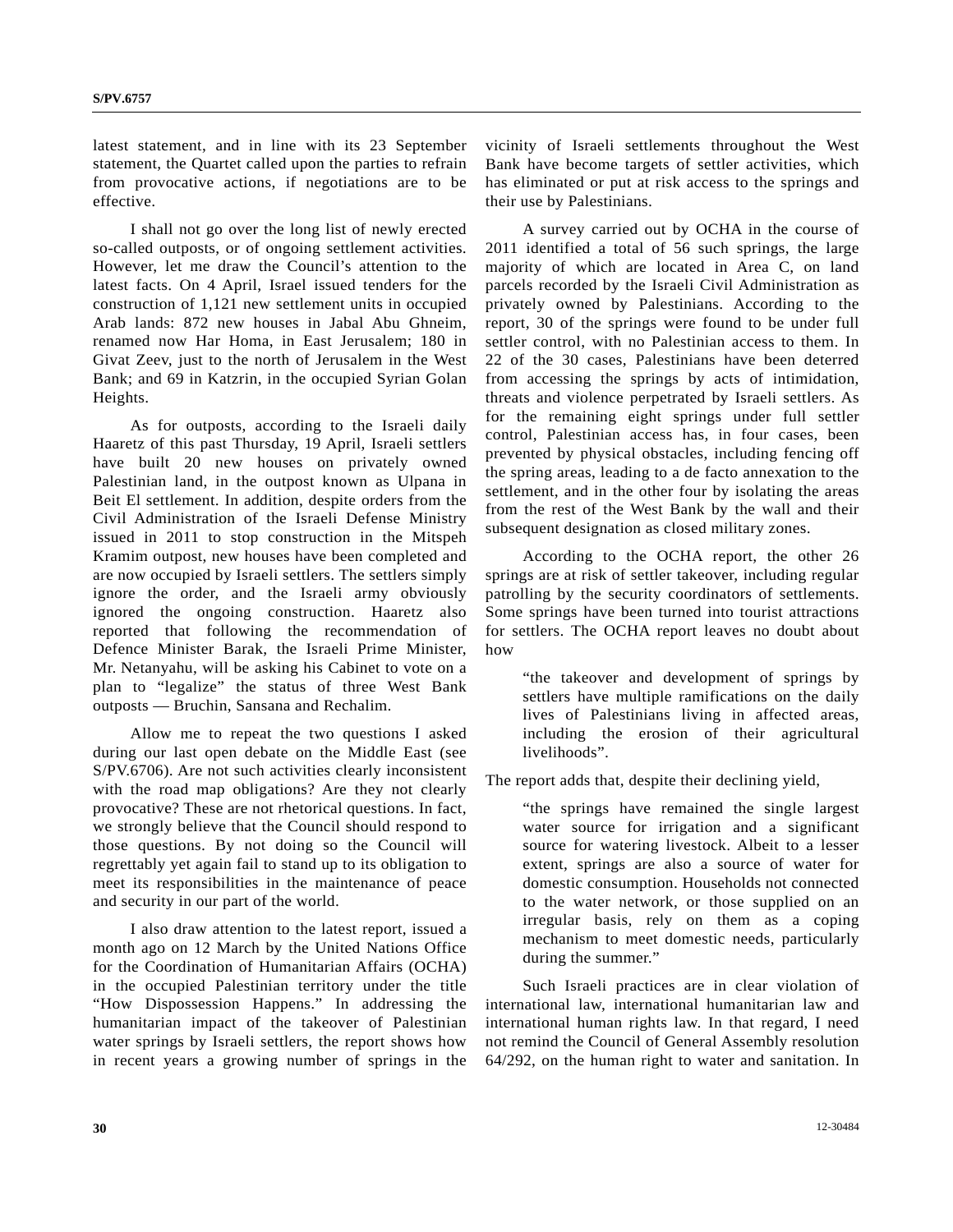paragraph 1, the resolution "recognizes the right to safe and clean drinking water and sanitation as a human right that is essential for the full enjoyment of life and all human rights".

 The Security Council should condemn in the strongest terms such Israeli practices and uphold the indisputable right of the Palestinians to the water in their own land. By not doing so the Council will regrettably also fail to stand up for its obligation to meet its responsibilities in the maintenance of peace and security in our part of the world.

 Let me conclude by saying that inasmuch as we consider the road map statement commendable in calling for all parties to abide by their road map obligations, we also find it profoundly inappropriate that it uses such a term as "a future Palestinian State". The State of Palestine is not an entity to come into being in the future. It exists at the present time. As a matter of fact, the State of Palestine has been recognized as such by a large majority of the States Members of the United Nations. As a State it is a full member of UNESCO. But the State of Palestine is an occupied State. Hence it would not be enough for the Council to recommend to the General Assembly the admission of the State of Palestine to the United Nations. It is also the Council's duty to ensure an end to the occupation of the State of Palestine.

 Accordingly, the question of Palestinian statehood can in no way be subjected to the outcome of negotiations between the Palestinians and the Israelis. Otherwise, Israel, the occupying Power, would be granted a right of veto over the right to selfdetermination of the Palestinian people — a right that was recognized by the General Assembly as inalienable in 1974 in its resolution 3236 (XXXIX).

We all know that, ever since the idea of an inalienable right made its first appearance in a political document — none other than the 4 July 1776 Declaration of Independence of the United States of America — it has been clear that what is meant by an inalienable right is a right that can be neither surrendered nor negotiated. In line with the words of the chief author of the Declaration of Independence, Thomas Jefferson, who wrote that nothing is unchangeable but the inherent and inalienable rights of man, we can safely assert that, in the case of Palestinian self-determination, nothing is non-negotiable except their inherent and inalienable right to a State.

**The President**: I now give the floor to the representative of Egypt.

**Mr. Abdelaziz** (Egypt): I have the honour to address the Security Council today on behalf of the 120 countries members of the Non-Aligned Movement (NAM). I will start by thanking Under-Secretary-General Lynn Pascoe for his comprehensive briefing to the Council today.

 The Non-Aligned Movement remains firm in its conviction that the international community, particularly the Security Council, must act urgently, resolutely and collectively to fulfil its longstanding commitment to, and responsibility for, the realization of the two-State solution to the Israeli-Palestinian conflict and a just solution to the question of Palestine in all its aspects on the basis of international law and the well-established terms of reference of the peace process, including the resolutions of the Security Council. It is evident that the global consensus to realize the independence of the State of Palestine, with East Jerusalem as its capital, is long overdue, and that its continued postponement will only put that noble goal further out of reach. NAM therefore reiterates that serious international action in a timely manner is required, as the window of opportunity for achieving the two-State solution based on the 4 June 1967 borders is rapidly closing. Failure to seize this opportunity will likely usher in yet another era of uncertainty, instability and continuing conflict, which must be averted at all costs.

 NAM regrets that all efforts exerted to date by international and regional parties, including by the Quartet during its 11 April meeting, as well as the valuable efforts by Jordan to revive negotiations between the two sides, have been unable to achieve any progress. That is due to deliberate obstruction by Israel, the occupying Power, and is rooted in that country's refusal to respect and adhere to the wellknown parameters of the peace process, as well as its insistence on continuing illegally and aggressively to change facts on the ground, in total contradiction to the objective and principles of the two-State solution.

 Such actions prove the fallacy of Israel's claims that it accepts the solution, that it accepts the Quartet statement and the road map, and that it actually seeks to end this conflict. Quite to the contrary, Israel's illegal measures in the occupied Palestinian territory, including East Jerusalem, in particular its massive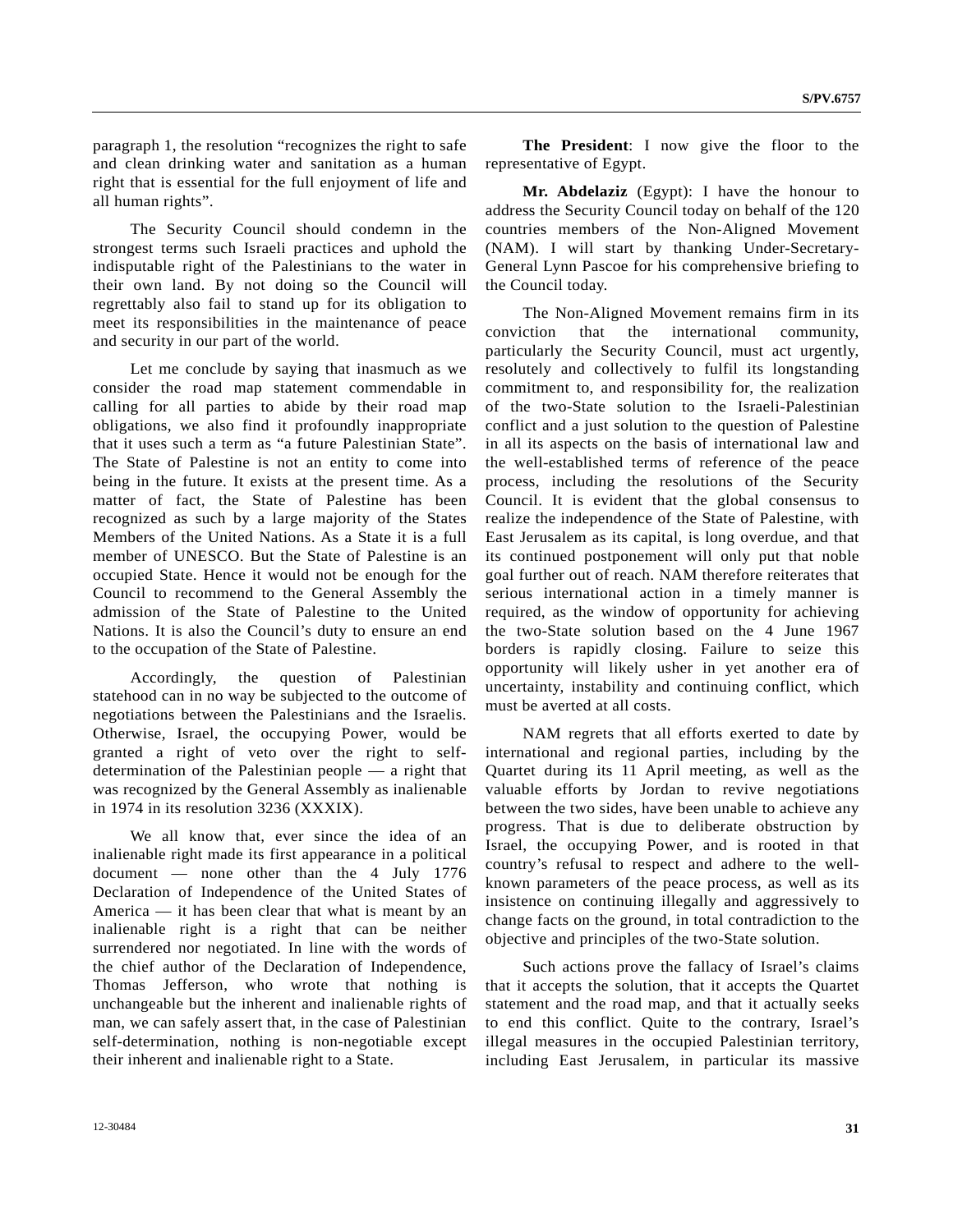illegal settlement campaign, are entrenching its nearly 45-year military occupation and prolonging the conflict as well as the injustice being endured by the Palestinian people. In that regard, NAM welcomes Palestinian efforts to resume credible negotiations based on the letter of 17 April addressed to the Israeli Prime Minister by President Abbas, and calls on Israel to respond positively to that effort.

 The Non-Aligned Movement recalls that the final status negotiations, which began with great hopes in September 2010, under the auspices of President Barack Obama, with the participation of the Quartet, Egypt and Jordan. Those negotiations, which were aimed at concluding an agreement within one year, collapsed just a few weeks later due to Israel's refusal to renew its moratorium on settlement activities, cease its illegal settlement campaign and abide by the internationally endorsed parameters for negotiations based on relevant United Nations resolutions, the Madrid principles, the Arab Peace Initiative and the road map. Even while claiming to cooperate with the Quartet, Israel has continued daily to grossly violate its road map obligation to cease all settlement activities, including those stemming from so-called natural growth, and to dismantle all settlement outposts.

 Israel's credibility as a peace partner thus remains in serious doubt, as peace efforts continue to be undermined. Even more dangerously, the two-State solution based on the 4 June 1967 borders — the most viable solution at the core of a comprehensive peace settlement — is being gravely threatened, with discussion of alternative solutions gaining prevalence.

 NAM condemns Israel's illegal settlement activities in all their manifestations, along with all other illegal practices that country continues to carry out in the occupied Palestinian territory, including East Jerusalem, and calls for their full and immediate cessation. NAM stresses that all unlawful attempts to alter the demographic composition, character and status of the occupied Palestinian territory, including East Jerusalem, is rejected and unrecognized by the international community. We call on the Security Council to implement its relevant resolutions and for serious efforts to hold Israel accountable for its violations of international law, including humanitarian and human rights law, as well as to compel it to end its military occupation of the Palestinian territory and all other Arab territories going back to 1967.

 In the light of the very difficult conditions on the ground, NAM again calls for the implementation of the recommendations made to the Council on 18 January by Ms. Valerie Amos, Under-Secretary-General for Humanitarian Affairs and Emergency Relief Coordinator, with regard to the humanitarian situation in the occupied Palestinian territory. Specific measures are necessary, in particular to address the grave impact of Israel's settlement policies on the Palestinian people and their land, including violent actions by Israeli settlers against Palestinian civilians, including children, and property. Israel's illegal colonization of the occupied land, displacement of the Palestinian civilian population and imposition of collective punishment are deepening the humanitarian suffering and despair of the Palestinian people, while further fragmenting the territory and its contiguity. That situation is dramatically raising tensions and instability and must be a cause for concern to the Council in line with its Charter duty for the maintenance of international peace and security.

 In that regard, recent provocative Israeli announcements regarding the establishment of thousands of new settlement units, particularly in and around occupied East Jerusalem, along with the continued demolition of Palestinian homes and devious attempts by the Israeli Government to legitimize its illegitimate settlement schemes, require an urgent reaction by the international community, including the Security Council, if the two-State solution is to be salvaged.

 The Non-Aligned Movement therefore reiterates its call for the Security Council to act and demand that Israel, the occupying Power, abide by its legal obligations. Illogical pretexts for illegal actions, arrogant disregard for the law, and blatant impunity must not be tolerated. The clear conclusion is that the occupying Power is deliberately obstructing the attainment of regional, and consequently global, peace and security. That therefore requires credible action by the Council, consistent with its Charter duties.

 Israel must not remain the exception to every rule of international law, while at the same time posing as a democratic and law-abiding Member of the United Nations. It must be required and compelled to abide by all of its obligations under the Fourth Geneva Convention, relevant United Nations resolutions and the road map. That is the true key to advancing the resumption of direct negotiations towards an urgently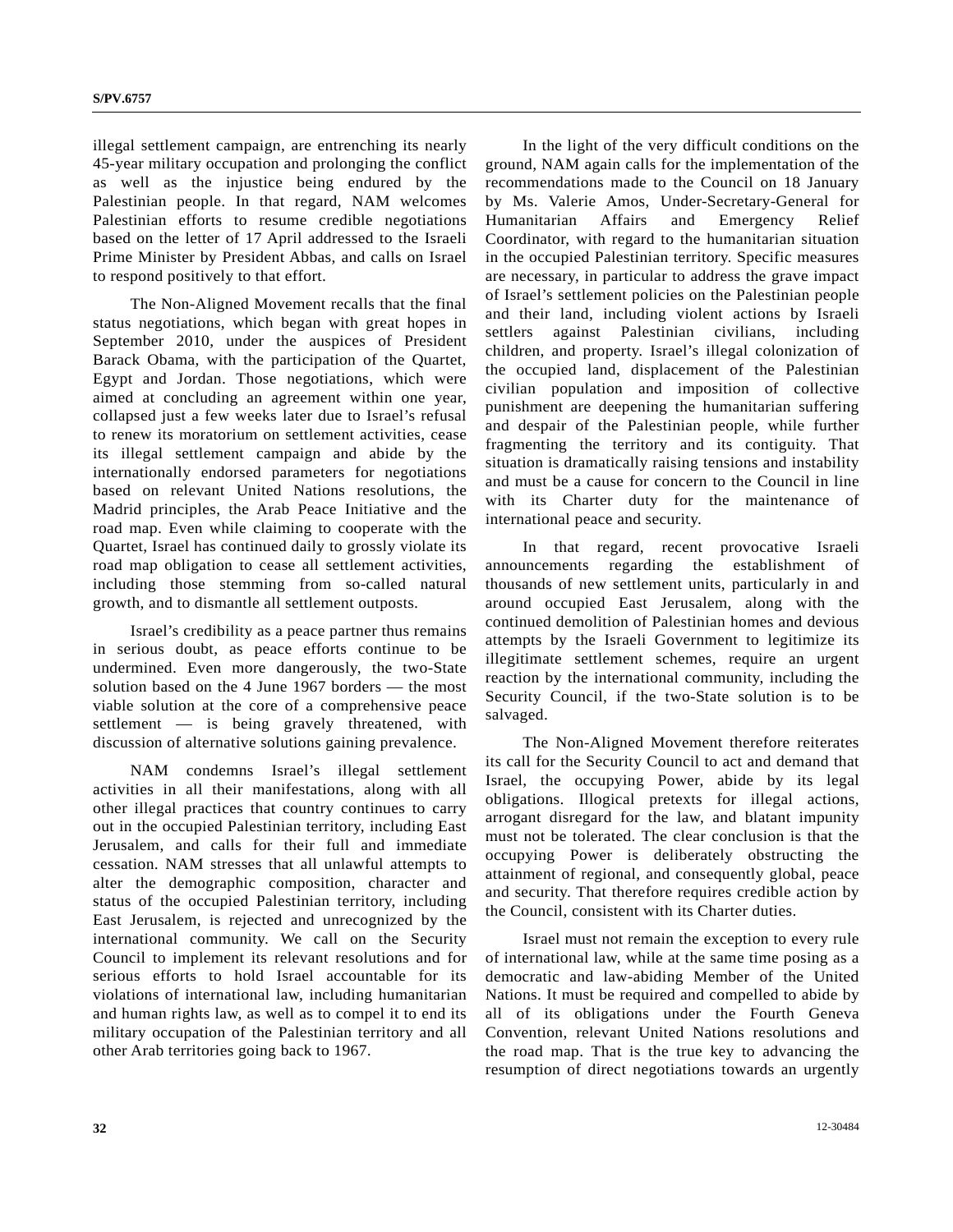needed peaceful settlement based on the two-State solution to the conflict.

 NAM remains concerned by the critical humanitarian situation in the Gaza Strip, and calls once again for the full and immediate lifting of the illegal Israeli blockade in compliance with international humanitarian law, which prohibits collective punishment of a civilian population under occupation, as well with resolution 1860 (2009) and other relevant United Nations resolutions.

 NAM also seizes this opportunity to express its support for Palestinian reconciliation efforts, which continue to be shepherded by Egypt, and hopes that Palestinian unity will soon be restored in the interest of the legitimate national aspirations of the Palestinian people. NAM looks forward to this achievement and to the holding of Palestinian legislative and presidential elections in the coming period.

 NAM is hopeful that 2012 will finally be the year that brings peace and justice to the Palestinian people, including refugees, and that finally brings an end to the Israeli-Palestinian conflict in all respects. The Council must therefore demand that Israel, the occupying Power, respect all its legal obligations. It must also assist the parties by setting forth clear parameters, as enshrined in its own resolutions, for peace negotiations within a specified time frame that will actually bring to fruition the two-State solution on the basis of the 4 June 1967 borders, thus achieving the independence of the State of Palestine, with East Jerusalem as its capital, living side by side in peace and security with Israel and all its neighbours.

 The larger United Nations membership also has a crucial role to play in upholding international law and United Nations resolutions in order to promote a peaceful settlement. NAM continues to believe that concrete efforts by the General Assembly, as well as by the high contracting parties to the Fourth Geneva Convention to ensure respect for the Convention in the occupied Palestinian territory, including East Jerusalem, would be a vital contribution. Accordingly, on 16 January, as mandated by the Movement, the Chair of the Coordinating Bureau addressed another letter to the Permanent Representative of Switzerland, in that country's capacity as depositary of the Geneva Conventions, requesting the undertaking of measures to convene a conference of the high contracting parties as soon as possible for this purpose, in conformity with

relevant United Nations resolutions. NAM welcomes

 At a time when the two-State solution is being severely weakened, and should be strengthened, we recall the application submitted by Palestine on 23 September 2011 for admission to membership of the United Nations. We look forward to action by the Security Council that recognizes the legitimate and historical rights of the Palestinian people and contributes to peace efforts. We are indeed at a critical juncture and must collectively do all we can to prevent further destabilization and the continuation of this tragic, destructive conflict, promoting peace, justice and security instead.

 Turning to Lebanon, NAM condemns Israel's ongoing violations of that country's sovereignty and its recurrent serious breaches of resolution 1701 (2006). The Movement calls on all parties concerned to comply fully with that resolution in order to end the current instability and avoid a resurgence of hostilities.

 Concerning the occupied Syrian Golan, the Non-Aligned Movement reaffirms that all measures and actions that Israel, the occupying Power, has taken or may take to alter the legal, physical and demographic status of the occupied Syrian Golan, as well as any measures to impose its jurisdiction and administration there, are null and void and have no legal effect. The Non-Aligned Movement demands that Israel abide by resolution 497 (1981) and withdraw fully from the occupied Syrian Golan to the borders of 4 June 1967, in compliance with Security Council resolutions 242 (1967) and 338 (1973).

**The President**: I now give the floor to the representative of the United Arab Emirates.

**Mr. Al-Jarman** (United Arab Emirates) (*spoke in Arabic*): As Chair of the Arab Group for this month, I would like to thank Mr. Pascoe for his update.

 The monthly briefings that the Secretariat provides to the Security Council on the latest developments in the Palestinian and Arab territories under occupation since 1967 reflect, in one way or another, the gravity of the legal, humanitarian and political violations committed by Israel, the occupying Power, against the Palestinian people. They include its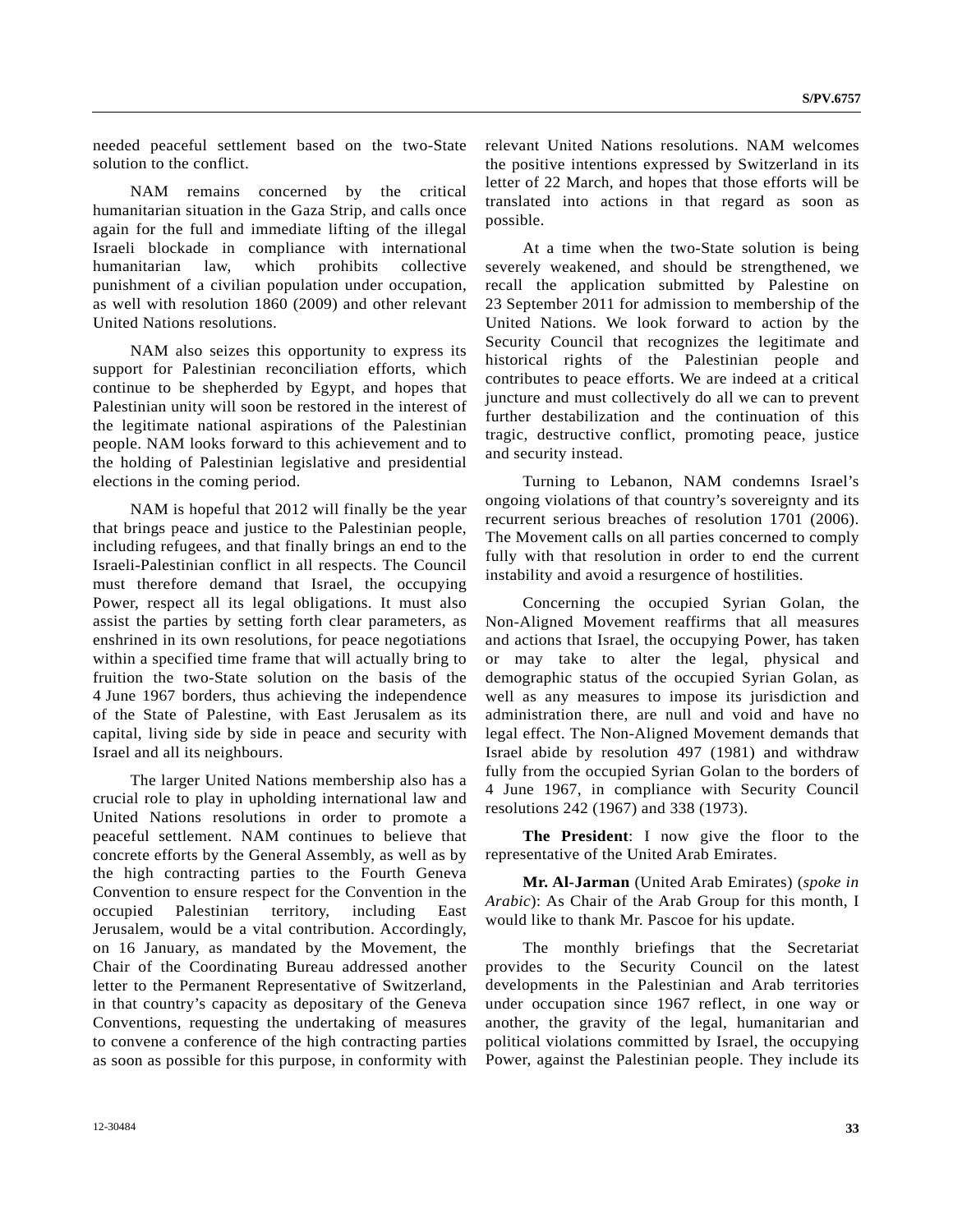continued and systemic expansion of illegal settlement activities deep in the West Bank and East Jerusalem and surroundings areas, the expulsion of the Arab population from their homes and the continuing confiscation of private and public land and property, all of which undermine the elements of the Palestinian State and its National Authority.

 The Arab Group reiterates its condemnation of all those grave actions and practices by Israel, which are the direct cause of the failure of every regional and international effort made to date to resume peace negotiations, and which have also fomented anger, tension and instability in the region as a whole. The Arab Group is deeply concerned at the international community's continuing inability to end such violations and aggressive measures on Israel's part. This has encouraged Israel to continue its provocative policies concerning the establishment of new settlements and the expansion of existing ones as part of its efforts to consolidate its occupation of Palestinian land, in particular in East Jerusalem, with the aim of drastically changing that city's demographic, historical and religious nature and Arab character ahead of the results of the negotiations.

 The Arab Group regards such Israeli practices as null and void and contrary to the principles of the Charter and the provisions of international law, the relevant international resolutions and the road map. Today, we therefore demand that the international community in general, and the Security Council in particular, assume its full responsibility for the task of forcing Israel to immediately cease its dangerous policies, through, among other acts, immediate cancellation of all illegal decisions and unilateral measures it has taken in this regard.

 We also call on Israel to immediately halt all its settlement activities, with a view to laying the groundwork for urgent and unconditional peace negotiations designed to reach a just and lasting resolution of the Palestinian question based on a two-State solution and in accordance with the Arab Peace Initiative and the road map.

 We are deeply concerned at the continuing dire humanitarian and economic situation of the Palestinian people as a result of the Israeli occupation and blockades. We call on Israel to immediately lift its closure of the Gaza crossings, in compliance with resolution 1860 (2009), as well as to remove all military barriers in Palestinian towns and villages, which limit trade and the movement of Palestinian citizens. By the same token, we demand that Israel end its repeated attempts to withhold customs and tariff revenues due to the Palestinian Authority.

 We hope that the international community will increase its economic, financial and humanitarian assistance to the Palestinian people, and we urge donor countries to fulfil their share of the commitments to contribute \$1 billion to the annual budget of the Palestinian Authority for 2012, based on the calculations made by the Ad Hoc Liaison Committee for the Coordination of the International Assistance to Palestinians at its March meeting in Brussels, in order to enable the Palestinian Authority to bring its growing fiscal deficit under control and fulfil its responsibilities to the Palestinian people.

 On the humanitarian front, we call on Israel to immediately and unconditionally release all Palestinian prisoners living in difficult and illegal conditions in Israel's prisons and detention centres.

 We reiterate our total condemnation and rejection of the continued Israeli occupation of the Syrian Golan. We consider all measures taken by its occupiers, which should be ended, to be null and void.

 We also deplore Israel's relentless violations of Lebanese sovereignty by land, sea and air, and ask that the international community compel Israel to abide by its obligations as set out in resolution 1701 (2006), in particular with regard to implementing its military withdrawal from the Lebanese territory it still occupies.

 With regard to the crisis in Syria, the Arab Group supports resolutions 2042 (2012) and 2043 (2012), as well as the efforts of Joint Special Envoy Kofi Annan to resolve the crisis peacefully, in accordance with his mandate and the relevant decisions of the Arab League, which include a political road map for the Syrian crisis based on the Arab Peace Initiative.

 In that regard, we reiterate our support for the resolutions adopted at the recent summit of the League of Arab States in Baghdad, which condemned the Syrian Government's serious violations of Syrian civilians' human rights and called on it to immediately end all killing and acts of violence; to protect civilians; to ensure their freedom to demonstrate peacefully; to immediately release all those detained during such